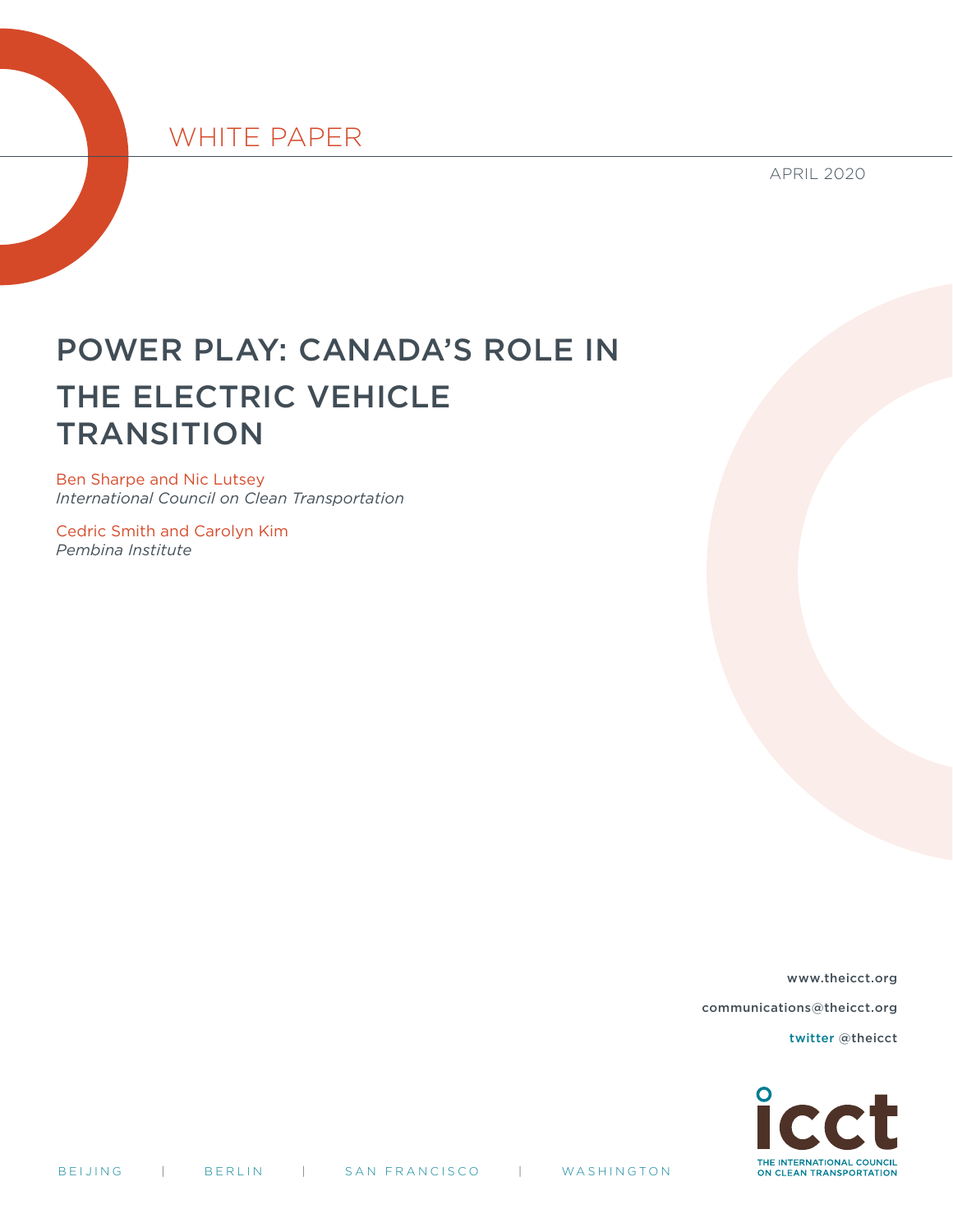## ACKNOWLEDGMENTS

This study was funded by the Heising-Simons Foundation and the Energy Foundation. The authors appreciate the reviews of Drew Kodjak of the International Council on Clean Transportation, Jessica Lof of Canadian Energy Systems Analysis Research, and Mark Kirby of the Canadian Hydrogen and Fuel Cell Association. Their input was helpful in strengthening the data sources and methodology used in this study. The research contributions of Maddy Ewing and Vincent Morales of the Pembina Institute are also appreciated. The authors wish to thank the following organizations, who generously provided their insights and knowledge on this subject matter to inform this research: Canadian Urban Transit Research and Innovation Consortium (CUTRIC), Nova Bus, and the GreenPower Motor Company. The views expressed in this publication are the views of the ICCT and the Pembina Institute and do not necessarily reflect those of the organizations that were engaged in the research and development of this report.

International Council on Clean Transportation 1500 K Street NW, Suite 650 Washington DC 20005 USA

[communications@theicct.org](mailto:communications%40theicct.org?subject=) |<www.theicct.org> | [@TheICCT](https://twitter.com/TheICCT)

© 2020 International Council on Clean Transportation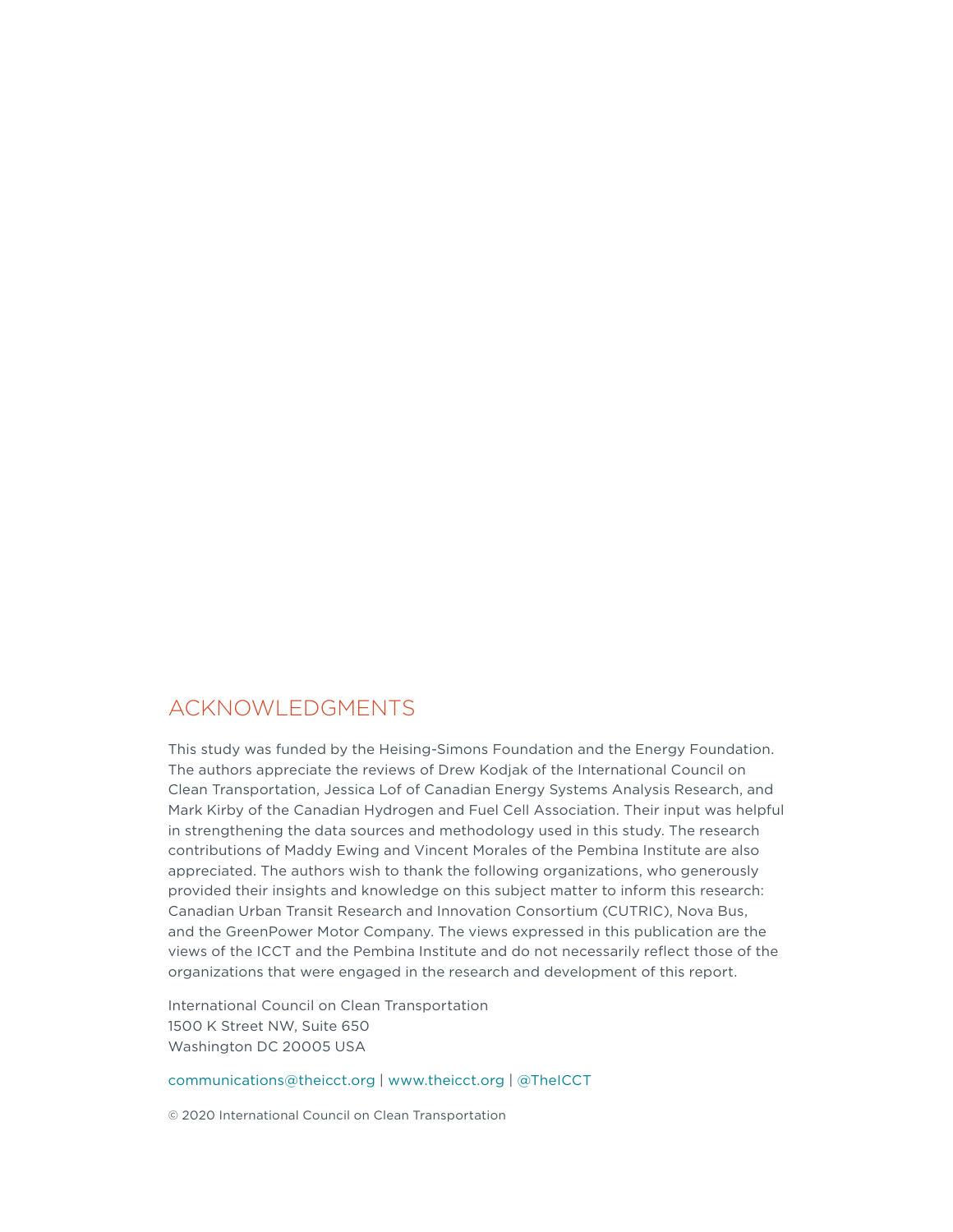# <span id="page-2-0"></span>EXECUTIVE SUMMARY

Automotive technology continues to evolve at an especially rapid pace due to the continued technical improvements in electric vehicles. Globally, light-duty electric vehicle sales have grown over 60% per year since 2012, to over 2 million in 2018. Electric vehicles represent the most significant alternative powertrain since the dawn of combustion vehicles in the early 20th century. The annual growth in electric vehicle and electric heavy-duty vehicle sales has averaged 60% and 140% per year between 2012 and 2018, respectively. Nearly all these electric vehicles are in China, Europe, and North America, where clean air and climate change are top priorities and where supporting policies are being continually implemented to accelerate the transition.

This paper evaluates Canada's position in the emerging global electric vehicle industry by analyzing sales and production trends for conventional and electric vehicles and comparing these trends to similar auto markets around the world. By examining Canada's electric vehicle market and assembly developments, and comparing those with activities in other manufacturing countries, we identify underlying policies that Canada could use to ensure they remain an integral part of the rapidly evolving global automobile industry.

Figure ES-1 shows light-duty vehicle production (x-axis) and electric vehicle production (y-axis) by country in 2018. Electric vehicle manufacturing in the countries above the dotted line is greater than 2.3% of their total vehicles produced; conversely, electric vehicles account for less than 2.3% of vehicle production for countries below this line. China leads with 4.2% of its 25 million vehicles produced being electric, and others like Germany and the United States are at the leading edge of the transition to electric vehicle manufacturing. Each of these three countries make more than 5 million vehicles per year, and electric vehicles accounted for 3% to 4% of their production in 2018. At roughly 2 million vehicles manufactured per year, Canada is the 12th largest vehicle producer, but electric vehicle production, at 0.4%, is 80% lower than the global average. As shown, many other high vehicle-producing countries, such as South Korea, France, the United Kingdom, and smaller-producing countries like Slovakia, Austria, Sweden, and the Netherlands, have much larger shares of electric vehicle production than Canada.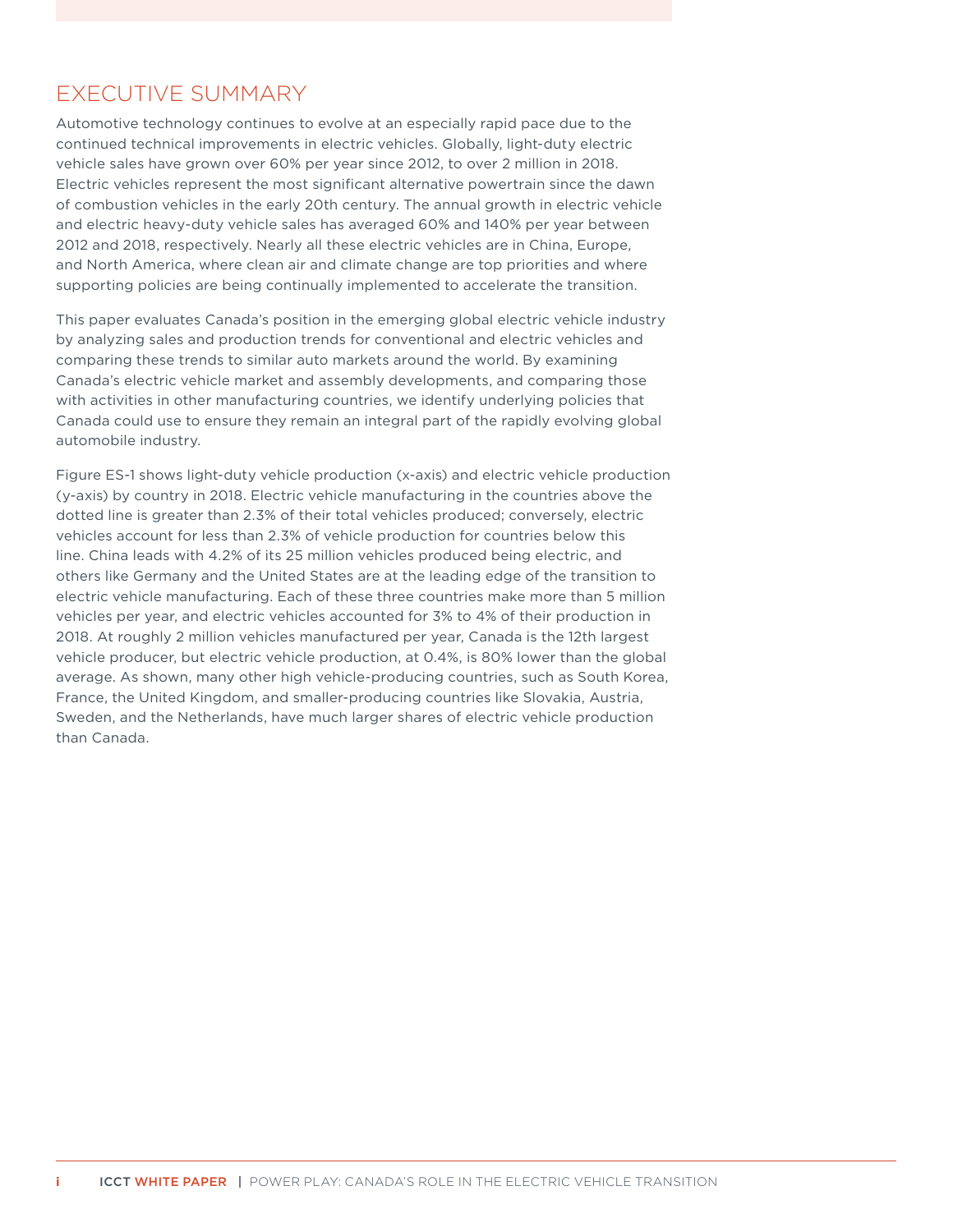

Light-duty vehicle production (thousand per year)

**Figure ES-1.** Light-duty vehicle production, electric vehicle production, and electric vehicle share of production by manufacturing country in 2018

Canada ranks 5th globally in commercial vehicle production at nearly 1.4 million vehicles produced in 2018, and it exports close to \$3 billion in vehicles from the heavyduty sector. As with sales for zero-emission commercial trucks and buses, China has dominated the global production of electric heavy-duty vehicles. Canada ranks sixth in the world in electric heavy-duty vehicle production, despite a relatively small share (0.1%). Canada's overall heavy-duty vehicle manufacturing sector has shown robust growth since the early 2010s, with sharp increases in both exports and revenues.

Based on the findings from this paper, Canada holds a prominent stake in the global automotive industry, but that position could be strengthened with stronger action to support the transition to electric vehicles. The analysis reveals the following conclusions and policy recommendations:

*Canada's auto industry lags behind other auto-manufacturing countries in its preparation for an electrified transportation future*. Canada is committed to electrifying its on-road vehicles as part of the country's overall decarbonization strategy. However, particularly in the light-duty vehicle sector, stronger policies in other countries are driving electrification and attracting electric vehicle investments. Chrysler, Ford, General Motors, Honda, and Toyota production facilities in Ontario are dominated by internal combustion vehicles, while these same companies are making billion-dollar investments to produce electric vehicles in China, Europe, and the United States. Ontario has historically been the center of Canadian light-duty auto production but currently has only one low-volume plug-in hybrid vehicle production plant, making Canada's light-duty vehicle manufacturing industry quite vulnerable in a global market that is trending toward electrification. If Canada does not find a way to rapidly develop raw materials and a supply base to rapidly accelerate electric vehicle production, it is at risk of losing a major pillar of its economy.

*Targeted policy support for electrification can future-proof Canada's auto industry*. The predominant action Canada can take to spur electric vehicle manufacturing is to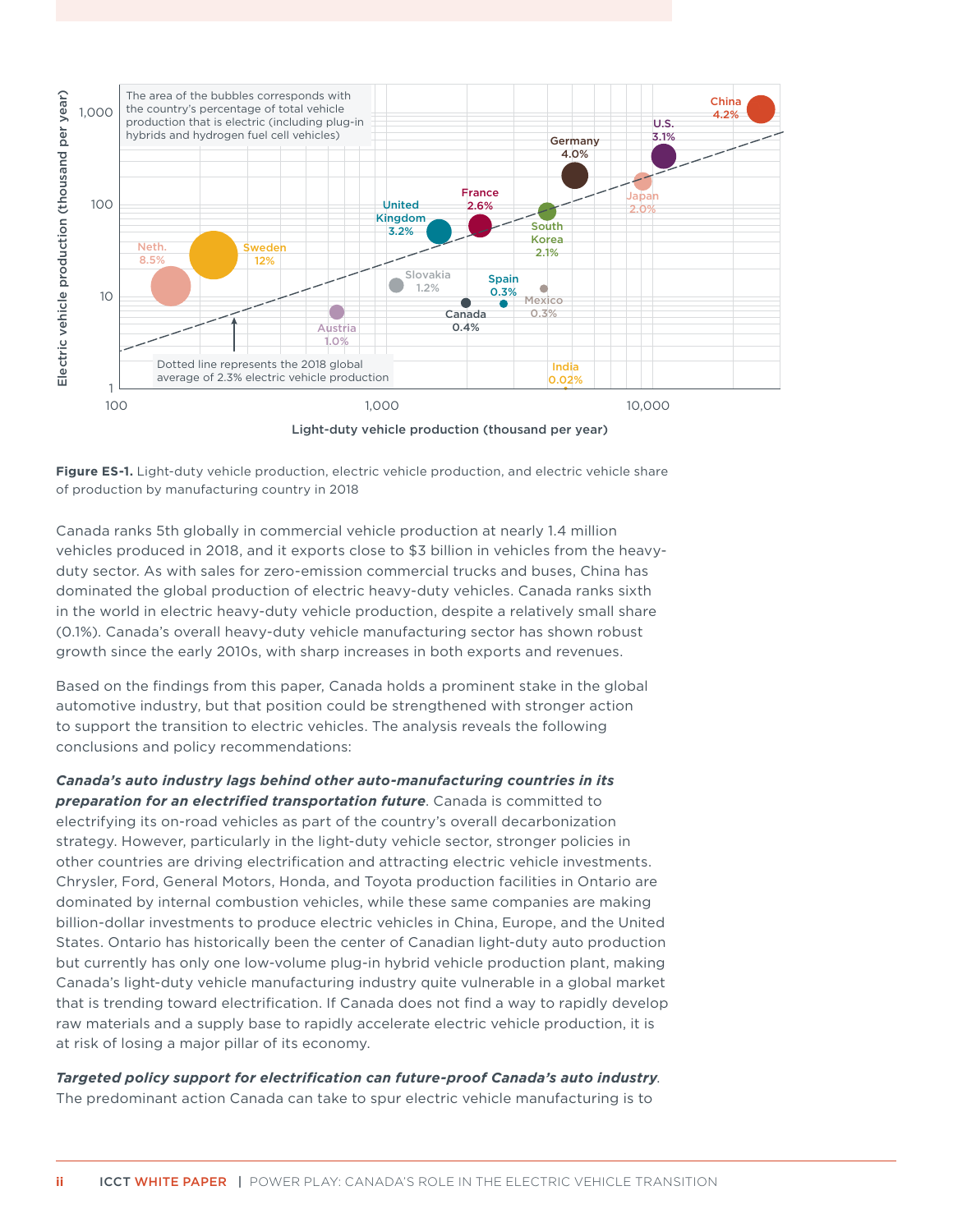grow its domestic electric vehicle sales market. Globally, 80% of electric vehicles are manufactured in the region they are sold. There are many examples of automakers investing in electric vehicle production facilities near cities and regions with growing market demand. Sustained world-class regulatory, incentive, infrastructure, and consumer awareness policies would improve Canada's attractiveness for increased electric vehicle sales and investments. Beyond market-demand policies to ensure affordable models and convenient charging, supply-side policies like research and development funding, loan guarantees, and tax breaks for manufacturing plants are warranted to position Canada's auto industry for the future. Moreover, domestic manufacturing requirements for the procurement of public transit vehicles, which currently exists in Ontario and Quebec, can serve to increase production of electric buses in Canada. While the transition to electrification in trucking is in the early stages, several Canadian-based companies and manufacturing facilities have emerged in recent years, and several zero-emission vehicle models and key components are being produced domestically. A comprehensive suite of policies would encourage further investment in developing electric vehicle supply chains in Canada. In addition to policies to support industry, there is an increasing need for policymakers to provide targeted support for the workers and communities that depend on the auto sector.

*Canada can build on its early leadership in developing and producing hydrogen fuel cell technology—especially for heavy-duty vehicles*. While battery electric technology has dominated the light-duty zero-emission vehicle market to date, hydrogen fuel cell vehicles are expected to play a larger role in the electrification of the commercial vehicle sector. Fuel cell vehicles' longer-range and quick-fueling capabilities are especially attractive in heavier vehicles such as tractor-trailers, where battery electric technology may not be practical or cost-effective. We identify three key reasons why hydrogen and fuel cell technology are strategically important to Canada's competitive position in the global transition to electric drive. First, the Canadian hydrogen and fuel cell sector is recognized for pioneering new technologies and industry expertise. Second, some regions in Canada have a significant excess of renewably sourced electricity, primarily hydro-electric power, that can be used to produce low-cost, low-carbon hydrogen for powering fuel cell vehicles. Finally, hydrogen fuel cell vehicles are likely to play a critical role in Canada's on-road freight sector, since fuel cells have a lower weight penalty and improved cold temperature performance compared to battery electric trucks.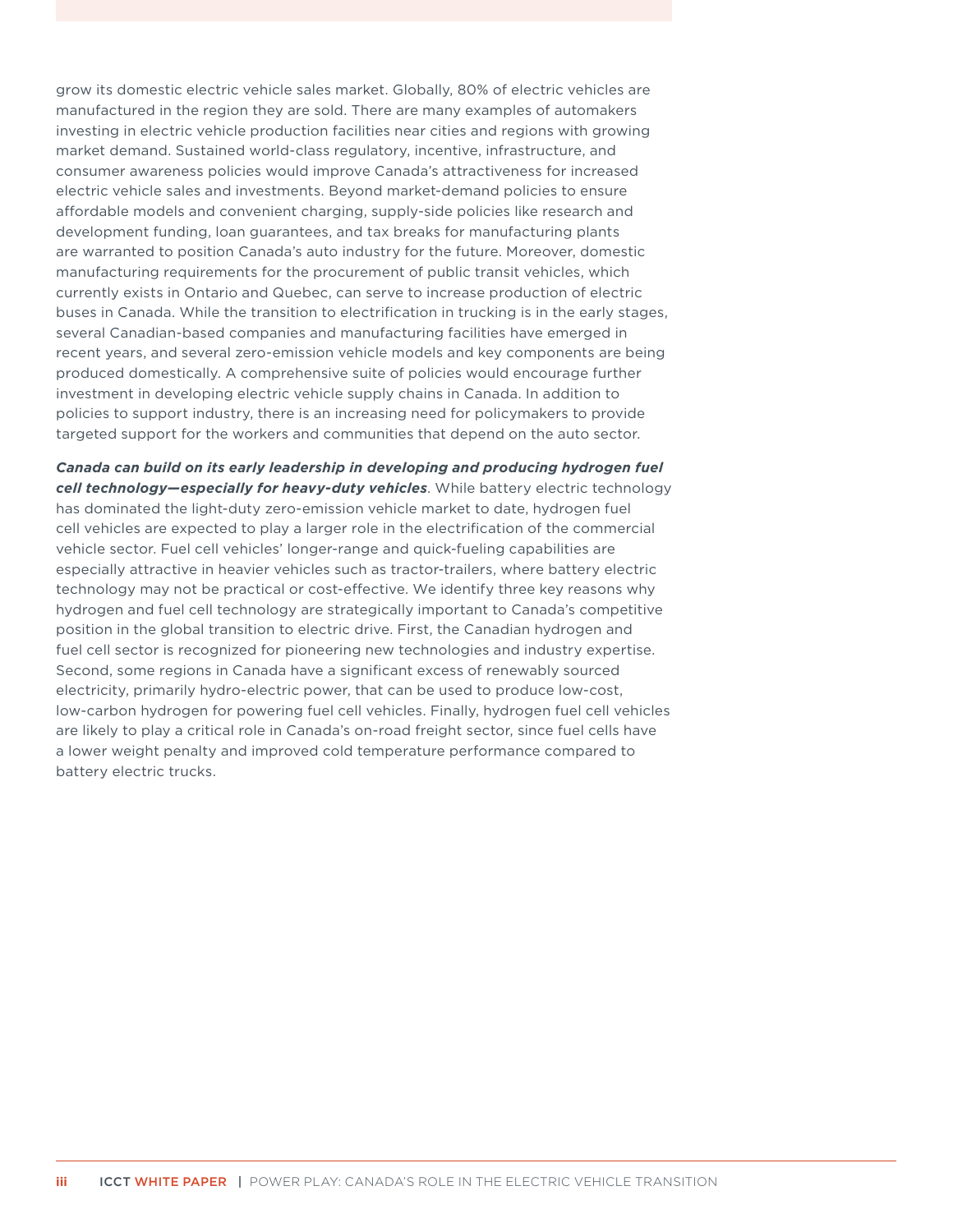# TABLE OF CONTENTS

| Developments and opportunities for hydrogen fuel cell vehicles |  |
|----------------------------------------------------------------|--|
|                                                                |  |
|                                                                |  |
|                                                                |  |
|                                                                |  |
|                                                                |  |
|                                                                |  |
|                                                                |  |
|                                                                |  |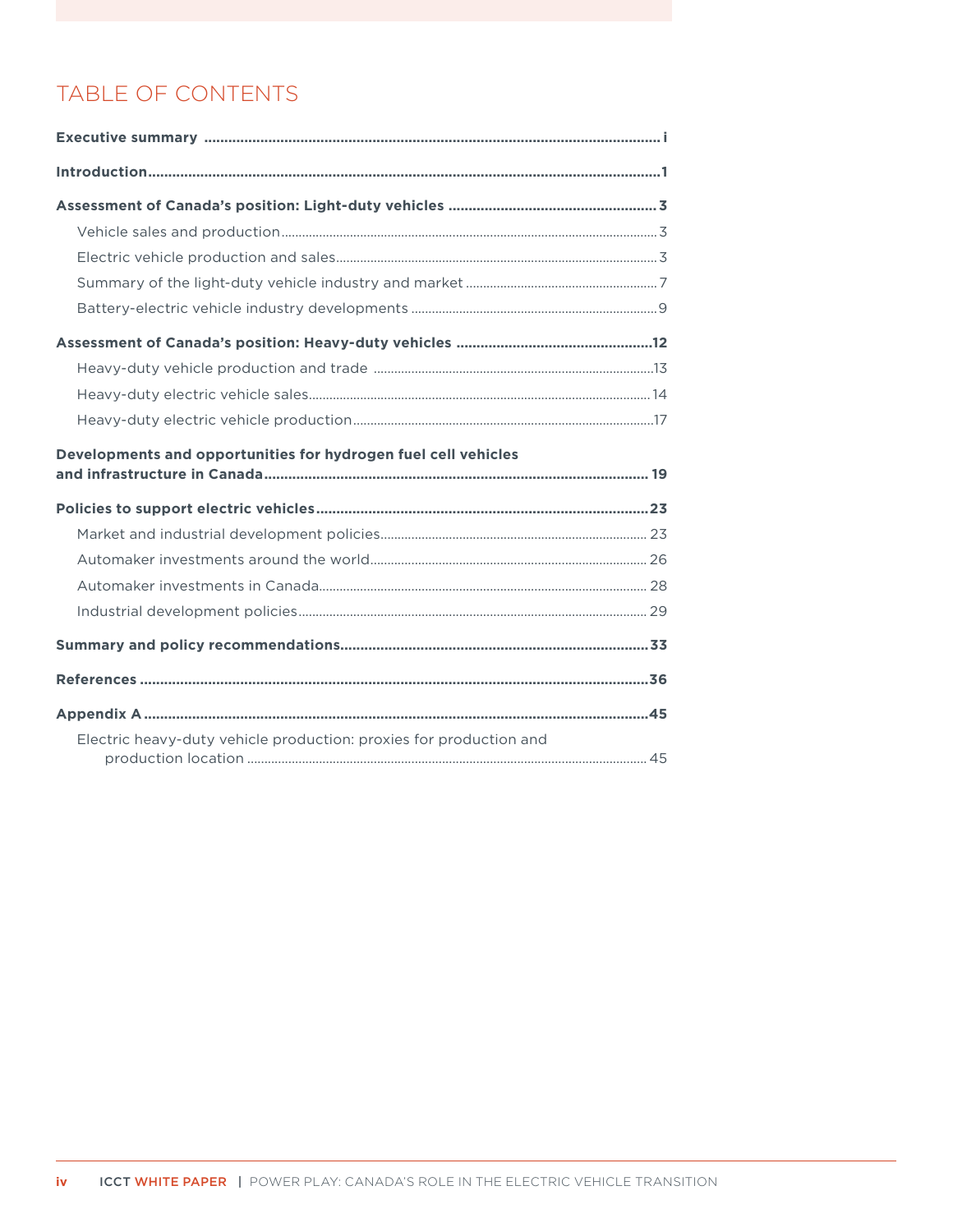# LIST OF FIGURES

| Figure 2. Global light-duty electric vehicle sales from 2010 to 2018, including        |
|----------------------------------------------------------------------------------------|
| Figure 3. Light-duty vehicle production, electric vehicle production, and electric     |
| Figure 4. Cumulative 2010-2018 light-duty electric vehicle volume according to         |
| Figure 5. Electric vehicle sales by manufacturer and their share of the overall        |
| Figure 6. Electric vehicle investment by automaker origin and destination 9            |
| <b>Figure 7.</b> Conventional and electric vehicle manufacturing cost, 2018 and 202510 |
| Figure 8. Electric vehicle battery assembly supplier company and country,              |
| Figure 9. Ten highest-producing countries of commercial vehicles, 2018 12              |
| Figure 10. Total medium truck, heavy truck, and bus registrations, 2010-2018 13        |
| Figure 11. Global heavy-duty electric vehicle sales from 2010 to 2018, China           |
| Figure 12. Breakdown of various market metrics related to electric vehicle             |

# LIST OF TABLES

| <b>Table 1.</b> Fifteen highest-selling electric vehicle models in Canada and              |
|--------------------------------------------------------------------------------------------|
| <b>Table 2.</b> Top 15 countries by vehicle production, export, market, and                |
|                                                                                            |
| <b>Table 4.</b> Seven highest-selling electric HDV OEMs in Canada and the                  |
| <b>Table 5.</b> Canadian companies in the hydrogen production, refueling                   |
| Table 6. Select hydrogen-related projects and policies in Canada's on-road                 |
| <b>Table 7.</b> Summary of government electric vehicle policy actions in selected areas 24 |
| <b>Table 8.</b> Canada vehicle sales by company, models assembled in Canada,               |
| <b>Table 9.</b> Selected electric vehicle assembly plants and policy support actions       |
| <b>Table 10.</b> Selected electric vehicle battery production plants, auto companies,      |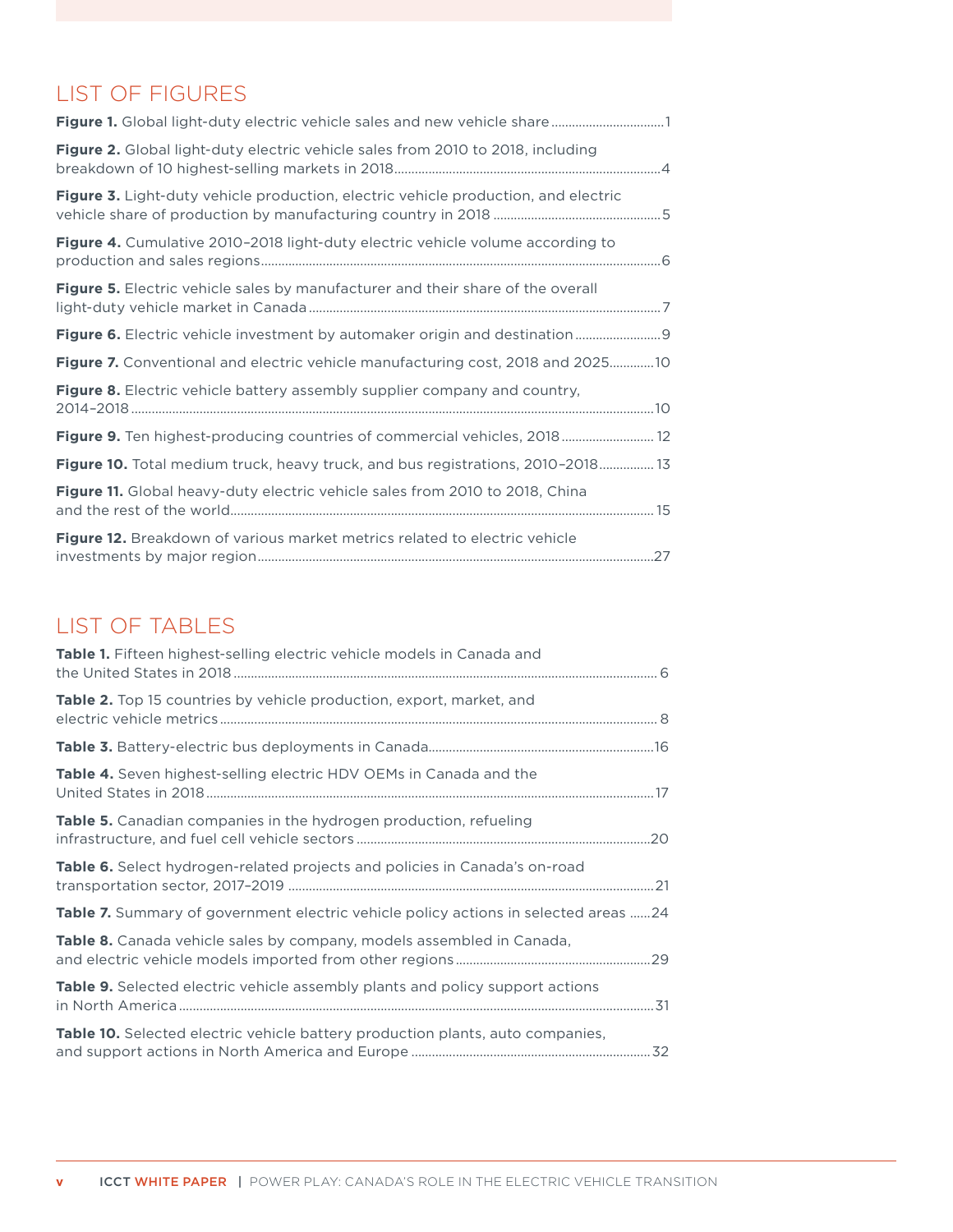# <span id="page-7-0"></span>INTRODUCTION

Automotive technology continues to evolve, now at an especially rapid pace due to the continued technical improvements in electric vehicles. Figure 1 shows global electric vehicle growth, from just thousands of sales in 2010 to over 2 million in 2018 (EV-Volumes, 2019). Nearly all of these electric vehicles were sold in China, Europe, and North America. At least 13 automakers have announced plans and made billion-dollar investments for a zero-emission future. For heavy-duty vehicles (HDVs), annual electric vehicle sales have been lower but have seen enormous growth, from 2,300 in 2012 to a peak of over 200,000 in 2016. Sales have since declined, to 121,600 in 2018. Sales of electric HDVs have been almost exclusively in China, which represented 98% of the global market in 2018 (EV-Volumes, 2019).



**Figure 1.** Global light-duty electric vehicle sales and new vehicle share

Although electric vehicles represent just over 2% of new automobiles globally, there are now more than 5 million electric vehicles and significant investments continue to be made. Several automakers have signaled their intention to pursue an all-electric or zero-emission future (Lutsey, 2018a). Governments and automaker announcements alike indicate electric vehicle sales will increase to 10 million to 15 million per year by 2025 (Lutsey, 2018b). Automaker research and development, production plant upgrades, and supply chain investments continue to move toward electric vehicles. Automaker investments to electrify tally to \$300 billion from 2019 to 2028 (Lienert, Shirouzu, & Taylor, 2019; Lutsey, Grant, Wappelhorst, & Zhou, 2018). About 80% of this investment is projected to occur in China, Germany, and the United States (Lienert & Chan, 2019).

Developments in electric buses and trucks indicate that the HDV market will continue to grow (Moultak, Lutsey, & Hall, 2017). The global heavy-duty electric vehicle market is highly concentrated in China, which accounted for 98% of sales in 2018. Chineseheadquartered original equipment manufacturers (OEMs), meanwhile, accounted for 82% of sales (EV-Volumes, 2019). Canada made up 0.03% of global sales in 2018, ranking 21st, while Canadian-headquartered OEMs accounted for 0.1%, ranking sixth (EV-Volumes, 2019).

In Canada, the transportation sector represents a quarter of the country's greenhouse gas emissions (Environment and Climate Change Canada, 2017). To meet climate goals, policymakers in British Columbia, Quebec, and the federal government have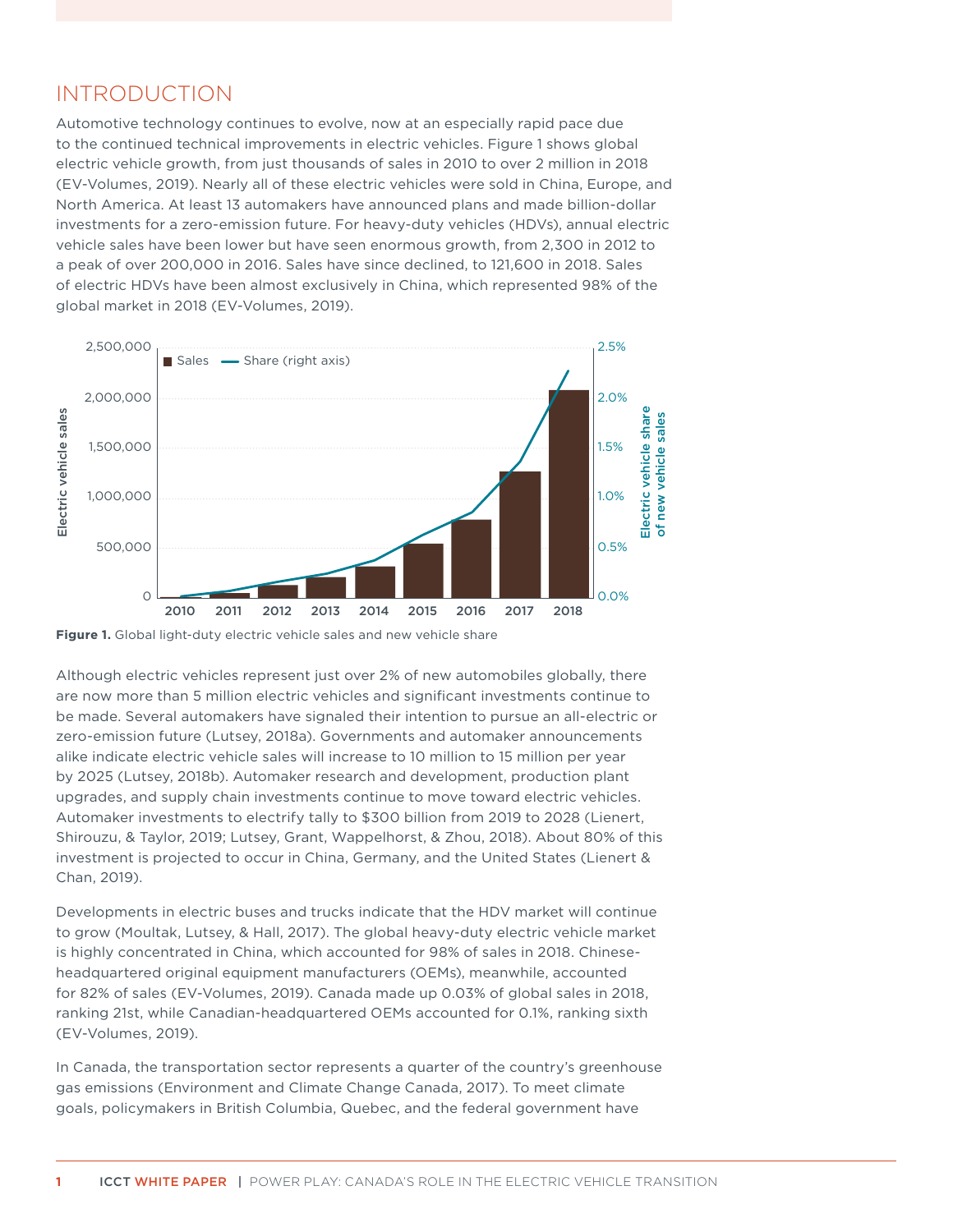signaled the need to transition to all zero-emission vehicles in the 2040–2050 time frame (British Columbia Ministry of Energy, Mines and Petroleum Resources, 2019; Department of Finance Canada, 2019; International Zero-Emission Vehicle Alliance, 2019). Beyond the environmental goals, Canada is a top vehicle-producing country, making the transition to electric vehicles also consequential for industry.

Where Canada's auto manufacturing industry fits in the transition to electric vehicles is a top question for industry and policy leaders. This paper evaluates Canada's position in global electric vehicle sales and manufacturing. We analyze the sales and production trends for conventional and electric vehicles and compare these trends with similar automobile-producing markets around the world. By examining Canada's electric vehicle market and assembly developments, and comparing those with activities in other manufacturing countries, we identify underlying policies that Canada could use to ensure the country remains an integral part of the global automobile industry.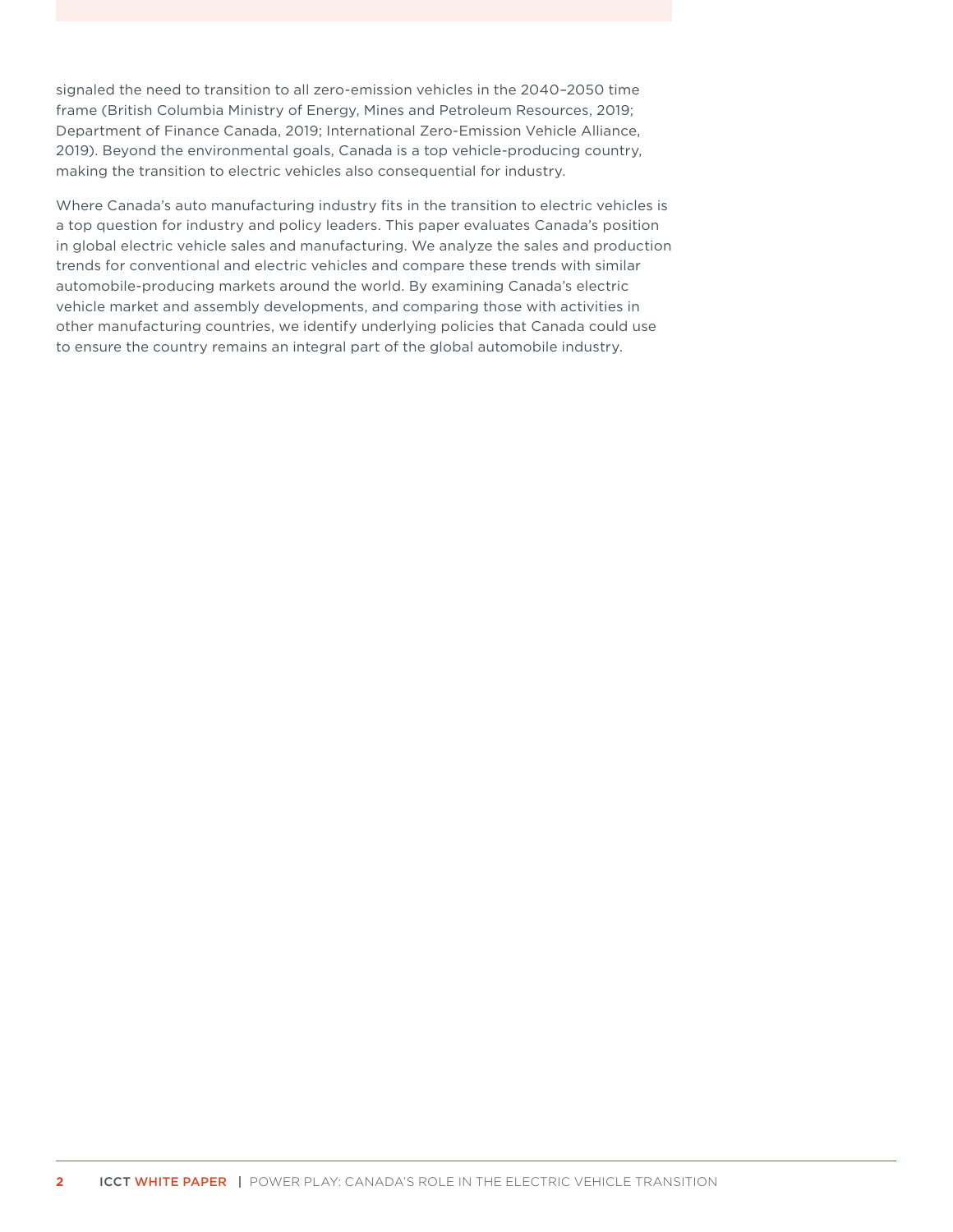# <span id="page-9-0"></span>ASSESSMENT OF CANADA'S POSITION: LIGHT-DUTY VEHICLES

This section assesses Canada's light-duty automobile industry in 2018 according to a variety of market and production metrics for overall and electric vehicle sales and production, and examines where Canada ranks compared with other nations. The analysis builds upon previous studies (Lutsey et al., 2018), but updates the data through 2018 and focuses specifically on the Canadian market. The analysis relies on global electric vehicle data from EV-Volumes (2019), overall global vehicle sales and production data from the International Organization of Motor Vehicle Manufacturers (OICA, 2019a, 2019b), and vehicle import and export data from several sources (International Trade Administration, 2019a, 2019b; International Trade Centre, 2019).

### **VEHICLE SALES AND PRODUCTION**

Several light-duty vehicle production metrics indicate that Canada's automotive industry is among the largest globally. In 2018, Canada produced 2 million passenger cars and light commercial vans, out of global production of about 91 million vehicles. Canada's light-duty vehicle production declined from 2.4 million, or 3.1% of global production and ninth place globally in 2014, to 2.2% of production and 12th place in 2018—a 29% reduction in the global share. Other countries with similar annual vehicle production include Brazil, France, Mexico, South Korea, Spain, and the United Kingdom, with each country producing between 1.6 million and 4 million vehicles (OICA, 2019a).

Canada also holds a prominent position in global vehicle trade. Canada's car and truck exports, with a value of \$45 billion, rank the country fifth globally, behind Germany, Japan, Mexico, and the United States (International Trade Centre, 2019). Countries with similar export levels to Canada include Belgium, France, South Korea, Spain, and the United Kingdom, each with \$34 billion to \$44 billion in vehicle exports. Canada also ranks 12th globally in automotive parts exports, with \$11 billion in 2018. Over 80% of Canada's vehicle production is exported to the United States, and over 40% of Canada's vehicle sales are imported from the United States (International Trade Administration, 2019b; International Trade Centre, 2019).

Canada's light-duty vehicle sales market is similar in scale to its production, at 2 million vehicles sold per year. National vehicle markets with similar size to Canada include Brazil, France, Russia, South Korea, and the United Kingdom at 1.6 million to 2.4 million annual sales (OICA, 2019b). These statistics help place issues surrounding electric vehicle deployment in a broader industry context. Canada clearly represents a very large market and a very large production region for vehicles. But Canada is also competing with many markets for imports and exports, and with large vehiclemanufacturing markets where new vehicle models are being developed and produced.

### **ELECTRIC VEHICLE PRODUCTION AND SALES**

The growth in the electric vehicle market in Canada has been steady and increasing. Canada's 2018 electric vehicle sales reached 43,000, making it the eighth largest national electric market. Electric markets of similar size include France, Japan, South Korea, and Sweden (from 29,000 to 53,000). [Figure](#page-10-1) 2 shows global light-duty electric vehicle sales growth, including the 10 largest 2018 markets representing 89% of sales. Although Canada makes up only 2% of global electric sales, its average annual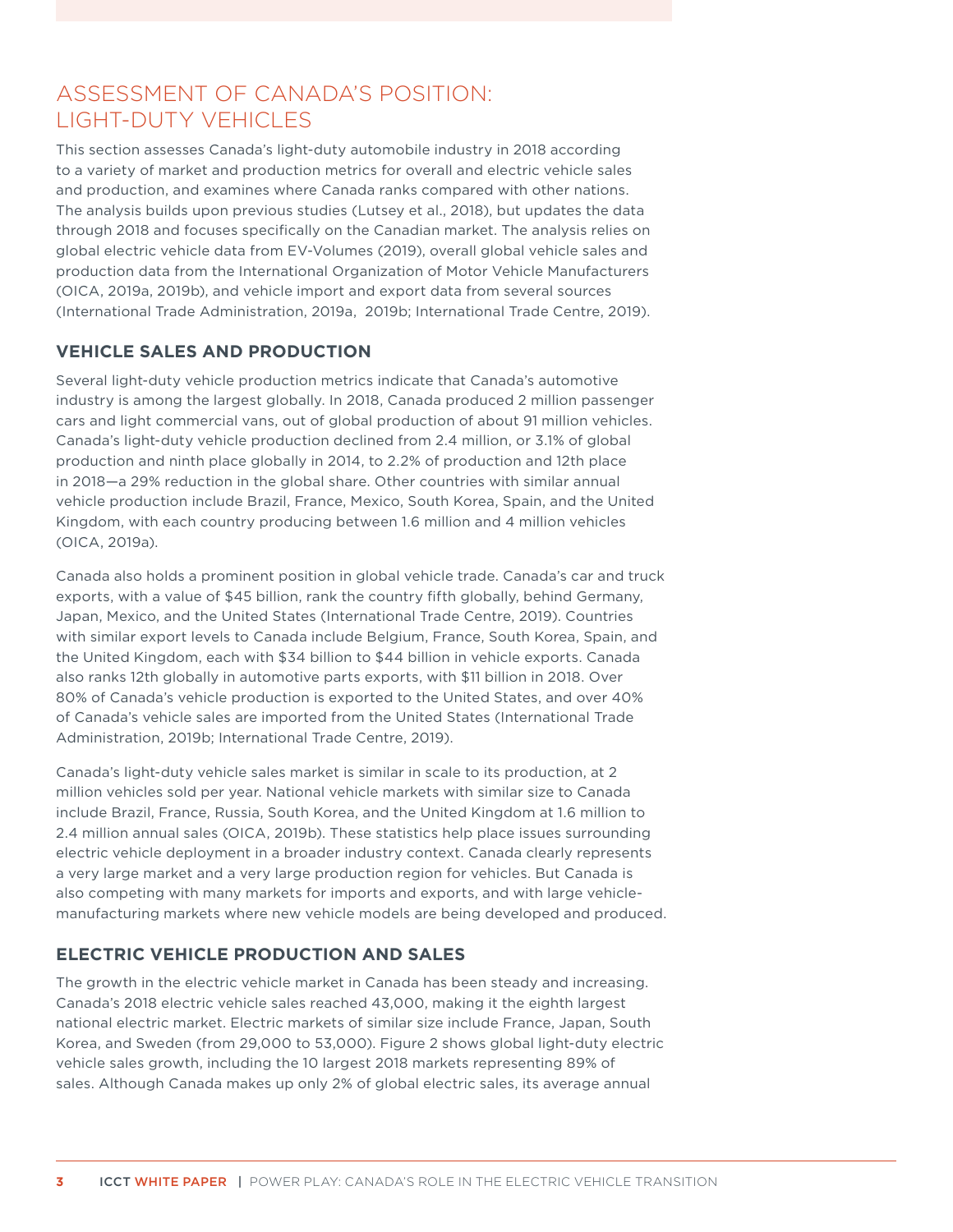<span id="page-10-0"></span>2012–2018 growth rate of 70% was greater than the United States (35%) and global electric sales (60%).



<span id="page-10-1"></span>

In terms of shares of new vehicles, electric vehicles represent 2.3% of global vehicle sales in 2018. Eleven countries surpassed the global average of 2.3% market share: Norway (49%), Finland (45%), Iceland (19%), Sweden (8%), Netherlands (6%), China (4%), Portugal (4%), Switzerland (3%), Austria (2.6%), the United Kingdom (2.5%), and Belgium (2.5%). Canada's market has grown from essentially 0% in 2010 to 2.2% in 2018, which is very similar to the share in the United States (2.1%) and globally (2.3%).

Global light-duty electric vehicle production is more concentrated. Approximately 99% of 2018 electric vehicle manufacturing is within 10 countries: China (52%), the United States (17%), Germany (10%), Japan (9%), South Korea (4%), France (3%), United Kingdom (2%), Sweden (1%), Netherlands (1%), and Slovakia (1%). Canada ranks 12th in electric vehicle production. With approximately 9,000 electric vehicles made in Canada, the Chrysler Pacifica plug-in hybrid, the only Canada-made light-duty vehicle model, represents about 0.4% of Canada's production. High-production markets produce many different electric models. For example, in the United States electric production includes models by Tesla (Model 3, Model S, Model X), Chevrolet (Bolt, Volt), Nissan (Leaf), BMW (X5 40e), and Ford (C-Max, Focus).

[Figure](#page-11-1) 3 shows light-duty vehicle production versus electric vehicle production by manufacturing country in 2018. The plot is shown in log scale due to the large differences in the auto production across the markets, with China having over 25 million vehicles produced and 1.1 million electric vehicles. Countries above the dotted line have electric vehicle production that is greater than the global average. Countries above the global average include Sweden (12% of vehicles assembled), Netherlands (8.5%), China (4.2%), Germany (4%), United Kingdom (3.2%), United States (3.1%), and France (2.6%). Canada has a 0.4% electric share (9,000 electric out of 2 million vehicles) and is 80% lower than the global light-duty electric vehicle production average.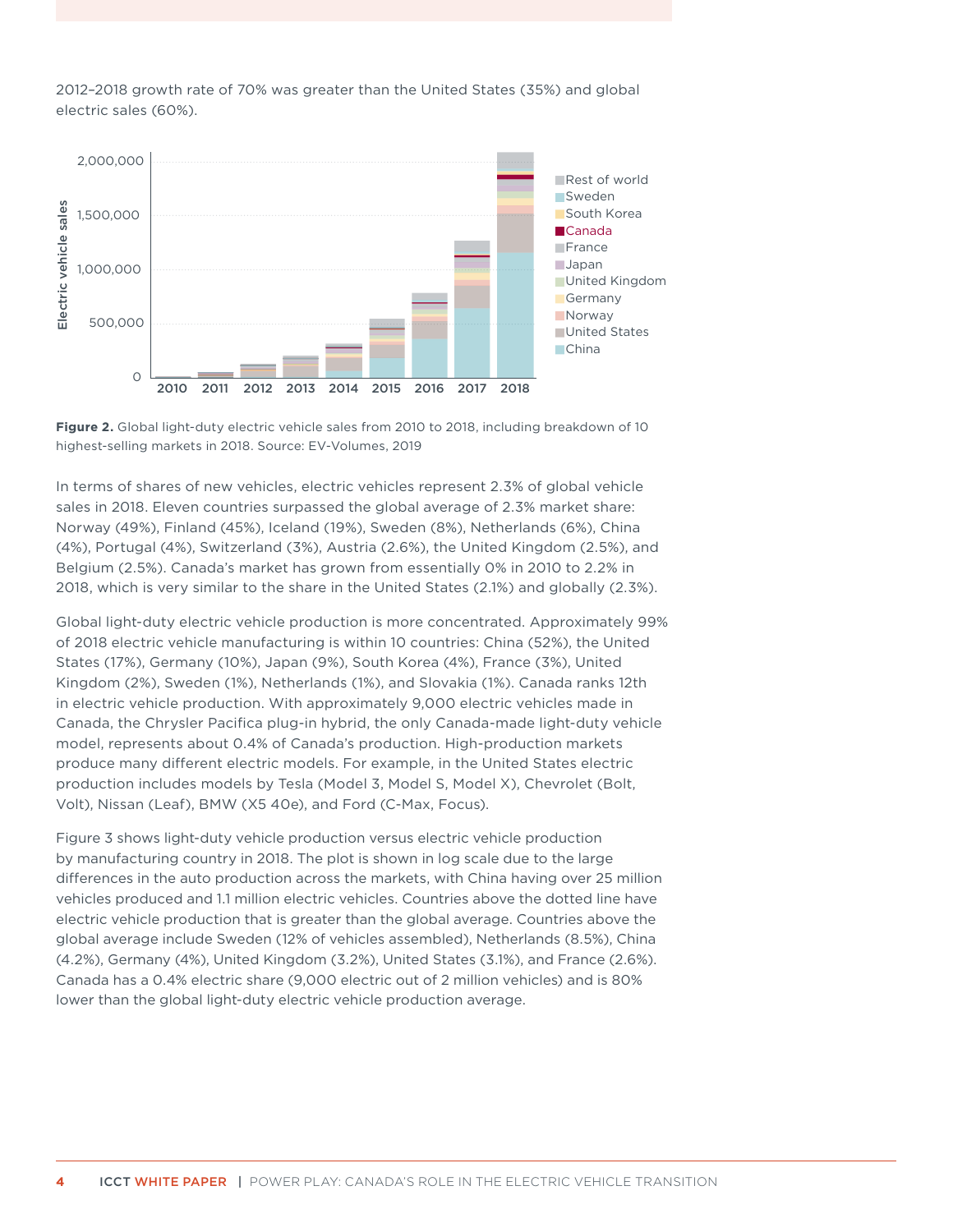<span id="page-11-0"></span>

Light-duty vehicle production (thousand per year)

<span id="page-11-1"></span>

As indicated in [Figure 3](#page-11-1), there are many high-vehicle-producing countries that have begun to transition to higher electric vehicle production than Canada. Greater electric vehicle production rates, typically from multiple electric models assembled there, are seen in several countries: South Korea (e.g., Hyundai Ioniq, Kona, Sonata; Kia Niro, Optima), France (Renault Zoe, Kangoo; Smart fortwo), and United Kingdom (Nissan Leaf; Geely LEVC black cab; Range Rover). There is also electric vehicle production in smaller markets like Slovakia (Smart forfour, Porsche Cayenne), Austria (Jaguar i-Pace), and much smaller markets such as Sweden (Volvo v60, XC60), the Netherlands (Mini Countryman), and Belgium (which started Audi e-tron at the end of 2018). Not shown in the figure due to having no significant electric production are several major manufacturing nations; Brazil, Iran, Russia, and Thailand are the largest with 1.5 million to 2.7 million vehicles produced in 2018.

Most manufacturers predominantly sell their electric vehicles within the region where they are made, as illustrated in [Figure 4](#page-12-1). Globally, 80% of electric vehicles produced were sold within their home region: Nearly 100% of China-made electric vehicles are sold there; 81% of Europe-made electric vehicles are sold there; and 74% of U.S. electric vehicles are sold there. In addition to creating large electric markets in their home region, European and U.S. electric vehicles are also exported widely to many markets. Japan, South Korea, and Canada are somewhat different cases in that they export most vehicle production to the larger China, Europe, and U.S. markets and elsewhere.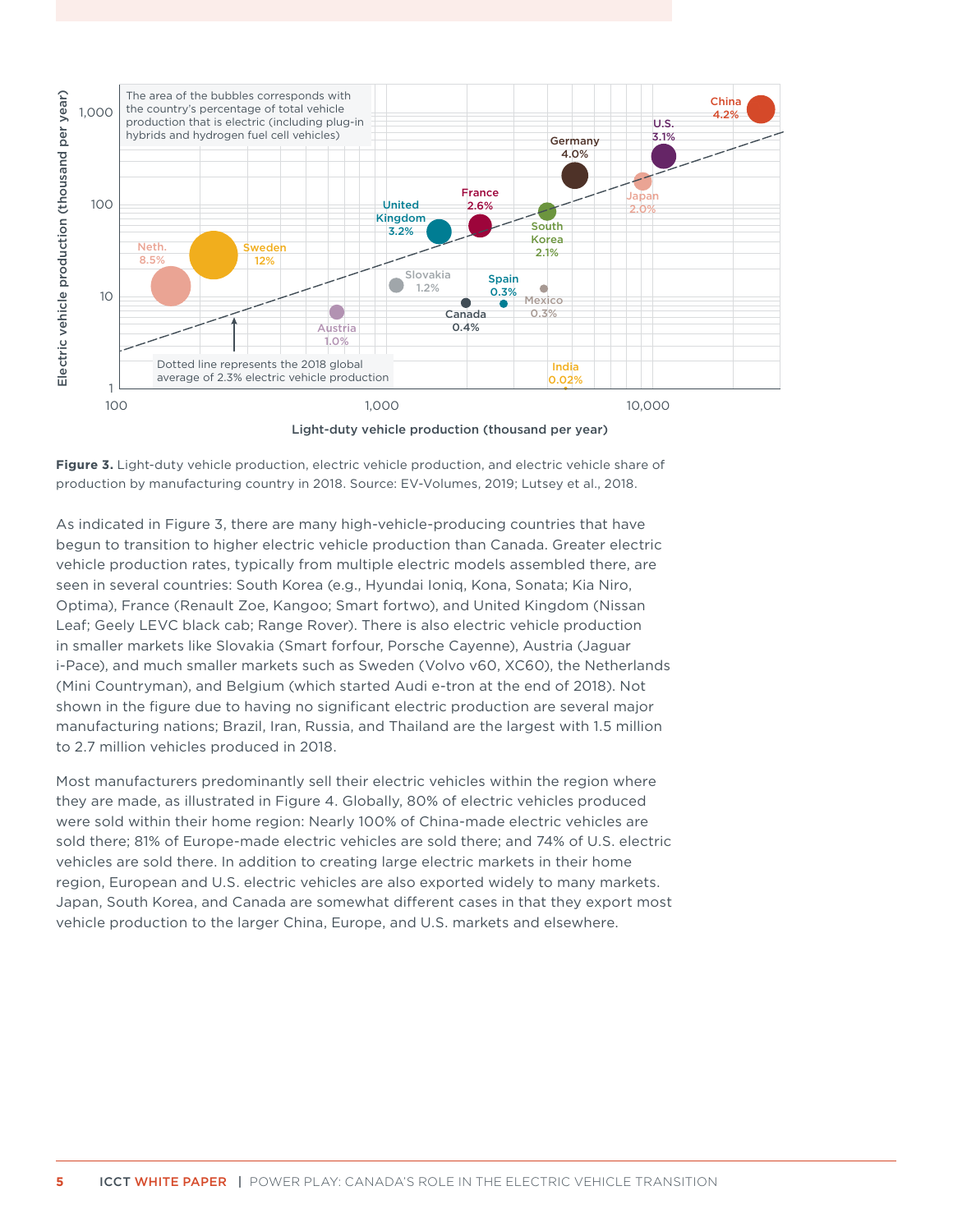<span id="page-12-0"></span>

<span id="page-12-1"></span>

Table 1 provides more detailed information on the top 15 electric vehicle models sold in 2018 in Canada and the United States, representing 90% of each country's electric vehicle market. The highest volume electric vehicle models in Canada were the Tesla Model 3 (6,300 sales, or 15% of Canada's electric market) and the Nissan Leaf. The U.S. list is similar but was far more dominated by the Tesla Model 3 (139,000 sales, or 39% of the U.S. electric market). The Mitsubishi Outlander and Hyundai Ioniq PHEVs sold more in absolute terms in Canada, despite Canada's market being just 12% the size of the U.S. market. About 97% of Canada's 43,000 2018 electric vehicle sales were imports, and 57% were from the United States. Of U.S. electric vehicle sales, 71% were made in the United States.

|                 | <b>Canada sales</b>       |              |                 |  |                 | <b>United States sales</b> |              |                 |
|-----------------|---------------------------|--------------|-----------------|--|-----------------|----------------------------|--------------|-----------------|
| <b>Rank</b>     | <b>Model</b>              | <b>Sales</b> | <b>Assembly</b> |  | <b>Rank</b>     | <b>Model</b>               | <b>Sales</b> | <b>Assembly</b> |
| 1               | Tesla Model 3             | 6,300        | U.S.            |  | 1               | Tesla Model 3              | 139,700      | U.S.            |
| $\overline{2}$  | Nissan Leaf               | 5,700        | U.S.            |  | $\overline{2}$  | Toyota Prius Prime*        | 27,600       | Japan           |
| 3               | Mitsubishi Outlander*     | 5,300        | Japan           |  | 3               | Tesla Model X              | 24,700       | U.S.            |
| 4               | Chevrolet Volt*           | 4,300        | U.S.            |  | $\overline{4}$  | Tesla Model S              | 24,500       | U.S.            |
| 5               | Toyota Prius Prime*       | 3,500        | Japan           |  | 5               | Chevrolet Volt*            | 18,300       | U.S.            |
| 6               | Chevrolet Bolt            | 2,500        | U.S.            |  | 6               | Honda Clarity PHEV*        | 18,200       | Japan           |
| $\overline{7}$  | Ford Fusion Energi*       | 1,900        | <b>Mexico</b>   |  | $\overline{ }$  | <b>Chevrolet Bolt</b>      | 18,000       | U.S.            |
| 8               | Tesla Model X             | 1,600        | U.S.            |  | 8               | Nissan Leaf                | 14,700       | U.S.            |
| 9               | <b>Chrysler Pacifica*</b> | 1,400        | Canada          |  | $\mathbf{9}$    | Ford Fusion Energi*        | 8,100        | Mexico          |
| 10              | Hyundai Ionig PHEV*       | 1,400        | S. Korea        |  | 10 <sup>°</sup> | <b>Chrysler Pacifica*</b>  | 7,100        | Canada          |
| 11              | Volkswagen e-Golf         | 1,200        | Germany         |  | 11              | BMW i3*                    | 6,100        | Germany         |
| 12 <sup>2</sup> | Tesla Model S             | 1,100        | U.S.            |  | 12 <sup>2</sup> | BMW X5*                    | 4,400        | U.S.            |
| 13              | Kia Soul                  | 1,100        | S. Korea        |  | 13              | BMW 530e*                  | 4,300        | Germany         |
| 14              | Honda Clarity PHEV*       | 800          | Japan           |  | 14              | Mitsubishi Outlander*      | 4,200        | Japan           |
| 15              | Hyundai Ionig BEV         | 500          | S. Korea        |  | 15              | Kia Niro*                  | 3,400        | S. Korea        |

**Table 1.** Fifteen highest-selling electric vehicle models in Canada and the United States in 2018

Based on EV-Volumes, 2019. Values rounded to the nearest hundred; colors distinguish assembly location \* denotes plug-in hybrid (except some fraction of BMW i3 models are all electric)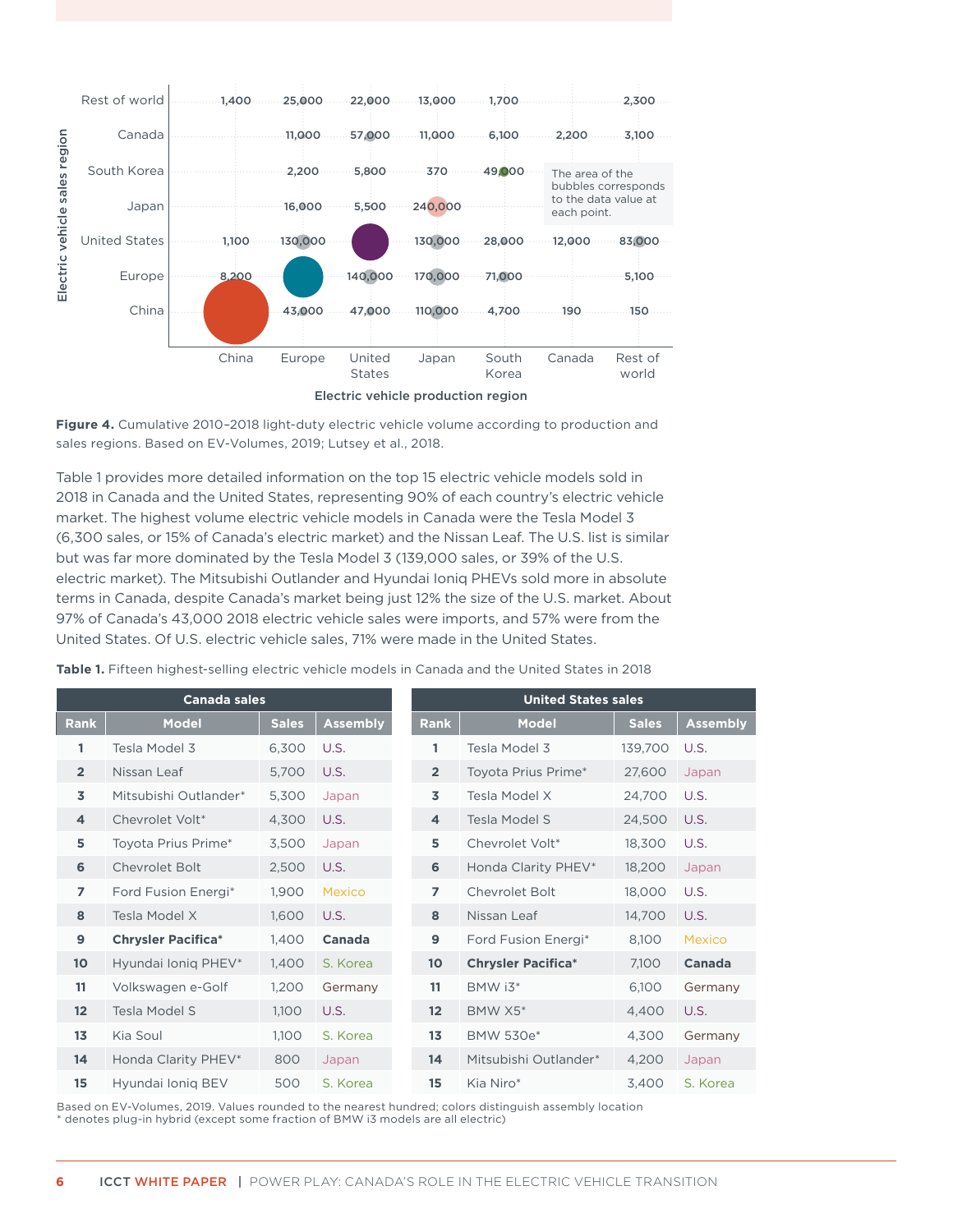<span id="page-13-0"></span>The left side of [Figure](#page-13-1) 5 shows the breakdown of electric vehicle sales in Canada by manufacturer. Through the second quarter of 2019, Tesla, General Motors, and Nissan are the leading electric vehicle automakers, with roughly 30,000, 26,000, and 22,000 cumulative electric vehicles sold, respectively. In 2018, these three manufacturers represented nearly two-thirds of Canada's electric vehicle sales, with Ford, Volkswagen, and other companies making up the remaining one-third of the market. In the first six months of 2019, Tesla's market share grew to 40%, followed by Nissan at 15%, General Motors at 12%, and Toyota at 8%.

The share of electric vehicles in Canada's light-duty vehicle market has grown from 0.3% in 2014 to nearly 3% in 2019, as shown on the right side of [Figure 5](#page-13-1). Plug-in hybrid and fully electric (i.e., battery electric or hydrogen fuel cell) vehicle sales are depicted in blue and orange, respectively. While plug-in hybrids made up about half of the electric vehicle market in 2016, 2017, and 2018, their share has decreased to just under 40% thus far in 2019.



<span id="page-13-1"></span>**Figure 5.** Electric vehicle sales by manufacturer and their share of the overall light-duty vehicle market in Canada

### **SUMMARY OF THE LIGHT-DUTY VEHICLE INDUSTRY AND MARKET**

Table 2 summarizes the relative positions of each country in 2018 according to vehicle production and sales. China, Germany, Japan, and the United States are among the leaders in most categories. China leads in vehicle volume, electric vehicle production, and sales but has not become a leading exporter. Canada's position according to each metric in Table 2 is highlighted in red. Canada accounts for 2.2% of global light-duty vehicles made, but only 0.4% of global electric vehicles made, showing how it lags behind the global industry development trend. The United Kingdom, France, and South Korea have a share of electric production that is proportional to their vehicle production. Smaller auto-producing countries like Sweden, Netherlands, and Slovakia are producing electric vehicles well above their global vehicle production levels. Canada's electric vehicle sales at 2.2% are keeping pace with the global trend.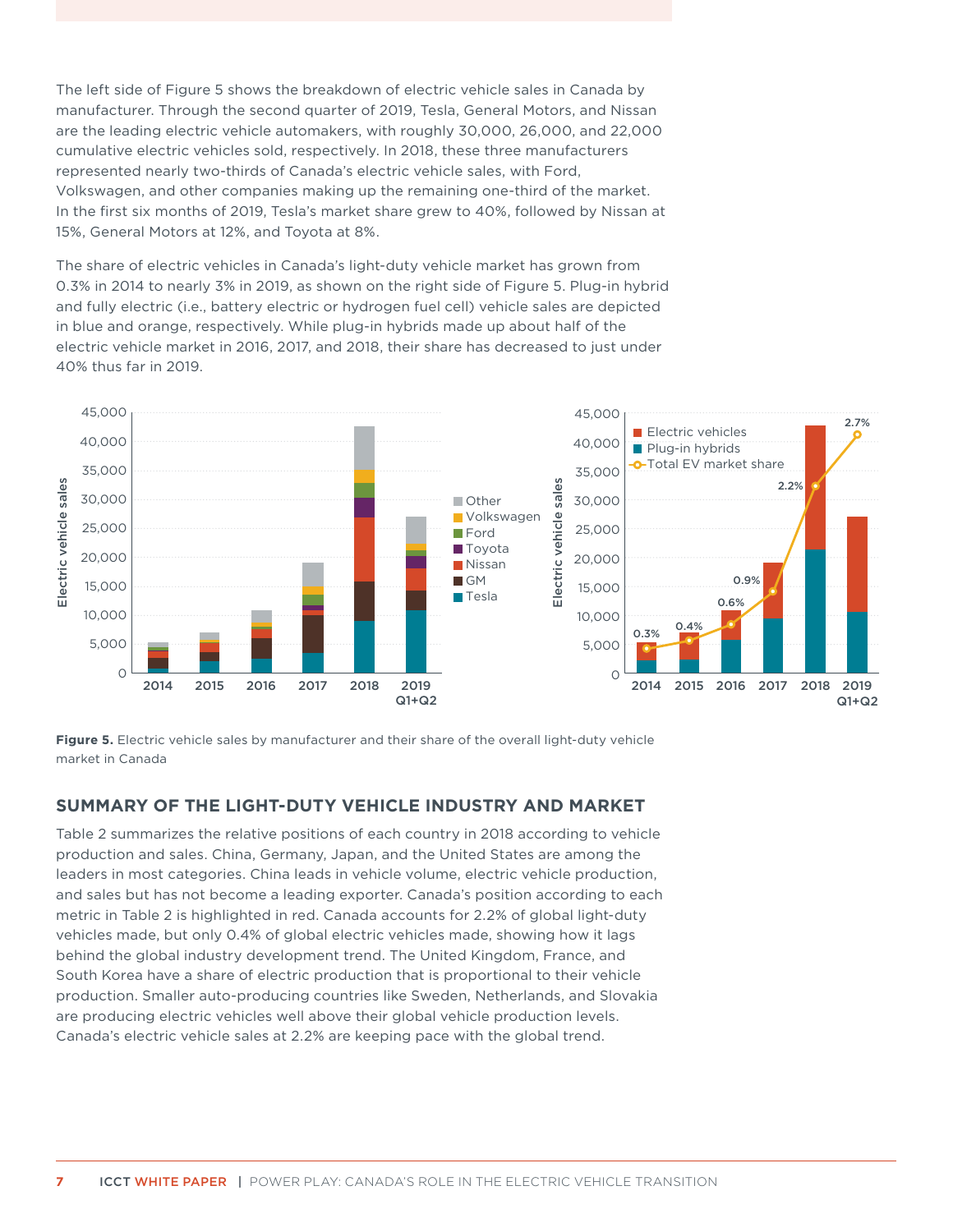|                         |                                    | <b>Industry metrics</b>       | <b>Market metrics</b>                         |                                             |                                      |                                        |
|-------------------------|------------------------------------|-------------------------------|-----------------------------------------------|---------------------------------------------|--------------------------------------|----------------------------------------|
| <b>Rank</b>             | <b>Vehicle</b><br>production, 2018 | Vehicle export<br>value, 2018 | <b>Automotive parts</b><br>export value, 2018 | <b>Electric vehicle</b><br>production, 2018 | Vehicle sales,<br>$\overline{2}$ 018 | <b>Electric vehicle</b><br>sales, 2018 |
| 1                       | China (25.5 m)                     | Germany (\$167<br>b)          | Germany (\$67 b)                              | China (1,078,000)                           | China (24.7 m)                       | China<br>(1,104,000)                   |
| $\overline{2}$          | $U.S.$ (11 m)                      | Japan (\$108 b)               | U.S. (\$46 b)                                 | U.S. (335,000)                              | U.S. (17.3 m)                        | U.S. (358,000)                         |
| 3                       | Japan (9.2 m)                      | Mexico (\$74 b)               | Japan (\$36 b)                                | Germany<br>(205,000)                        | Japan $(4.4 m)$                      | Norway<br>(73,000)                     |
| $\overline{\mathbf{4}}$ | Germany (5.1 m)                    | $U.S.$ (\$67 b)               | China (\$35 b)                                | Japan (181,000)                             | Germany (3.4 m)                      | Germany<br>(66,000)                    |
| 5                       | India (4.7 m)                      | Canada (\$45 b)               | Mexico (\$30 b)                               | S. Korea (84,000)                           | India $(3.4 m)$                      | U.K. (60,000)                          |
| 6                       | S. Korea (4 m)                     | $U.K.$ (\$44 b)               | S. Korea (\$20 b)                             | France (59,000)                             | U.K. (2.4 m)                         | Japan (53,000)                         |
| $\overline{7}$          | Mexico (3.9 m)                     | Spain (\$42 b)                | France $(\$16 b)$                             | U.K. (50,000)                               | France $(2.2 m)$                     | France<br>(46,000)                     |
| 8                       | Spain (2.8 m)                      | S. Korea (\$40 b)             | Czech Rep. (\$15 b)                           | Sweden (28,000)                             | Brazil (2.1 m)                       | Canada<br>(43,000)                     |
| 9                       | Brazil (2.7 m)                     | Belgium (\$38 b)              | Italy $( $15 b)$                              | Nether. (13,000)                            | Canada (2 m)                         | S. Korea<br>(32,000)                   |
| 10                      | France $(2.3 m)$                   | France (\$34 b)               | Poland (\$14 b)                               | Slovakia (13,000)                           | Russia (1.8 m)                       | Sweden<br>(29,000)                     |
| 11                      | Thailand (2.2 m)                   | Italy (\$23 b)                | Spain (\$12 b)                                | Mexico (12,000)                             | S. Korea (1.6 m)                     | Nether.<br>(27,000)                    |
| 12                      | Canada (2 m)                       | Slovakia (\$22 b)             | Canada (\$11 b)                               | <b>Canada (9,000)</b>                       | Spain (1.3 m)                        | Belgium<br>(13,000)                    |
| 13                      | Russia (1.7 m)                     | Thailand (\$19 b)             | Thailand (\$9 b)                              | Spain (8,000)                               | Mexico (1.2 m)                       | Spain (12,000)                         |
| 14                      | U.K. (1.6 m)                       | Turkey (\$18 b)               | Romania (\$8 b)                               | Austria (7,000)                             | Australia (0.9 m)                    | Switzerland<br>(9,000)                 |
| 15                      | Iran $(1.5 m)$                     | Sweden (\$14 b)               | U.K. (\$7 b)                                  | India (1,000)                               | Indonesia (0.9 m)                    | Austria (9,000)                        |
| Global                  | 91.6 million                       | \$1,730 billion               | \$412 billion                                 | 2,090,000                                   | 91.6 million                         | 2,090,000                              |
| Canada share            | 2.2%                               | 2.6%                          | 2.8%                                          | 0.4%                                        | 2.2%                                 | 2.0%                                   |

#### <span id="page-14-0"></span>**Table 2.** Top 15 countries by vehicle production, export, market, and electric vehicle metrics

*Notes:* due to rounding of the values in the table, the values in the last row are correct to within roughly 0.1 percentage points. Source: International Trade Center, 2019; EV-Volumes, 2019; OICA, 2019a, 2019b

At this stage in the development of electric vehicles, nearly every automaker in the world has committed to multibillion-dollar investments to develop a spectrum of new electric models. Investments in research and development, vehicle and battery manufacturing plants, and supply chain facilities have been concentrated in the leading electric vehicle markets: China, Europe, the United States, Japan, and South Korea. [Figure](#page-15-1) 6 illustrates the flow of these initial electric vehicle investments. The numerical label is the investment amount in billion U.S. dollars. Unsurprisingly, given the sheer size of its vehicle market, China has been the leading country for investment, accounting for 45% of the global total to date. European-based manufacturers have split their investments between Europe (\$84 billion) and China (\$69 billion), whereas virtually all of the \$57 billion in investments from China's automakers have stayed there. Vehicle manufacturers based in the United States, Japan, and South Korea have primarily made investments in their home markets. Outside of China, Europe, the United States, Japan, and South Korea, investments in other countries—including Canada—have totaled \$7 billion, or 2% of the global total.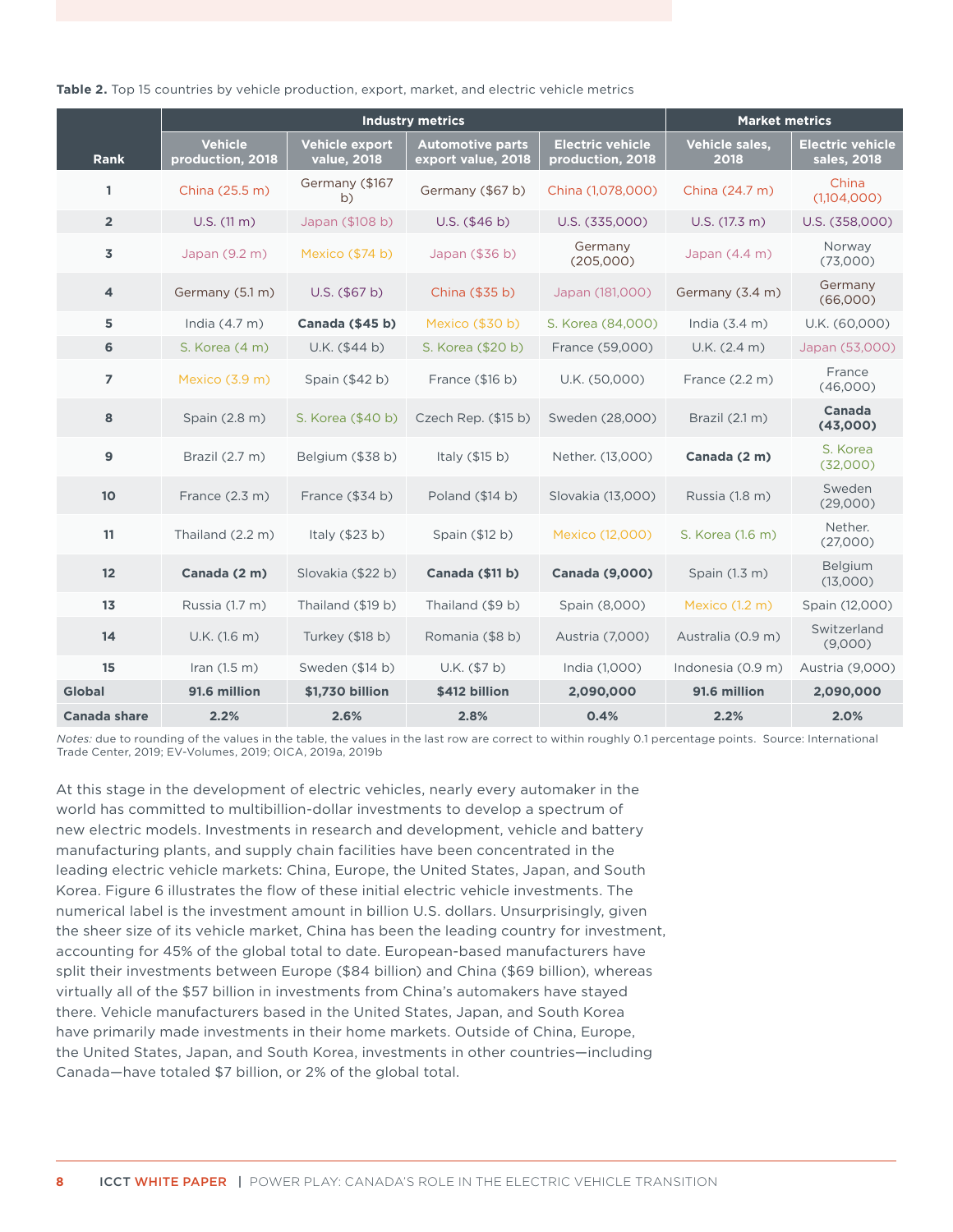<span id="page-15-0"></span>

<span id="page-15-1"></span>**Figure 6.** Electric vehicle investment by automaker origin and destination. Source: Adapted from Lienert and Chan, 2019.

### **BATTERY-ELECTRIC VEHICLE INDUSTRY DEVELOPMENTS**

Within the vehicle-level industry developments assessed above, there are relevant supply-chain trends related to raw materials for electric vehicle battery production. For fully battery-electric vehicles, a battery and electric drivetrain displaces the combustion powertrain and aftertreatment system. For plug-in hybrids, a smaller battery pack supplements the combustion powertrain with a more complex drivetrain to use both power sources. For either technology, the changes to the powertrain are dramatic. These changes are evaluated below in the context of overall manufactured vehicle value and relevant suppliers.

[Figure 7](#page-16-1) shows the breakdown of manufactured vehicle production costs by major component areas for a representative crossover sport utility vehicle, based on Lutsey and Nicholas (2019). The battery pack of the electric vehicle represents a substantial portion of the per-vehicle cost. In 2018, the battery pack made up \$12,000 (200-mile or 322-km electric range) to \$15,000 (250 mile or 402 km) of the cost. This corresponds to 42% to 48% of the electric vehicle production costs. By 2025, the battery share of vehicle cost declines to \$5,800 to \$7,500 per vehicle, or 26% to 31%. The other electric drivetrain components (motor, power electronics, converter, and cables) account for another 12% to 13% of the vehicle cost. Using the same study and assumptions, battery packs represent 11% to 15% of the manufactured content of plug-in hybrid vehicles in 2018, declining between 6% to 9% by 2025.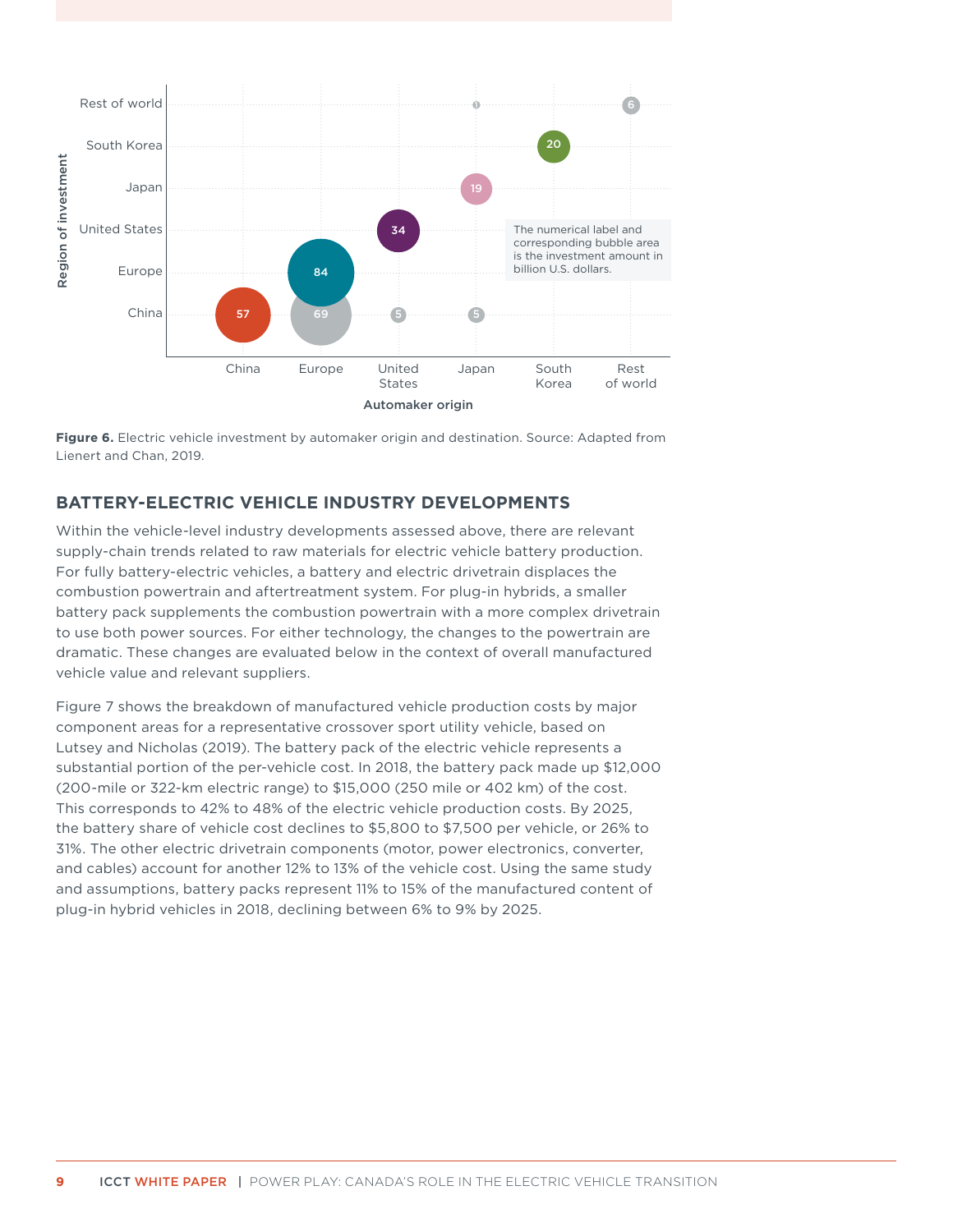<span id="page-16-0"></span>

<span id="page-16-1"></span>

Electric vehicle sales by battery production supplier and their cell manufacturing location are shown in Figure 8. As seen on the left side, battery suppliers continue to move to high-volume production, with five companies now achieving production of more than 200,000 electric vehicles per year. The major battery suppliers for electric vehicle sales in Canada and the United States are Panasonic for Tesla, AESC for Nissan, and LG Chem for Chevrolet. As Figure 8 indicates, China, South Korea, and Japan dominate battery manufacturing. When U.S. and Canada electric vehicle sales grow sufficiently to induce more electric vehicle supply chain creation directly in North America, battery manufacturing in the United States and Canada is expected to become more attractive to companies.





The major parts of battery production are the raw materials, the cell manufacturing, and the pack-level assembly. Anderman (2018) provides a breakdown of battery pack production that moves from 100,000 units per year in 2020 to 500,000 in 2025. The study indicates that the materials (including lithium, cobalt, nickel, manganese, and graphite) are about half the battery pack raw materials cost, with a quarter from cell manufacturing and a quarter in pack-level manufacturing, including the packaging and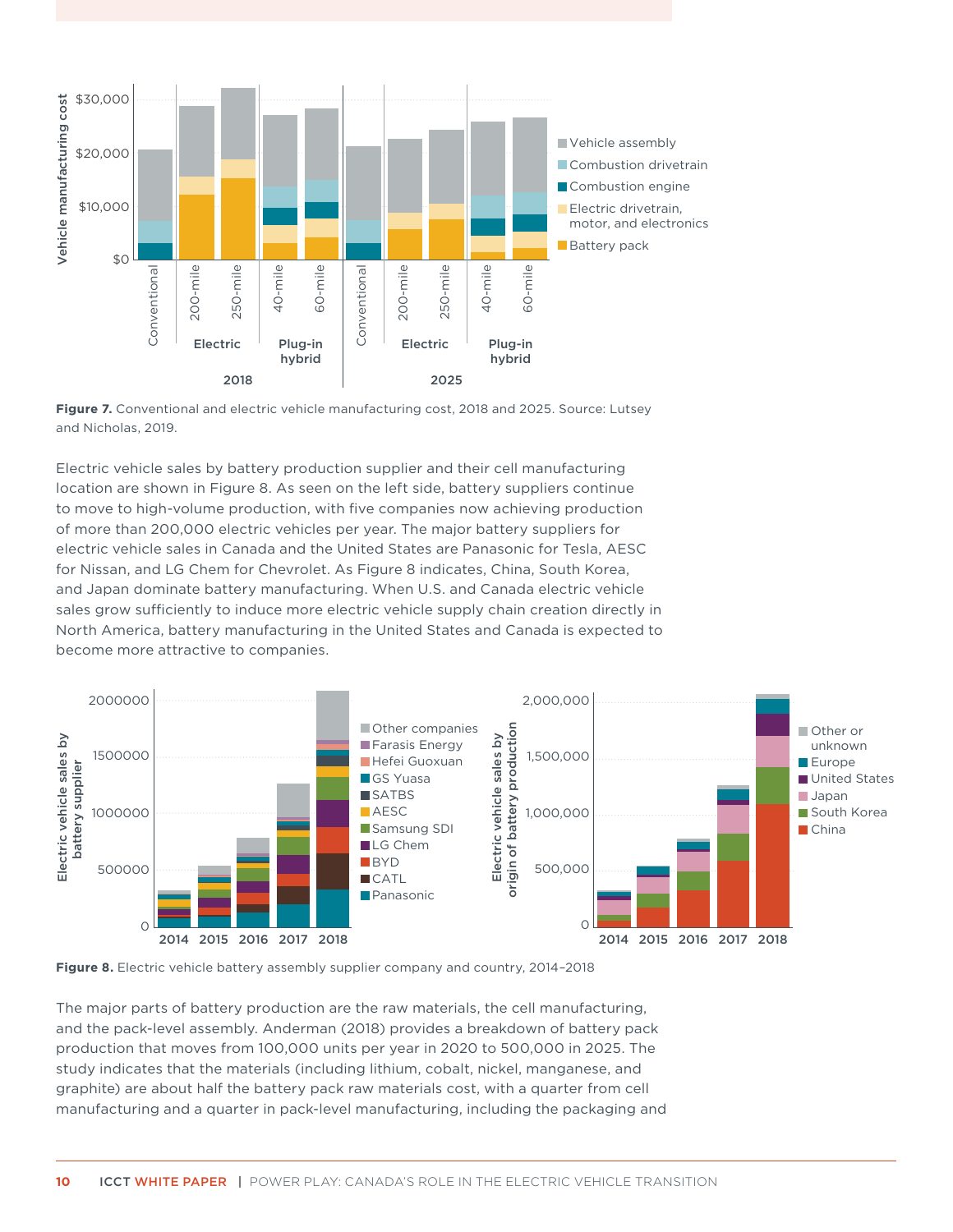cooling system. These battery cost percentages provide an indication of the relative value for companies and countries to take a strategic interest in the material mining, cell assembly, and battery pack manufacturing.

In addition to these battery-specific materials, there are other automotive content shifts that are likely from electric vehicles. A detailed material comparison of comparable electric and conventional cars (UBS, 2017) indicates the following on a kilogram(kg)-per-vehicle basis: comparable electric vehicles could use 140 kg more active battery materials (lithium, cobalt, nickel, manganese, and graphite), 72 kg more (or 70% higher than conventional) aluminum, 41 kg more (+80%) copper, 55 kg less (-7%) steel, and 62 kg (-60%) less iron.

Although Canada does not have any significant automotive battery pack manufacturing in 2019, the country does have several of the important underlying resources for battery production. Canada is a top-10 country globally for cobalt mining and reserves, graphite production, lithium identified resources, and nickel production and reserves (United States Geological Survey, 2019). In addition, Canada's abundant renewable energy and relatively low-carbon electricity are valuable as manufacturers seek low-carbon battery production. Attracting battery production to Canada is an important way for the country to secure a critical and growing part of the supply chain for electric vehicles sold in North America and around the world.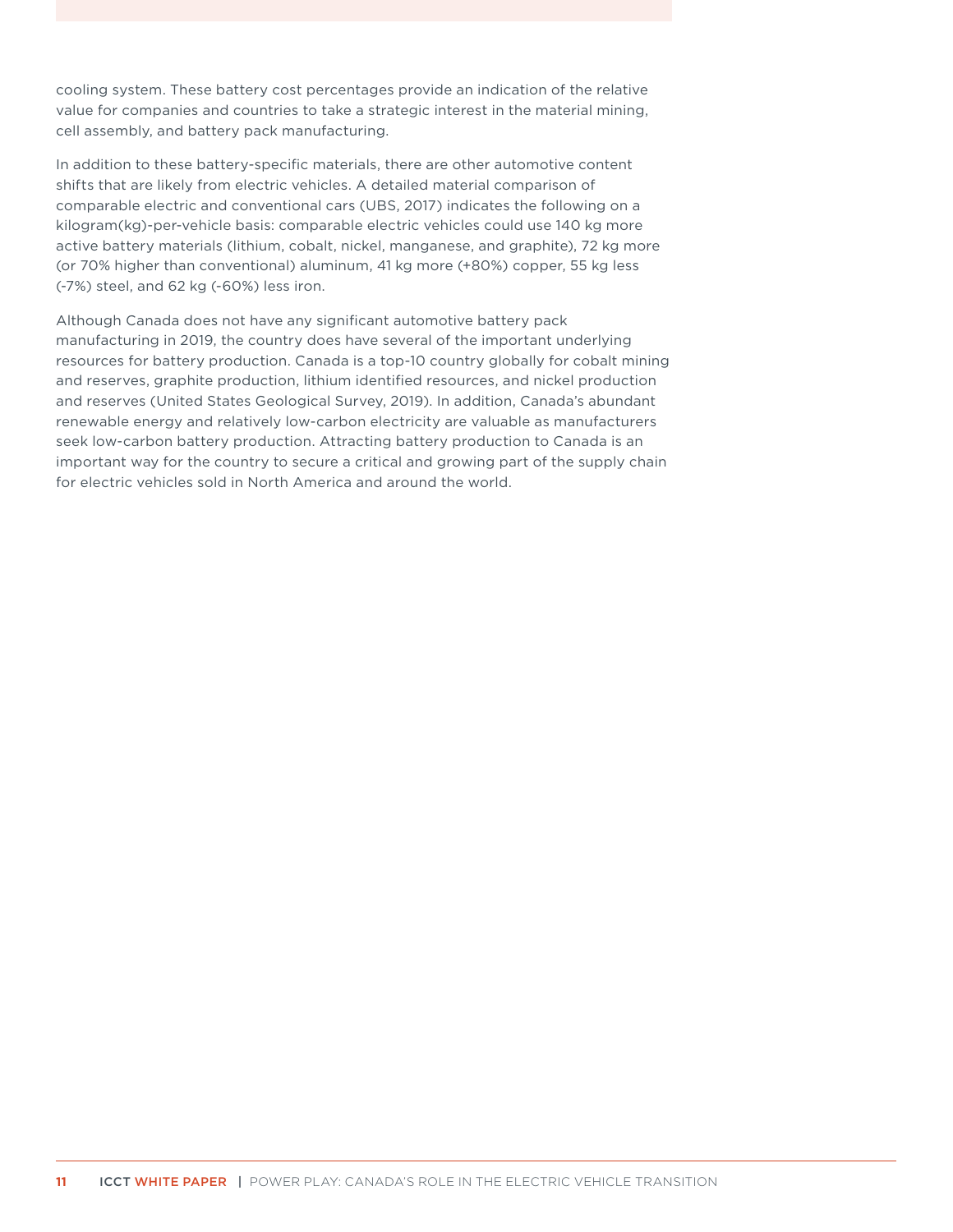# <span id="page-18-0"></span>ASSESSMENT OF CANADA'S POSITION: HEAVY-DUTY VEHICLES

This section assesses Canada's HDV industry up to 2018 according to market and production metrics for total and electric HDV sales and production. The analysis relies on global electric vehicle data from EV-Volumes (2019), overall global vehicle sales and production data from the International Organization of Motor Vehicle Manufacturers (OICA), stakeholder interviews, and publicly available information.

This report uses a broad definition of HDVs, and includes on-road vehicles belonging to Classes 2b through 8 with a gross vehicle weight rating of over 3,856 kg. HDVs include a variety of vehicle sizes and types, including tractor-trailers, delivery trucks, buses, vans, construction equipment, and refuse vehicles.

According to OICA and as shown in [Figure](#page-18-1) 9, Canada is the fifth largest commercial vehicle producing country, behind the United States, China, Mexico, and Japan (OICA, 2019b).<sup>1</sup> The nearly 1.4 million commercial vehicles sold in 2018 represent 5% of global production. In 2010, 1.1 million commercial vehicles were manufactured in Canada, making it the fourth highest producing country and 6% of global production (OICA, 2019c).



<span id="page-18-1"></span>**Figure 9.** Ten highest-producing countries of commercial vehicles, 2018. Source: OICA, 2019b.

<sup>1</sup> The OICA data set for 2018 does not include entries for the Czech Republic, Finland, Germany, Hungary, Romania, Slovakia, Slovenia, and Uzbekistan. For these countries, 2018 production values are estimated based on 2010 data and average global growth rates between 2010 and 2018.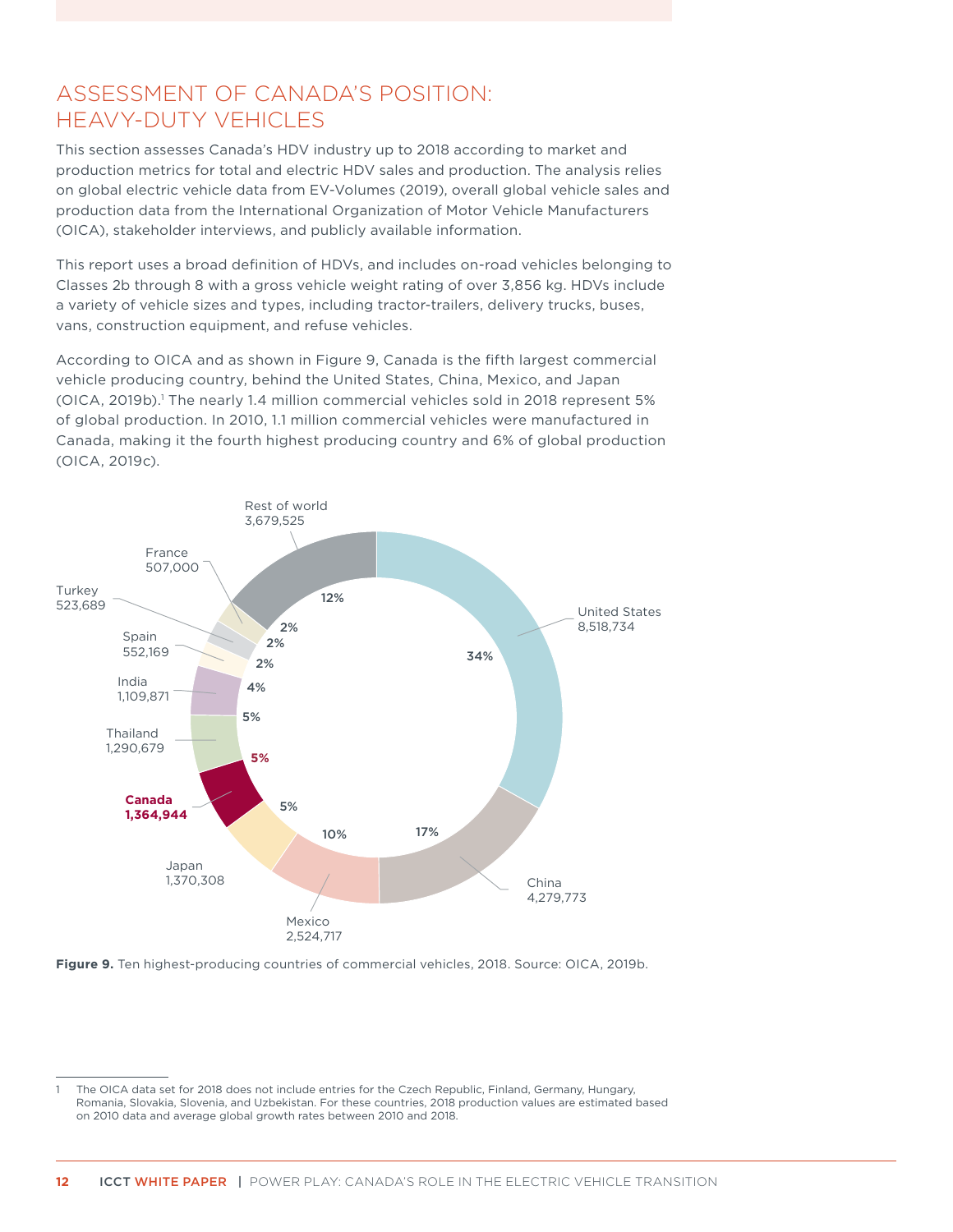<span id="page-19-0"></span>[Figure 1](#page-19-1)0 illustrates a steady growth in HDV sales in Canada as measured by total vehicle registrations<sup>2</sup> between 2010 and 2018, from 1 million in 2010 to 1.2 million in 2018, with average annual growth of 2.7% between 2011 and 2018. Growth has been driven mainly by the medium and heavy truck sections, $3$  with 3.3% and 2.5% average annual growth rates, respectively. Passenger buses in this segment, including school, urban transit and inter-city buses, are growing incrementally (Office of Energy Efficiency, n.d.).



<span id="page-19-1"></span>**Figure 10.** Total medium truck, heavy truck, and bus registrations, 2010–2018. Source: Statistics Canada, 2019a.

### **HEAVY-DUTY VEHICLE PRODUCTION AND TRADE**

Canada's HDV manufacturing sector has seen robust growth in recent years, with total sector revenues increasing 76% between 2012 and 2017, from \$2 billion to \$3.5 billion (Statistics Canada, 2019c).4

Specifically, domestic production of heavy trucks has grown significantly; between 2011 and 2018, Canada's share of the world's total heavy truck production increased from 0.25% to 0.49%.<sup>5</sup> While global production levels have remained relatively steady during this period, Canada's production of heavy trucks more than doubled. In 2018, Canada produced 20,911 of the 4.2 million heavy trucks produced globally, resulting in Canada ranking 15th in the world (OICA, 2019b). Canada's exports in the HDV manufacturing sector increased by \$2.1 billion, or 252%, between 2010 and 2018. The United States has consistently been the destination for over 95% of Canada's exports in the HDV sector, accounting for \$2.9 billion in 2018 (Government of Canada, 2018c). In the same period, Canada imported HDV manufactured products at a greater pace than its exports (an increase of \$4.9 billion or 119%), resulting in an increasing trade deficit

<sup>2</sup> This paper's definition of HDV includes some vehicles within the Canadian Vehicle Survey's definition of "light vehicle." These are excluded from Figure 10.

<sup>3</sup> According to Statistics Canada (2019b), medium trucks are defined as having gross vehicle weights between 4,500 and 14,999 kg while heavy trucks are defined as having gross vehicle weights above 15,000 kg.

<sup>4</sup> Statistics for Canada's heavy-duty vehicle manufacturing sector come from the North American Industry Classification System (NAICS) code 33612.

<sup>5</sup> Per OICA's definition, "heavy trucks" refers to vehicles intended for the carriage of goods with a maximum authorized mass over 7 metric tons. This definition includes vehicles between 7,000 and 14,999 kg, which are considered "medium trucks" by Statistics Canada (see the previous footnote).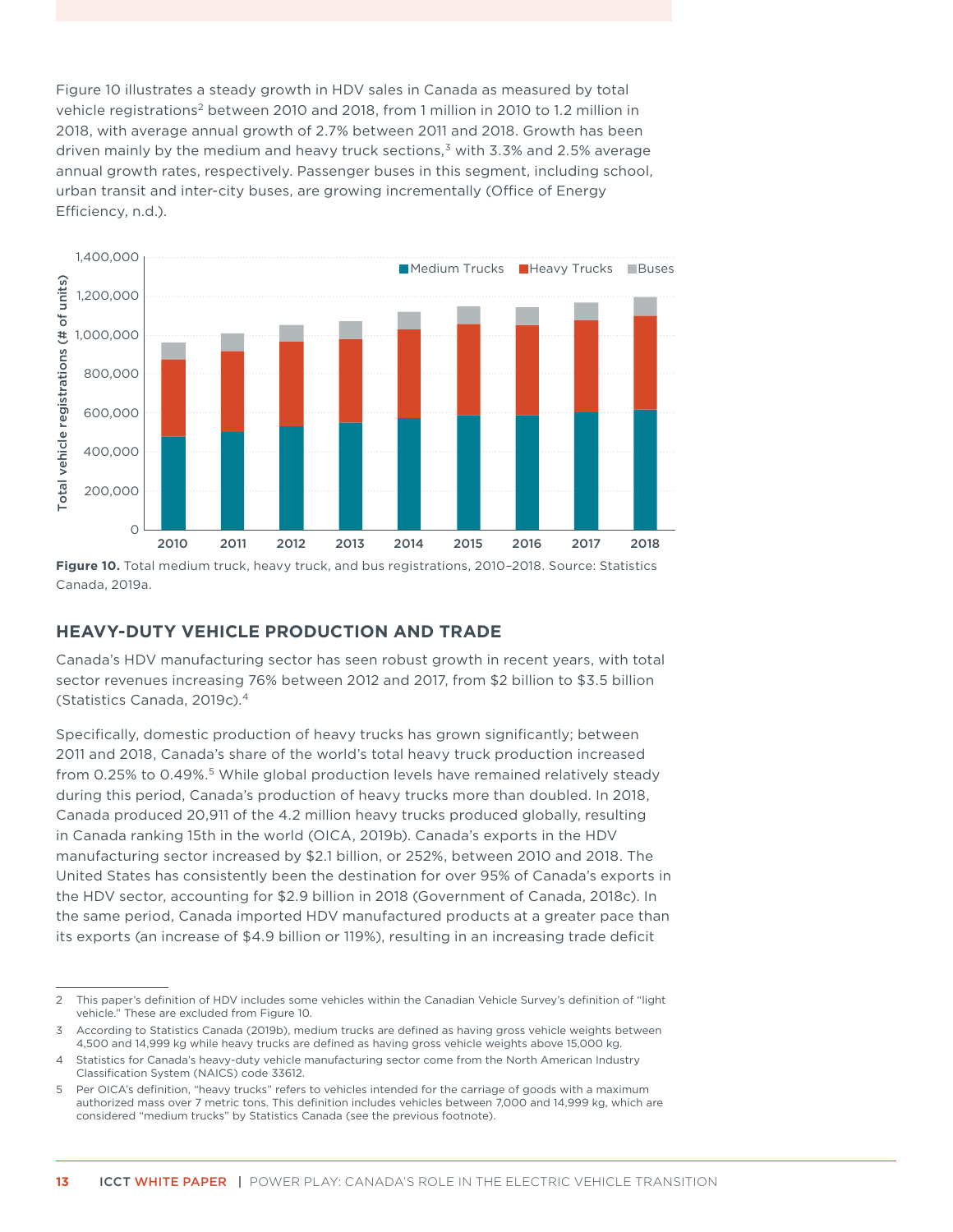<span id="page-20-0"></span>from \$3.3 billion in 2010 to \$6.1 billion in 2018 (Government of Canada, 2019d). This is indicative of a growing domestic market for HDVs and related parts, which could be increasingly served by Canadian production.

Canada's HDV manufacturing sector is heavily concentrated in Quebec and Manitoba, which collectively account for 43% of its production facilities and 89% of its medium and large establishments (Government of Canada, 2018b). This is in contrast to the light-duty vehicle side, which is concentrated in Ontario (Government of Canada, 2018a). Quebec has a cluster of automotive firms specializing in trucks and buses, while Manitoba has several companies specializing in bus production (Global Affairs Canada, 2018).

OEMs with a significant Quebec footprint include the Volvo Group (Nova Bus, Prévost) and PACCAR (Kenworth, Peterbilt). Nova Bus is a manufacturer of a variety of buses, including diesel, natural gas, and electric configurations. Nova Bus's Canadian locations include a plant in St-Eustache, Quebec, where its national headquarters is located, and a plant in St-Francois-du-Lac, Quebec (Nova Bus, 2017b). Prévost, a manufacturer of intercity touring coaches and conversion coaches, has its head office in Sainte-Claire, Quebec (Prevost, 2019). PACCAR has operations in Ste-Thérèse, Quebec, where it produces medium- and light-duty Peterbilt and Kenworth trucks (PACCAR, 2019).

HDV manufacturers with a significant presence in Manitoba include Motor Coach Industries (intercity coaches) and New Flyer (transit buses). Both Motor Coach Industries and New Flyer have a production facility in Winnipeg, Manitoba (NFI Group Inc., 2019b).

### **HEAVY-DUTY ELECTRIC VEHICLE SALES**

While HDV stock and production is growing, the stock of electric HDVs in Canada is quite low. This is slowly changing, however, with businesses and government agencies procuring electric HDVs each year. For the purpose of this report, the definition of electric HDVs includes only electric, plug-in hybrid electric, and fuel cell electric propulsion vehicles. Due to data constraints, total heavy-duty electric vehicle sales do not include hybrid electric heavy-duty vehicles (EV-Volumes, 2019).

Zero-emission trucks and buses have similar environmental and economic benefits as their conventional counterparts, though several barriers have impeded their adoption to date. These barriers to widespread adoption include limited range, high purchase prices, high costs of refueling infrastructure, unproven reliability and durability of the technologies, and reduction in return on investment through reduced payload capacity due to weight of the battery (Wiginton, Smith, Ewing, & Battista, 2019). Given these and other challenges, the large majority of early deployments of zero-emission trucks and buses have been in urban applications and use cases. Public transit buses and freight trucks that operate in urban environments tend to have predictable routes and set downtime at a depot, which makes refueling with electricity or hydrogen easier to operationalize.

Growth in Canada's electric HDV<sup>6</sup> market has occurred mainly in the past three years, with zero sales between 2010 and 2015, and marginal absolute growth until 2018, when Canada's electric HDV sales were reported to be under 50 (EV-Volumes, 2019). Canada

<sup>6</sup> This section of the paper, in line with EV-Volumes (2019), will define an electric HDV as a small bus, medium bus, large bus, or heavy truck with a battery-electric, plug-in hybrid electric or fuel cell electric propulsion system. It should be noted that this definition excludes hybrid-electric vehicles.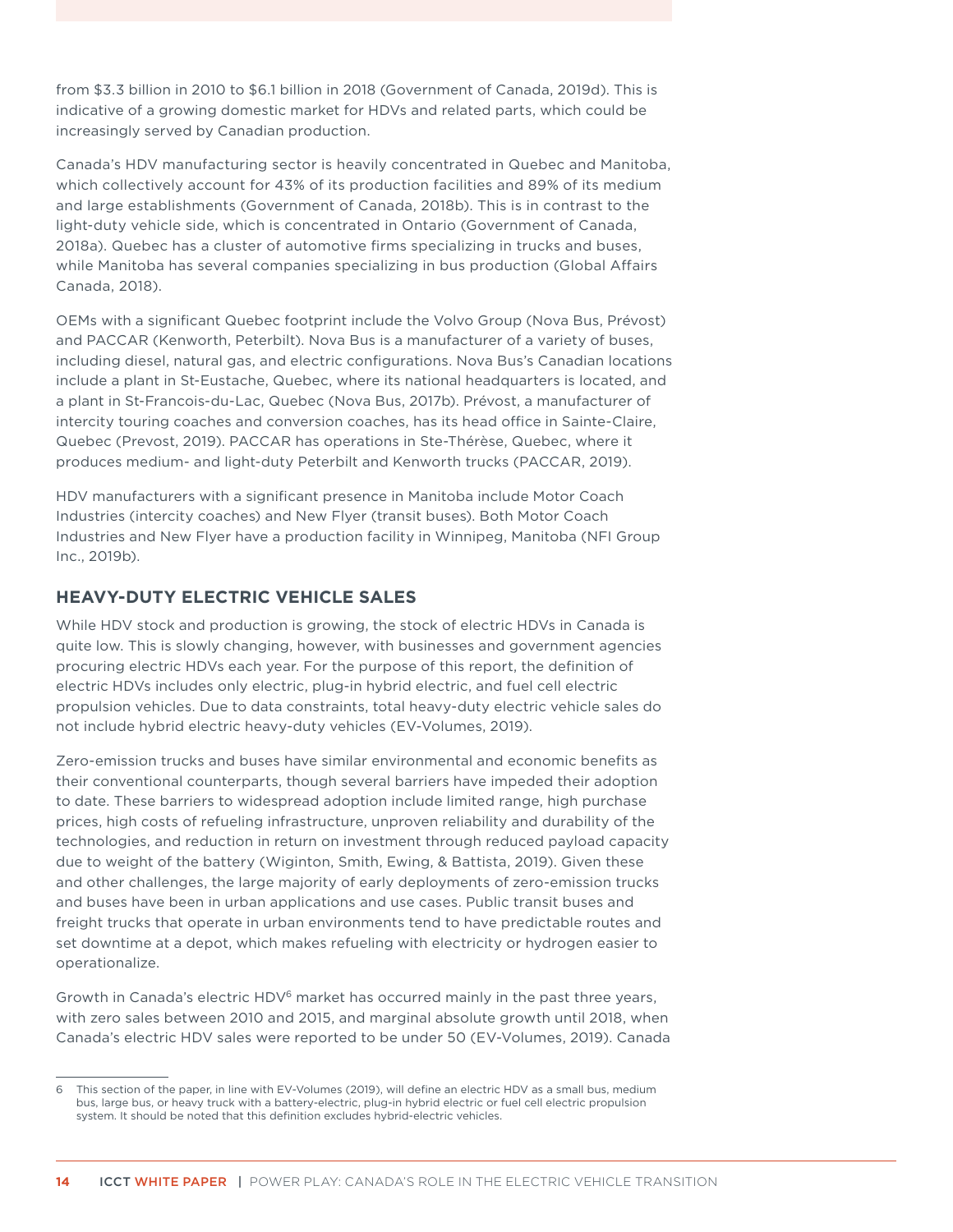<span id="page-21-0"></span>currently sits at 21st place within the global electric HDV market. Electric HDV markets of similar size include Australia, Germany, Belgium, Norway, and Russia, with sales in 2018 ranging from 40 to 50. Based on data from EV-Volumes (2019), global sales have skyrocketed in recent years, increasing from 2,300 in 2012 to a peak of 207,900 in 2016. Passenger buses make up the majority of global electric HDV sales, at 82% in 2018, with heavy trucks making up the majority of the balance. This pace of growth is, in large part, driven by sales in China. As shown in Figure 11, China has dominated the global heavy-duty electric vehicle sales market from 2010 to 2018, making up 98% of global sales in 2018. China has encouraged the sales of electric buses primarily through subsidies, which began in 2009 and applied to battery-electric, plug-in hybrid electric and fuel cell electric buses. Government support was aimed at a number of "pilot cities" and included assistance for charging infrastructure as of 2013 (International Energy Agency, 2018).

Following China, the next leading markets of electric HDVs—albeit all below 1% of global sales—include the United States (0.47%), the Netherlands (0.25%), India (0.17%), and the United Kingdom (0.15%) (EV-Volumes, 2019). Canada makes up a very small portion of global sales at 0.03%. Globally, sales of electric HDVs have been declining since 2016, with sales totaling 121,600 in 2018. This downward trend can be attributed to factors including changes made to subsidies for electric buses from the Chinese national and local governments (Dixon, 2018).



**Figure 11.** Global heavy-duty electric vehicle sales from 2010 to 2018, China and the rest of the world. Source: EV-Volumes, 2019.

Similar to global trends, electric passenger bus sales in Canada represent a majority of total zero-emission HDV sales (83%) (EV-Volumes, 2019). Much of the growth of the electric passenger bus segment is likely attributed to transit agencies increasing procurement of electric public transit vehicles. Several developments in the deployment of battery-electric transit buses in Canada are summarized in Table 3.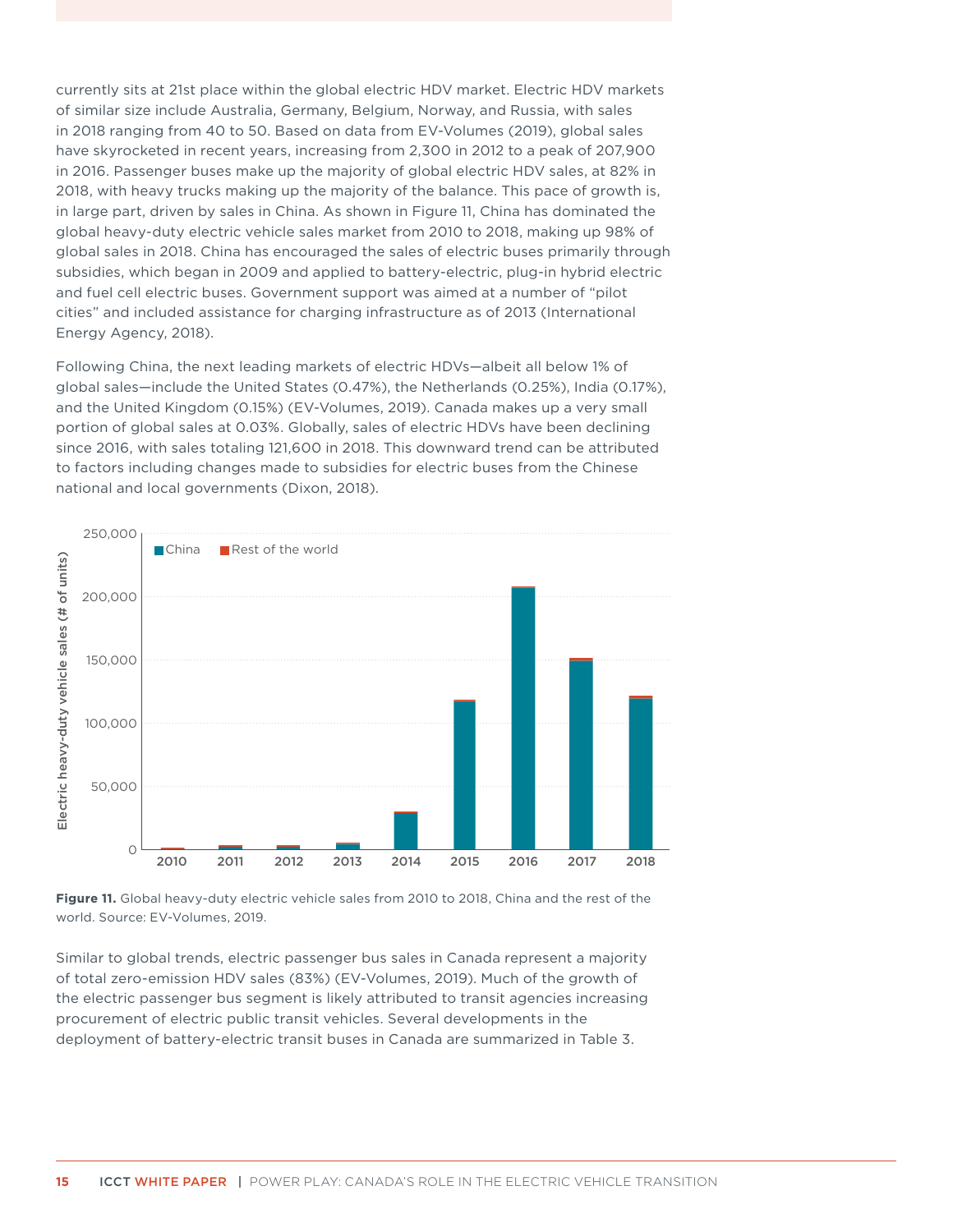#### <span id="page-22-0"></span>**Table 3.** Battery-electric bus deployments in Canada

| City, transit agency, and<br>other stakeholders                                                                                 | <b>Description</b>                                                                                                                                                                                                                                                                                                                        | <b>Sources</b>                                       |
|---------------------------------------------------------------------------------------------------------------------------------|-------------------------------------------------------------------------------------------------------------------------------------------------------------------------------------------------------------------------------------------------------------------------------------------------------------------------------------------|------------------------------------------------------|
| <b>Toronto, Toronto Transit</b><br><b>Commission (TTC)</b>                                                                      | The City of Toronto has committed to transitioning<br>50% of its fleet to zero-emission vehicles by 2032<br>and 100% of the fleet by 2040. TTC announced that<br>a total of 60 electric buses will be delivered by the<br>end of 2019.                                                                                                    | Toronto<br>Transit<br>Commission<br>(n.d.)           |
| Montreal, Société de<br>transport de Montréal<br>(STM)                                                                          | In 2017, STM announced plans to purchase 40<br>additional electric buses, and has been testing three<br>electric buses between 2017 and 2019 through<br>the City Mobility demonstration project. STM has<br>committed to purchasing only fully electric vehicles<br>for its surface fleet by 2025.                                        | Société de<br>transport<br>de Montréal<br>$(n.d.-a)$ |
| <b>Vancouver, Translink,</b><br><b>Canadian Urban Transit</b><br><b>Research &amp; Innovation</b><br><b>Consortium (CUTRIC)</b> | TransLink is seeking to increase its battery-electric<br>bus fleet so as to meet a target of 100% renewable<br>energy by 2050. TransLink is running a battery-<br>electric bus pilot in partnership with CUTRIC. This<br>pilot will last 2.5 years and involve the testing of four<br>battery-electric buses from Nova Bus and New Flyer. | Translink<br>(2017)                                  |
| <b>BC Transit</b>                                                                                                               | BC Transit is planning to purchase only electric<br>heavy-duty buses as of 2023. It has a target of<br>a fully electric fleet by 2040. In July 2019, BC<br>Transit announced the acquisition of 10 battery-<br>electric heavy-duty buses. These are intended for<br>deployment in 2021.                                                   | <b>BC</b> Transit<br>(2019)                          |

Electrification in the transit sector has been spurred in part by public and private sector programs. The Investing in Canada Plan, a 12-year, \$180 billion plan seeking to invest in areas including public transit and "green Infrastructure" (Infrastructure Canada, n.d.), has resulted in 846 new alternative-fuel buses, including batteryelectric and hybrid (Infrastructure Canada, 2019). Investments through the Government of Canada's Public Transit Infrastructure Fund (PTIF) program has assisted the TTC in purchasing hybrid- and all-electric buses since 2018 (Toronto Transit Commission, 2018).

The City of Brampton and Brampton Transit, the Regional Municipality of York and York Region Transit, and the City of Vancouver and Translink have been participating in the Pan-Canadian Electric Bus Demonstration and Integration Trial in partnership with CUTRIC (Canadian Urban Transit Research & Innovation Consortium [CUTRIC], 2019a). The project, which includes various equipment and charging station manufacturers with a presence in Canada, seeks to test the integration of hybrid-electric and batteryelectric buses with overhead charging systems. There has been an uptake of electric school buses, although at a much smaller scale. It has been estimated that there are about 80 electric school buses in operation in Quebec (Dunsky, 2019) and 13 electric buses in Ontario (Dunsky, 2019).

Fleet managers in the private sector in Canada are also beginning to incorporate electric trucks into their operations. In 2017, Loblaw Companies Limited announced a commitment to electrify its corporate-owned trucking fleet and recently ordered 25 electric heavy-duty trucks from Tesla (Saminather, 2017). In September 2018, Walmart Canada announced a target of 100% alternative power for its fleet by 2028. With the company's purchase of 40 Tesla 18-wheeler semi-trucks, 20% of the company's fleet will be electric as of 2022 (Walmart Canada, 2018). In April 2019, CN announced a pilot project involving eight Class 8 electric trucks from The Lion Electric Co., to be deployed in CN network cities including Vancouver, Toronto, and Montreal (CN, 2019).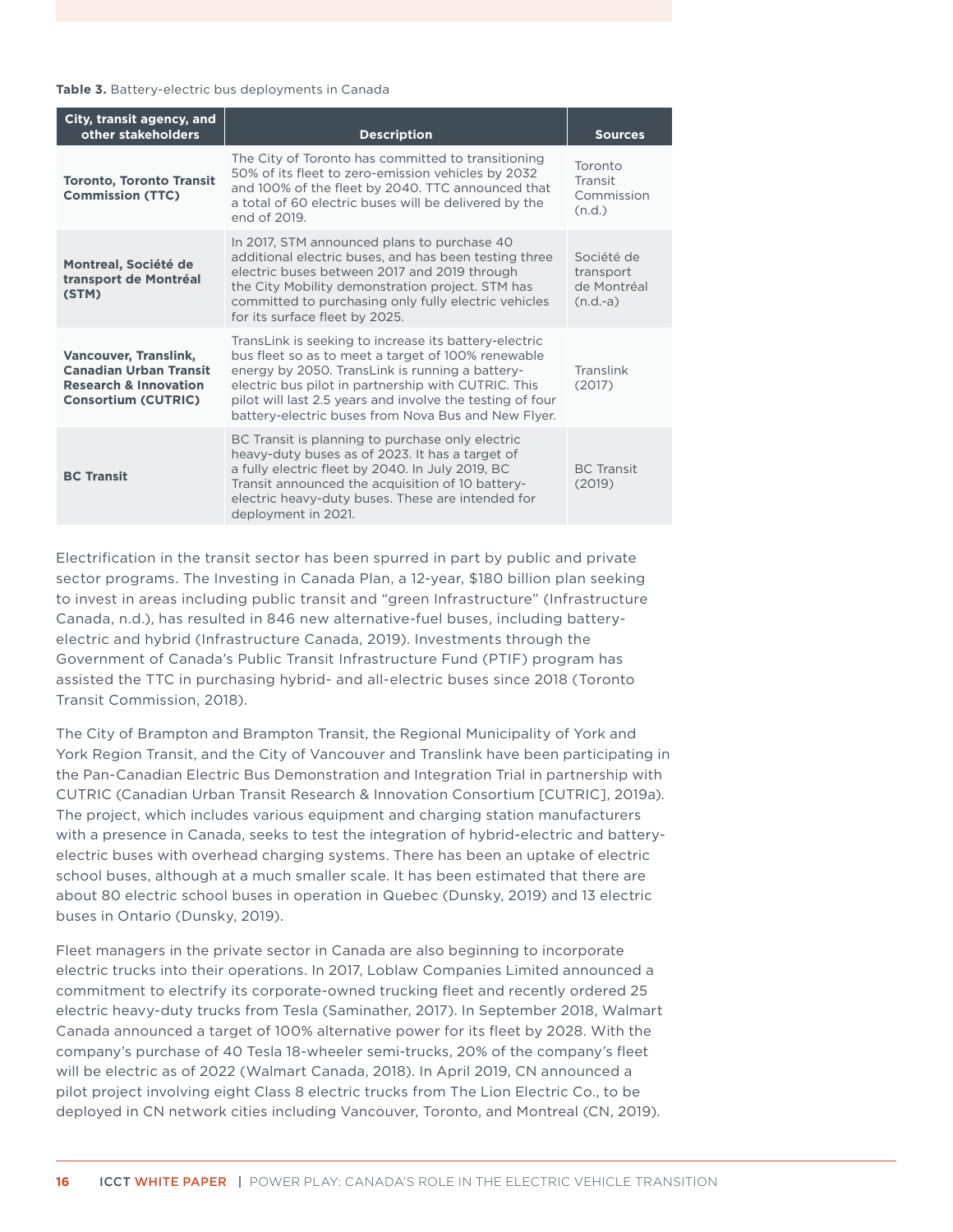### <span id="page-23-0"></span>**HEAVY-DUTY ELECTRIC VEHICLE PRODUCTION**

Global heavy-duty electric vehicle production is heavily concentrated, with 82% of 2018 sales originating from OEMs with global headquarters<sup>7</sup> in China. Canada ranks sixth in production, at a 0.1% share (EV-Volumes, 2019).

Electric HDV producers with a significant presence in Canada include The Lion Electric Co., Nova Bus, New Flyer, Build Your Dreams (BYD), and GreenPower Motor Company. In 2018, these companies, excluding BYD, sold 130 electric HDVs, of which 23% went to the Canadian market and 77% to the United States.<sup>8</sup> Canada is one of only a small number of countries with multiple OEMs making electric HDV sales in 2018 (EV-Volumes, 2019).

Table 4 shows the top seven OEMs with electric HDV sales in Canada and the United States in 2018. Canadian firms accounted for 50% of the Canadian market and 17% of the U.S. market. In the United States, U.S. firms accounted for 24% of sales. OEMs headquartered outside of North America account for a significant portion of electric HDV sales in Canada and the United States. In 2018, BYD made up 42% of total electric HDV sales in the United States and 20% of the Canadian market. Daimler AG, headquartered in Germany, accounted for 17% of total electric HDV sales in the United States. The strong position of Canadian OEMs in the North American market is encouraging.

**Table 4.** Seven highest-selling electric HDV OEMs in Canada and the United States in 2018

| Canada sales            |                                           |                |         |                      | <b>United States sales</b> |                                           |              |         |                      |  |
|-------------------------|-------------------------------------------|----------------|---------|----------------------|----------------------------|-------------------------------------------|--------------|---------|----------------------|--|
| <b>Rank</b>             | <b>OEM</b>                                | <b>Sales</b>   | Sales % | <b>Global</b><br>H.Q | <b>Rank</b>                | <b>Model</b>                              | <b>Sales</b> | Sales % | <b>Global</b><br>H.Q |  |
| 1                       | <b>Lion Electric</b>                      | 14             | 35%     | Canada               | 1                          | <b>BYD</b>                                | 240          | 42%     | China                |  |
| $\overline{2}$          | <b>Volvo Group</b>                        | 10             | 25%     | Sweden               | $\overline{2}$             | <b>Proterra</b>                           | 130          | 23%     | U.S.                 |  |
| 3                       | <b>BYD</b>                                | 8              | 20%     | China                | 3                          | Daimler AG                                | 97           | 17%     | Germany              |  |
| $\overline{\mathbf{4}}$ | <b>New Flyer</b>                          | $\overline{4}$ | 10%     | Canada               | $\overline{\mathbf{4}}$    | <b>New Flyer</b>                          | 62           | 11%     | Canada               |  |
| 5                       | <b>GreenPower</b><br><b>Motor Company</b> | $\overline{2}$ | 5%      | Canada               | 5                          | <b>Lion Electric</b>                      | 20           | 3%      | Canada               |  |
| 6                       | <b>Blue Bird</b><br><b>Corporation</b>    |                | 3%      | U.S.                 | 6                          | <b>GreenPower</b><br><b>Motor Company</b> | 18           | 3%      | Canada               |  |
| 7                       | <b>Navya</b>                              |                | 3%      | France               | 7                          | <b>Blue Bird</b><br>Corporation           | 7            | 1%      | U.S.                 |  |

While only one electric light-duty vehicle model is manufactured in Canada, a number of Canadian OEMs produce multiple models of electric and hybrid-electric HDVs. In 2018, 75% of electric HDVs sold in Canada were built by OEMs with global headquarters in Canada<sup>9</sup> (EV-Volumes, 2019). These include New Flyer's batteryelectric Xcelsior CHARGE bus and fuel cell-electric Xcelsior CHARGE H2 bus (New Flyer, 2019a and 2019b); Nova Bus's LFSe electric bus and LFS HEV hybrid bus (Nova Bus, 2017a and 2017b); and The Lion Electric Co.'s LionC and LionA electric

<sup>7</sup> This section uses 2018 sales as a proxy for 2018 production and OEM global headquarters as a proxy for production location. For more details, please see Appendix 1.

Nova Bus, while a subsidiary of the Volvo Group, has its headquarters in Canada and is included in the calculation.

<sup>9</sup> Nova Bus, which is headquartered in Canada, is owned by the Volvo Group (Sweden). We add the Volvo Group's 25% to the shares of Lion Electric (35%), New Flyer (10%) and GreenPower Motor Company (5%) to get 75%.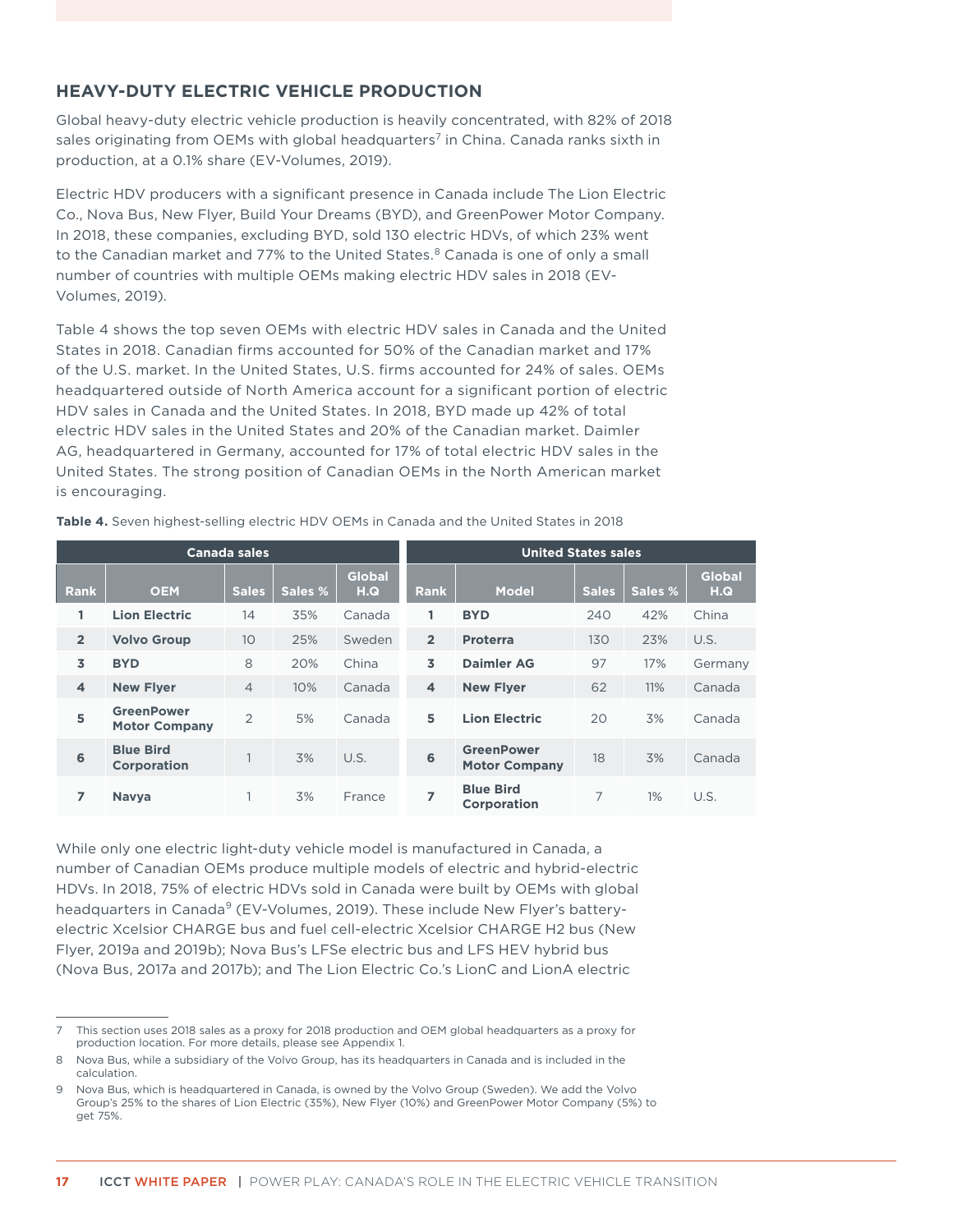school buses (The Lion Electric Company, n.d.-a and n.d.-b). In its December 2018 announcement of the purchase of 12 electric school buses from The Lion Electric Co., Keolis Canada noted that the buses are manufactured and assembled in Saint-Jerome, Quebec (Keolis Canada, 2018). In its June 2018 announcement of a five-year contract for the delivery of nearly 500 hybrid electric buses to a number of Quebec transit authorities, Nova Bus noted that activities at its Saint-Eustache and Saint-Francoisdu-Lac plants "help meet Canadian content policies requirements as called for by the Quebec government" (Nova Bus, 2018a). In 2019, The Lion Electric Co. introduced electric truck models, including the Lion8 all-electric urban truck and the Lion8 allelectric waste collection truck (The Lion Electric Company, 2019 and n.d.-c). Finally, Nordresa,<sup>10</sup> headquartered in Laval, Quebec, designs and manufactures electric powertrains for medium-duty vans and trucks (Nordresa, 2019a & 2019b).

The growing Canadian electric HDV production shows potential for Canadian job growth. Nova Bus employs more than 1,000 people across three plants in North America (Nova Bus, 2017a). Since 2017, Nova Bus has created about 200 jobs in its Quebec plants (Infrastructure Canada, 2019). New Flyer employs 1,300 Canadians to manufacture a variety of transit buses including its electric model (McNamara, 2019).

<sup>10</sup> Nordresa was acquired by Dana Inc. in August 2019 (Nordresa, 2019a).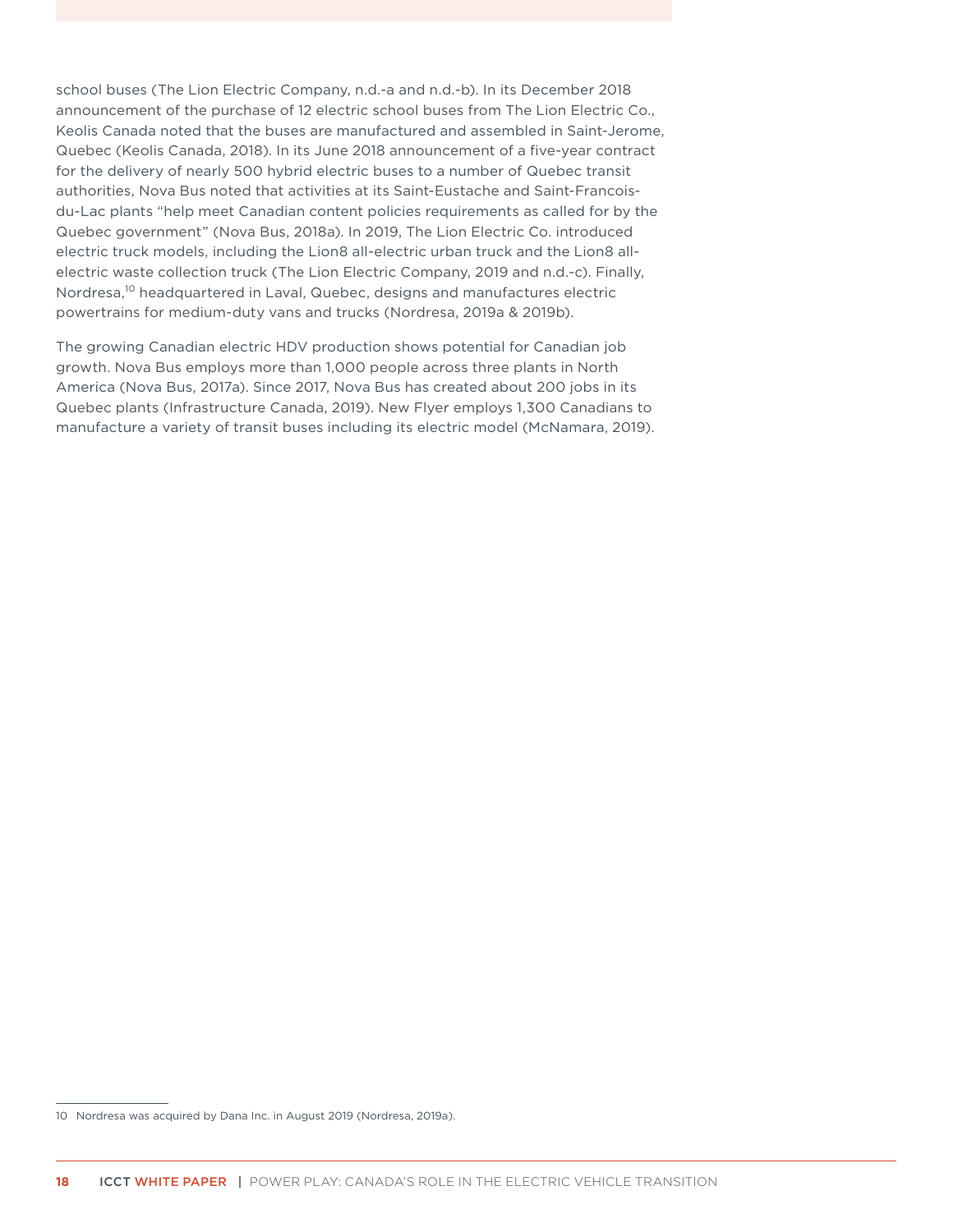# <span id="page-25-0"></span>DEVELOPMENTS AND OPPORTUNITIES FOR HYDROGEN FUEL CELL VEHICLES AND INFRASTRUCTURE IN CANADA

To date, plug-in vehicles have captured all but a small portion of the global zeroemission vehicle market, with battery electrics and plug-in hybrids accounting for 99.8% and 99.6% of cumulative light- and heavy-duty electric vehicle sales, respectively, through August 2019 (EV-Volumes, 2019). However, while plug-in electric vehicles are being commercialized more rapidly, hydrogen fuel cell vehicles have two important advantages over battery technology: longer driving ranges and shorter refueling times (Wiginton et al., 2019). The significantly higher energy density of hydrogen compared to batteries ensures that fuel cell electric vehicles remain an appealing zero-emission option, especially for larger vehicles, as well as those that need to travel longer distances.

Despite the advantages of longer range and shorter refueling times, hydrogen fuel cell vehicles have considerable barriers to widespread adoption. Hydrogen refueling infrastructure is limited, the cost of producing and delivering hydrogen fuel to service stations at low volumes is currently high. Moreover, fuel cell vehicle production costs will have to decrease substantially, and consumers' familiarity with the technology and its benefits will need to improve for hydrogen-powered vehicles to reach the mainstream.

There are several reasons hydrogen fuel cell vehicles can be particularly important to Canada's economy and play a role in its transition to a more sustainable on-road transportation future. First, Canada is home to a significant concentration of hydrogen and fuel cell companies that cover all elements of the transport-related supply chain including hydrogen production and delivery, refueling stations, and fuel cell vehicle engineering and manufacturing. Several of the Canadian firms that are active in these three respective areas are summarized in [Table](#page-26-1) 5. The largest cluster of hydrogen and fuel cell companies in Canada is located in British Columbia, but there also companies based in Ontario, Alberta, New Brunswick, and Manitoba.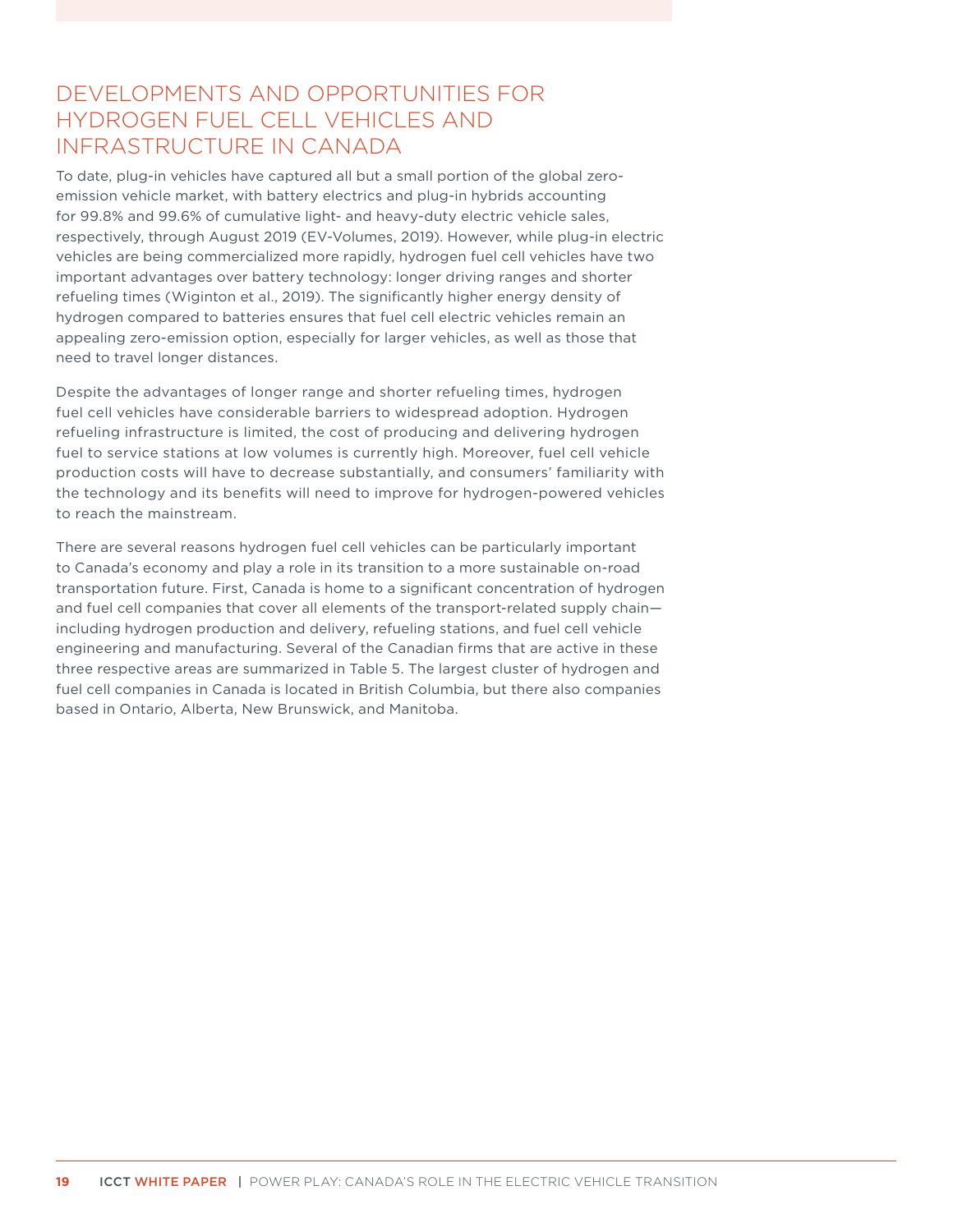<span id="page-26-1"></span><span id="page-26-0"></span>**Table 5.** Canadian companies in the hydrogen production, refueling infrastructure, and fuel cell vehicle sectors

| Area                                        | <b>Company</b>                             | <b>Headquarters</b> |
|---------------------------------------------|--------------------------------------------|---------------------|
|                                             | Air Products Canada                        | Edmonton, AB        |
|                                             | <b>Advanced Flow Systems</b>               | Maple Ridge, BC     |
|                                             | <b>Enbridge Gas Distribution</b>           | Calgary, AB         |
|                                             | Hydrogenics                                | Mississauga, ON     |
| <b>Hydrogen</b><br>production               | Luxfer Canada Ltd.                         | Calgary, AB         |
|                                             | Next Hydrogen                              | Mississauga, ON     |
|                                             | Nu:ionic Technologies                      | Fredericton, NB     |
|                                             | Quadrogen Power Systems                    | Burnaby, BC         |
|                                             | Xebec Adsorption Inc.                      | Blainville, QC      |
|                                             | Associated Plastics and Supply Corp.       | Vancouver, BC       |
|                                             | Aurora Scientific Corp.                    | Aurora, ON          |
|                                             | Change Energy Services Inc.                | Oakville, ON        |
|                                             | Hydrogen Technology and Energy Corporation | Vancouver, BC       |
| <b>Hydrogen refueling</b><br>infrastructure | Hydra Energy Corp.                         | Delta, BC           |
|                                             | Hydrogen In Motion Inc.                    | Vancouver, BC       |
|                                             | <b>IRDI</b> System                         | Richmond, BC        |
|                                             | Kraus Global Ltd. Dispensing Solutions     | Winnipeg, MB        |
|                                             | Powertech Labs Inc.                        | Surrey, BC          |
|                                             | <b>Ballard Power Systems</b>               | Burnaby, BC         |
|                                             | Dana Canada                                | Oakville, ON        |
| <b>Hydrogen fuel cell</b>                   | Loop Energy                                | Burnaby, BC         |
| manufacturing                               | Overdrive Fuel Cell Engineering Inc.       | Burnaby, BC         |
|                                             | Palcan Energy Corp.                        | Vancouver, BC       |
|                                             | Zen Clean Energy Solutions Inc.            | Vancouver, BC       |

Various policies, incentive programs, and industry collaborations have helped initiate hydrogen-related demonstration projects, research initiatives, and commercialization efforts in Canada. [Table](#page-27-1) 6 summarizes some of the developments over the past two years. Part of Natural Resources Canada's Green Infrastructure Fund was dedicated to the Electric Vehicle and Alternative Fuel Infrastructure Deployment Initiative (EVAFIDI), a program that supports the construction of a nationwide refueling network for zero-emission and other alternative-fuel vehicles. Specific to hydrogen, Phase 1 deployed three refueling stations, and another 12 stations are planned as part of Phase 2 (Natural Resources Canada, 2019e).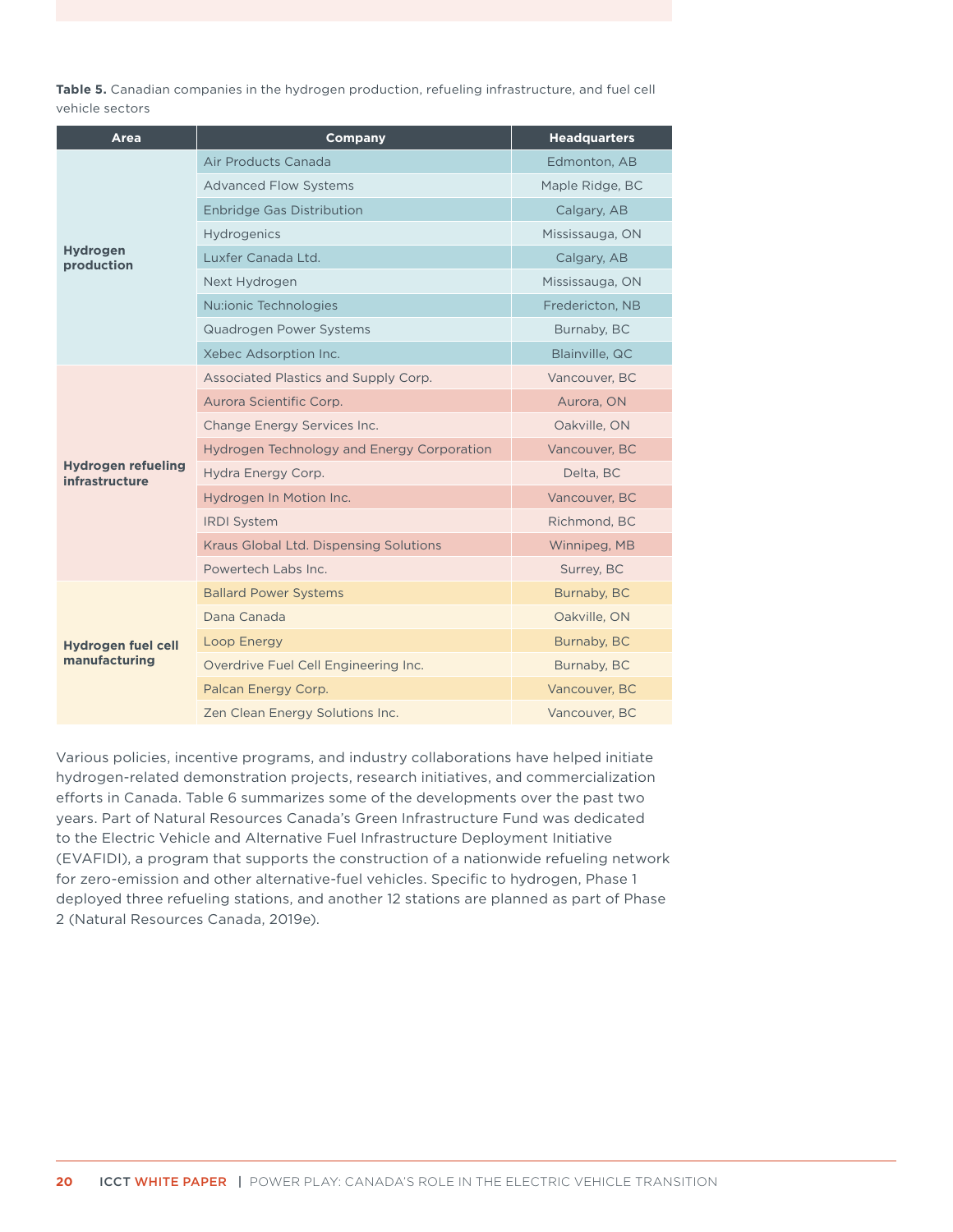<span id="page-27-1"></span><span id="page-27-0"></span>**Table 6.** Select hydrogen-related projects and policies in Canada's on-road transportation sector, 2017–2019

| <b>Timeframe</b>               | <b>Description</b>                                                                                                                                                                                                                                                                                                               | <b>Sources</b>            |
|--------------------------------|----------------------------------------------------------------------------------------------------------------------------------------------------------------------------------------------------------------------------------------------------------------------------------------------------------------------------------|---------------------------|
| <b>March 2017</b>              | Federal Budget 2017 expands the Electric Vehicle and Alternative Fuel Infrastructure<br>Deployment Initiative (EVAFIDI) with an additional \$80 million including 50%<br>funding for hydrogen stations                                                                                                                           | Natural Resources (2019e) |
| <b>June 2017</b>               | Canadian Hydrogen Fuel-Cell Electric Vehicle Coalition hosted a ride-n-drive event                                                                                                                                                                                                                                               | CNW Group Ltd. (2017)     |
| October 2017-<br>December 2021 | Pan-Canadian Hydrogen Fuel Cell Electric Vehicle Demonstration and Integration<br>Trial. The project will deploy and demonstrate on-road the feasibility of at least 10<br>fuel cell electric buses and one Class 8 fuel cell truck                                                                                              | <b>CUTRIC (2019b)</b>     |
| January 2018                   | Toyota announces the sale of Mirai light-duty hydrogen fuel cell vehicles in Canada                                                                                                                                                                                                                                              | Toyota Canada Inc. (2018) |
| <b>June 2018</b>               | Shell and HTEC launch Canada's first retrial hydrogen refuelling station for vehicles                                                                                                                                                                                                                                            | Shell Canada (2018)       |
| <b>July 2018</b>               | Hydrogenics and Enbridge Gas Distribution open North America's first multi-<br>megawatt power-to-gas facility in Markham, ON (suburb of Toronto)                                                                                                                                                                                 | Hydrogenics (2018)        |
| <b>February 2019</b>           | Air Liquide announces the construction of the largest proton-exchange membrane<br>electrolyzer in the world (20 MW capacity). The project will increase the current<br>hydrogen output capacity by 50% and will be located in Becancour, QC                                                                                      | Air Liquide (2019)        |
| <b>March 2019</b>              | Hyundai introduces the NEXO hydrogen fuel cell sport utility vehicle in Canada                                                                                                                                                                                                                                                   | <b>Venetis (2019)</b>     |
| <b>March 2019</b>              | The Alberta Zero-Emissions Truck Electrification Collaboration (AZETEC) launches.<br>The project will deploy two heavy-duty, extended-range, hydrogen fuel cell electric-<br>hybrid trucks that will move freight year-round between Edmonton and Calgary.<br>Trimac Transportation and Bison Transport will operate the trucks. | Lowey (2019)              |
| <b>March 2019</b>              | Federal Budget 2019 provides \$130 million to accelerate zero-emission vehicle<br>deployment. This includes the first-ever nationwide subsidy for the purchase of<br>battery-electric and hydrogen fuel cell vehicles.                                                                                                           | Transport Canada (2019)   |

British Columbia's Automotive Fuel Cell Cooperation (AFCC), a fuel cell stack developer and joint venture between Daimler, Ford, and Ballard Power Systems created in 2008 (Orton, 2018), was instrumental in establishing the world's first standardized automotive fuel cell stack production facility in Vancouver. The AFCC dissolved in 2018, as Daimler and Ford wanted to bring this fuel cell expertise in-house, but the Mercedes-Benz Fuel Cell plant in Burnaby, BC, continues to produce fuel cell stacks for the automotive industry (Daimler, 2019).

Canada's first retail hydrogen station, a collaboration between Shell and the Hydrogen Technology and Energy Corporation (HTEC), opened in Vancouver in June 2018 (Shell Canada, 2018). Quebec's first hydrogen station was opened in spring 2019 and has the capability to operate the city's fleet of 50 Mirai fuel cell vehicles (CAA-Quebec, 2019). Hyundai introduced its NEXO hydrogen-powered sport utility vehicle to the Vancouver market in March 2019 and is partnering with Modo, a car-sharing cooperative, to make the vehicle accessible to a wider audience (Venetis, 2019).

With respect to HDVs, Canadian manufacturers and fleets have been showcasing hydrogen fuel cell technology for many years, and commercial activity has accelerated. Vancouver-based Ballard Power Systems has been deploying its hydrogen powertrain solutions in commercial vehicles in Canada and several other countries around the world since the early 1990s. The company's fuel cell system has been deployed in transit buses in 15 countries over the past 10 years, with those buses traveling over 10 million kilometers (Ballard Power Systems, 2019). In October 2018, Ballard secured nearly \$6 million in funding from the California Air Resources Board to outfit four UPS delivery trucks in southern California with hydrogen fuel cell modules. In partnership with BAE Systems, Ballard is developing two yard trucks that will be operated by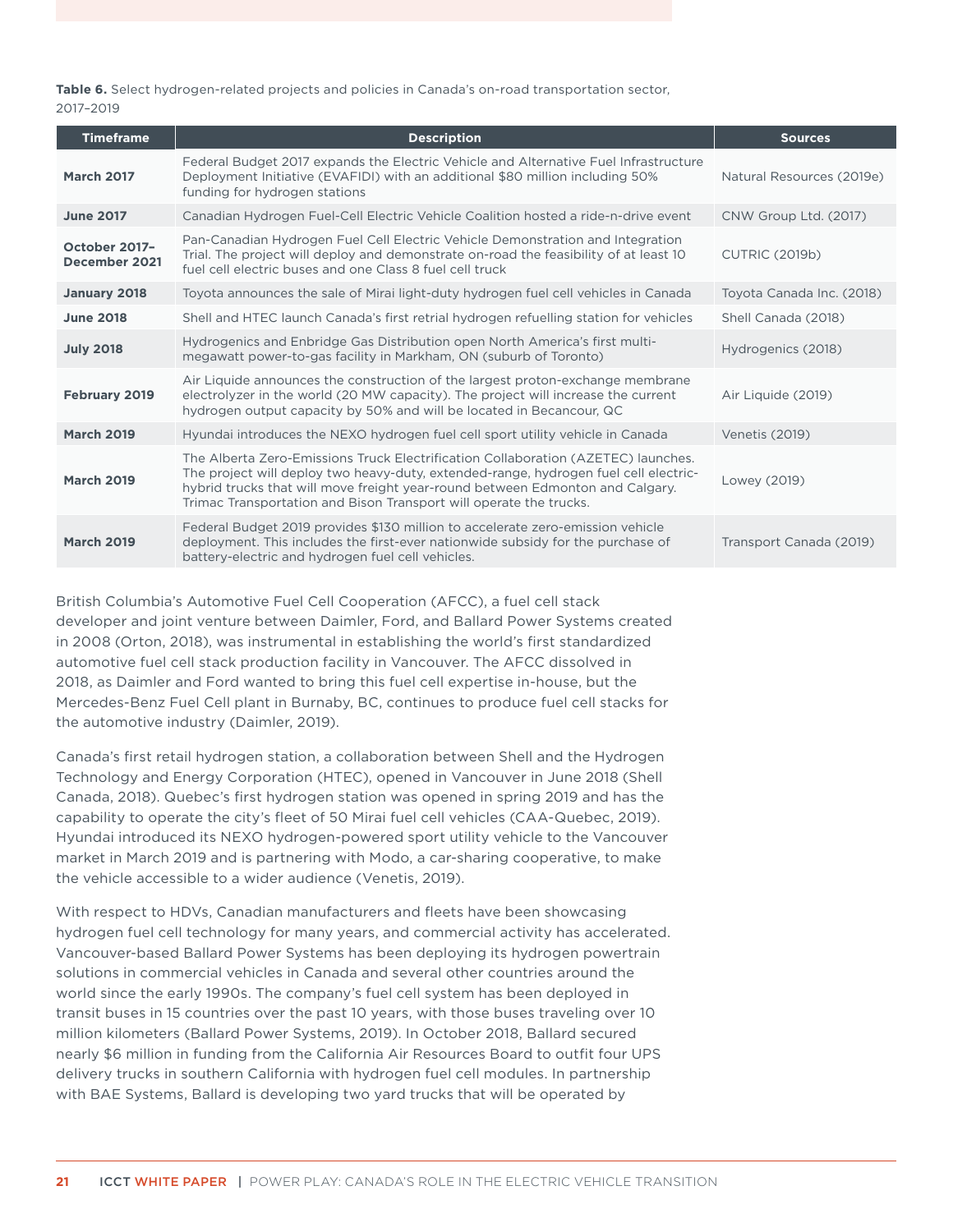TraPac in the Port of Los Angeles starting in the spring of 2020 (Ballard Power Systems, 2018).

While Canadian-based manufacturers are supplying hydrogen fuel cell systems to commercial fleet operators around the world, hydrogen buses and trucks are also being deployed in Canada. The Pan-Canadian Hydrogen Fuel Cell Electric Vehicle Demonstration and Integration Trial will deploy and demonstrate the real-world feasibility of at least 10 hydrogen fuel cell transit buses and one tractor-trailer (CUTRIC, 2019b). In March 2019, the Alberta Motor Transport Association launched the Alberta Zero-Emissions Truck Electrification Collaboration (AZETEC) initiative in collaboration with several industry and government partners. The AZETEC project will deploy two hydrogen fuel cell trucks that will haul freight in real-world service between Edmonton and Calgary. Trimac Transportation and Bison Transport will operate the trucks.

Along with the advantage of having a diverse cross-section of industry players active in the hydrogen and fuel cell sectors, hydrogen offers another strategic advantage for Canada. The electrical grid in Canada is powered by a relatively high percentage of renewables and low-carbon sources, including 60% hydro power, 16% nuclear, and 5% other renewables (National Energy Board, 2017). As with electricity, hydrogen can be produced from a variety of lower-carbon and renewable sources. Hydrogen can provide a complement to renewable power generation, as it offers the ability to store excess renewable electricity, thereby enhancing the uptake of lower carbon sources on the grid. As a result, hydrogen fuel presents an attractive opportunity for energy storage and revenue for electrical utilities.

A third strategic benefit of hydrogen in the Canadian context are fuel cells' superior performance when operating with very heavy loads and in colder temperatures. This advantage is likely to manifest most acutely in the heavy-duty trucking sector, as these are the heaviest on-road vehicles, and they must be able to operate in severe winter conditions. In Canada, battery-electric trucks are likely to face performance limitations due to the weight and temperature constraints posed by battery technology. For a battery-electric tractor-trailer with maximum weight of 36,000 kg and a range of roughly 800 km, the battery pack would weigh about 9,000 kg. After accounting for the removal of the diesel engine and associated powertrain component, this 6,000 kg of net additional weight represents over 25% in lost payload, which would be a significant reduction in lost cargo capacity (Sharpe, 2019). With hydrogen being much more energy dense than batteries, weight impacts are expected to be much less of a concern for fuel cell trucks. For example, Nikola's hydrogen model freight truck weighs about 5,000 pounds (~ 2,270 kg) less than the battery-powered variant (O'Dell, 2019). Sharpe (2019) also reviewed the literature to estimate the impacts of cold temperatures on battery performance and driving range. At -20°C, we estimated up to a 25% reduction in available driving range due to degraded battery performance. Data from several years of fuel cell bus evaluations indicate that the range and performance of fuel cell vehicles is not compromised in cold weather, and we estimate similarly robust functionality for hydrogen trucks at low temperatures (Sharpe, 2019).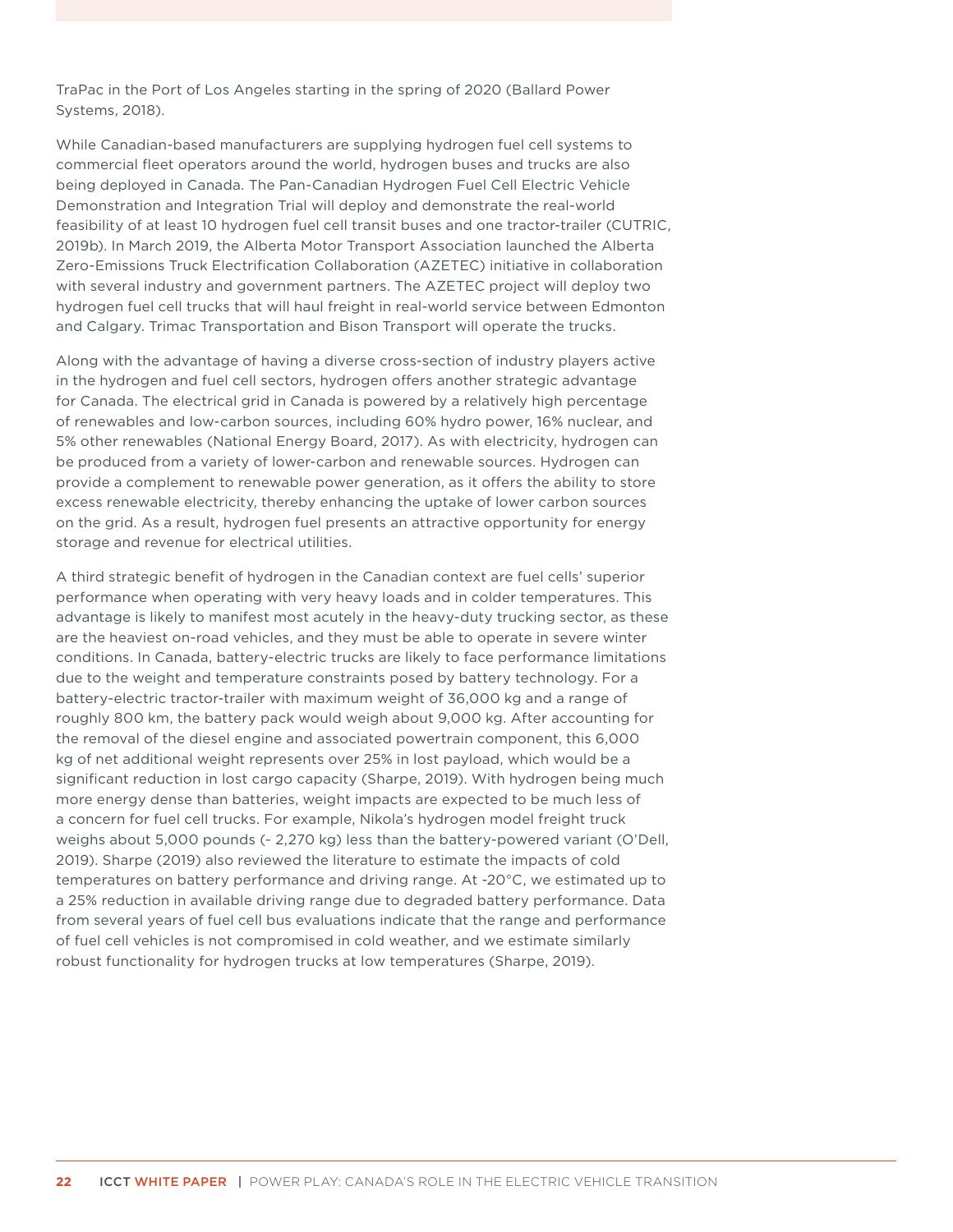# <span id="page-29-0"></span>POLICIES TO SUPPORT ELECTRIC VEHICLES

This section compiles and assesses available information on policies supporting growth in electric vehicle production. Because 80% of light-duty electric vehicle sales originate from assembly in the same region, demand-side market policies are summarized. We also examine supply-side industrial development activities to spur industry electric vehicle research, development, and deployment.

### **MARKET AND INDUSTRIAL DEVELOPMENT POLICIES**

The vast majority of global electric vehicles sales are in relatively few countries; just 11 national markets account for 91% and 99% of electric light- and heavy-duty vehicle sales, respectively, in 2018 (EV-Volumes, 2019). A variety of research studies help identify what underlying policies are encouraging sales in these markets.

Table 7 summarizes electric vehicle policy actions in most of the major national electric vehicle markets. Several light-duty vehicle sales and production statistics are also shown at the top of the table in light blue shading to provide broader market context. The "X" marks denote national programs; "/" signifies smaller local or regional programs. For light-duty vehicles, the markets in the table account for the vast majority of cumulative 2010 to 2018 global electric vehicle sales (94%), electric vehicle production (97%), and electric vehicle battery cell manufacturing (100%) (EV-Volumes, 2019).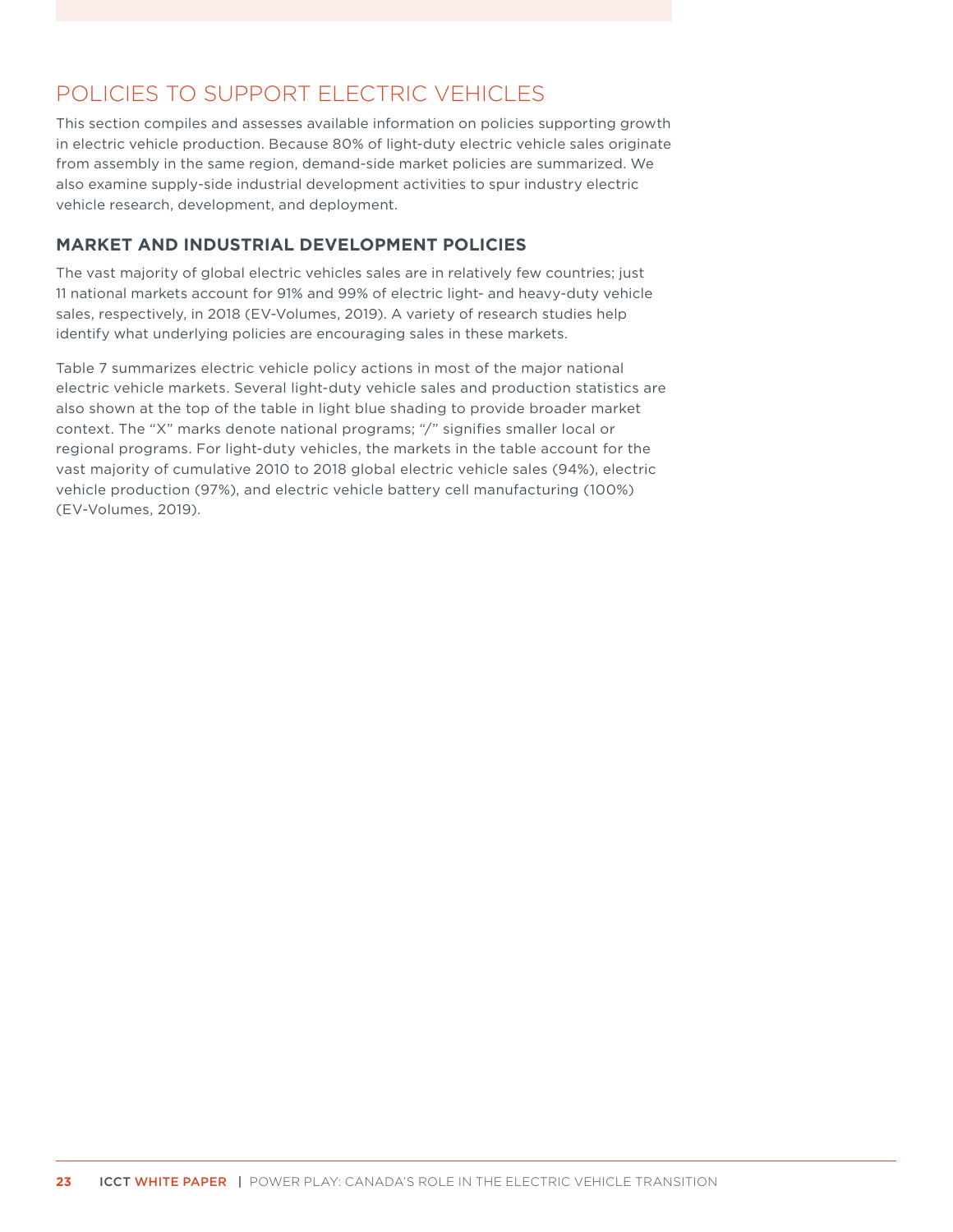#### <span id="page-30-0"></span>**Table 7.** Summary of government electric vehicle policy actions in selected areas

| Area                              | <b>Action</b>                                             | China    | <b>States</b><br>United | Norway                | Germany    | Kingdom<br>United | Japan       | <b>France</b> | Canada     | South Korea | Sweden     | Netherlands |
|-----------------------------------|-----------------------------------------------------------|----------|-------------------------|-----------------------|------------|-------------------|-------------|---------------|------------|-------------|------------|-------------|
|                                   | Total vehicle sales in 2018 (million vehicles)            | 25       | 17                      | 0.1                   | 3.4        | 2.4               | 4.4         | 2.2           | 2.0        | 1.6         | 0.4        | 0.4         |
| <b>Vehicles</b>                   | Total vehicle manufacturing in 2018 (million<br>vehicles) | 26       | 11                      | 0.0                   | 5.1        | 1.6               | 9.2         | 2.3           | 2.0        | 4.0         | 0.23       | 0.16        |
|                                   | Global 2010-2018 electric vehicle sales                   | 45%      | 22%                     | 5%                    | 4%         | 4%                | 5%          | 3%            | 2%         | 1%          | 2%         | 3%          |
| <b>Electric</b>                   | Global 2010-2018 electric vehicle production              | 42%      | 20%                     | 0%                    | 11%        | 2%                | 12%         | 4%            | 0.3%       | 3.0%        | 2%         | 0.4%        |
| vehicles                          | Electric vehicle sales 2018 (thousands)                   | 1,100    | 360                     | 73                    | 66         | 60                | 53          | 46            | 43         | 32          | 29         | 27          |
|                                   | Electric vehicle production 2018 (thousands)              | 1,100    | 345                     | $\circ$               | 205        | 50                | 181         | 59            | 9          | 84          | 28         | 13          |
|                                   | Research and development support                          | X        | X                       | X                     | X          | X                 | X           | X             | X          | X           | X          | X           |
|                                   | Battery cell or electric vehicle production<br>incentive  | $\times$ |                         |                       |            | X                 |             |               |            |             |            |             |
| <b>Industrial</b>                 | Minimum battery production size incentive                 | X        |                         |                       |            |                   |             |               |            |             |            |             |
| policy                            | Local manufacturing tax incentives                        | X        |                         |                       |            |                   | $\sqrt{2}$  | $\sqrt{2}$    | $\sqrt{2}$ | $\sqrt{2}$  |            |             |
|                                   | Battery production minimum capacity<br>mandate            | X        |                         |                       |            |                   |             |               |            |             |            |             |
|                                   | Vehicle incentives linked to domestic<br>batteries        | X        |                         |                       |            |                   |             |               |            |             |            |             |
|                                   | Long-term efficiency or CO <sub>2</sub> standards         | X        | X                       | Χ                     | X          | X                 | X           | X             | X          | X           | X          | X           |
| <b>Regulatory</b>                 | Incentive provisions within efficiency<br>regulations     |          | X                       | X                     | X          | X                 |             | X             | X          |             | X          | X           |
| policy                            | Electric vehicle deployment requirements                  | X        |                         |                       |            |                   |             |               |            |             |            |             |
|                                   | Goal for long-term transition to all electric<br>drive    |          |                         | X                     |            | X                 |             | X             | X          |             |            | X           |
|                                   | Vehicle purchase incentive                                | $\times$ | X                       | X                     | X          | Χ                 | X           | X             |            |             | X          | X           |
|                                   | Government purchasing preferences                         | X        |                         | $\sqrt{2}$            |            |                   | X           |               |            | X           |            |             |
|                                   | Local registration, lottery, auction preference           | X        |                         |                       |            |                   |             |               |            |             |            |             |
|                                   | High baseline fuel price (i.e., greater fuel<br>savings)  |          |                         | X                     | X          | X                 |             | X             |            |             | $\times$   | X           |
| <b>Consumer</b>                   | Annual vehicle fee exemption or incentive                 |          |                         | X                     | X          |                   | X           |               |            |             | X          | X           |
| support                           | Discounted or free electric charging                      |          | $\prime$                | $\times$              | $\sqrt{2}$ |                   | $\mathsf X$ |               |            |             |            | Χ           |
|                                   | Preferential lane (e.g., bus, HOV lane) access            |          |                         | X                     |            |                   |             |               |            |             |            | X           |
|                                   | Reduced roadway tax or tolls                              |          |                         | $\boldsymbol{\times}$ |            | X                 | $\mathsf X$ |               |            |             |            | X           |
|                                   | Preferential parking access                               |          |                         | $\sqrt{2}$            |            |                   |             |               |            |             |            |             |
|                                   | Public outreach campaign                                  |          |                         | X                     |            | X                 | $\sqrt{2}$  |               |            |             |            |             |
|                                   | Carbon pricing system                                     | X        |                         | X                     | X          | X                 | X           | X             |            |             | X          | X           |
| <b>Charging</b><br>infrastructure | Low carbon fuel incentive for electricity<br>providers    |          |                         | X                     | X          | X                 | X           |               |            |             | X          | X           |
|                                   | Public charging network funding                           | X        |                         | X                     | X          | X                 | X           | X             |            | $\mathsf X$ | $\times$   | $\times$    |
|                                   | Home charging equipment tax incentives                    |          |                         | X                     |            |                   |             | X             |            | $\sqrt{2}$  | $\sqrt{2}$ | Netherlands |

*Note.* Vehicle statistics are for light-duty passenger vehicles. The data in the top two areas of the table ("Vehicles" and "Electric vehicles") include only light-duty vehicles. The table includes a summary of the three major Asian markets, the two major North American markets, and also five major European markets for electric vehicles. The table is based on a similar table by Lutsey et al. (2018). It also includes updated information from the research above and updates from city-focused studies (Slowik & Lutsey, 2019; Hall, Cui, & Lutsey, 2018).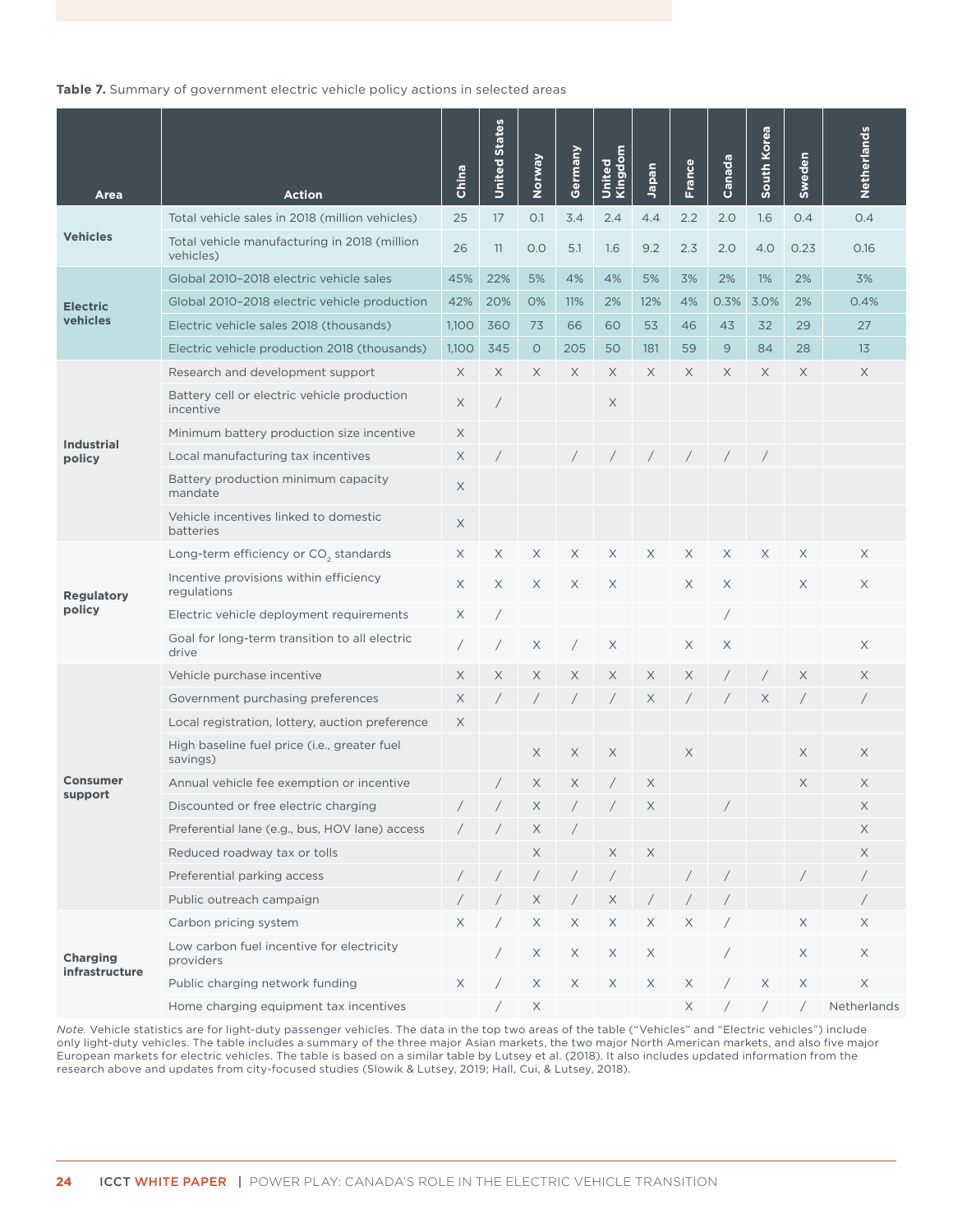Table 7 shows how growing the electric light-duty vehicle market requires a broad mix of policy actions. A comprehensive package of policies is also required to support the development and deployment of electric heavy-duty vehicles. Most of the 11 countries shown have implemented the same types of policies to promote electric vehicles with regulatory policy, incentives, charging infrastructure, and other promotion activities. These actions address the barriers of limited electric vehicle supply, high upfront cost, and charging convenience.

Compared with other markets where electric vehicle uptake is high, Canada's electric vehicle policy development has been mixed. Canada has implemented many of the leading policies, but typically in a more limited manner than other major markets. Regulations are the strongest actions, as they can essentially require that electric vehicle models be made available and that the auto industry deploy, market, and sell them in increasing numbers. Canada's vehicle greenhouse gas regulations, like those in the United States, are insufficient to induce broad electrification (Lutsey, 2018b). Zero-emission vehicle requirements are currently implemented only in Quebec, which accounts for about 23% of the Canadian auto market (Statistics Canada, 2019a). British Columbia, which makes up roughly 10% of Canada's passenger vehicle sales, is in the process of adopting a similar zero-emission vehicle regulation. The federal government's Clean Fuel Standard can be expected to encourage electrification, but the regulation is still under development. Canada's federal carbon pricing backstop is also expected to encourage the uptake of electric vehicles nationwide through raising the ownership cost of conventional combustion vehicles (Natural Resources Canada, 2019d).

There are substantial federal and provincial level consumer incentives, particularly in Quebec and British Columbia. British Columbia's Clean Energy Vehicle Specialty-Use Vehicle Incentive provides assistance for the purchase or lease of heavy-duty vehicles (Fraser Basin Council, n.d.). British Columbia, Quebec, and the federal government have each established targets to shift to 100% zero-emission vehicles within the 2040 to 2050 time frame (British Columbia, 2019; Department of Finance Canada, 2019). These could be strengthened through additional, more modest goals for the adoption of zero-emission heavy-duty vehicles.

There has been significant commitment by the Government of Canada to invest in electric vehicle supportive infrastructure—including the EVAFIDI, the Electric Vehicle Infrastructure Demonstration (EVID) program and the Zero-Emission Vehicle Infrastructure Program (ZEVIP) (Natural Resources Canada, 2019a, 2019b, 2019d). The Government of Canada's Investing in Canada Plan, while not specifically focused on electrification, has supported the uptake of electric vehicles. Additional federal incentives should be made available specifically to support the uptake of electric buses by Canadian transit agencies. These incentives would ideally be paired with additional support for electrification, including infrastructure funding and workforce re-training programs. The federal government and sub-national jurisdictions including Quebec and British Columbia have made strong commitments toward the procurement of electric vehicles for their fleets (Treasury Board of Canada Secretariat, 2019; Transports Quebec, 2019; Government of British Columbia, 2018). In addition to the policies discussed above, further investigation is warranted on the deployment of public-private partnerships, which can help mitigate the risk associated with investment in electric heavy-duty vehicles and related infrastructure.

In Canada, Ontario and Quebec have established Canadian content requirements for public transit procurements. The Ontario Ministry of Transportation amended its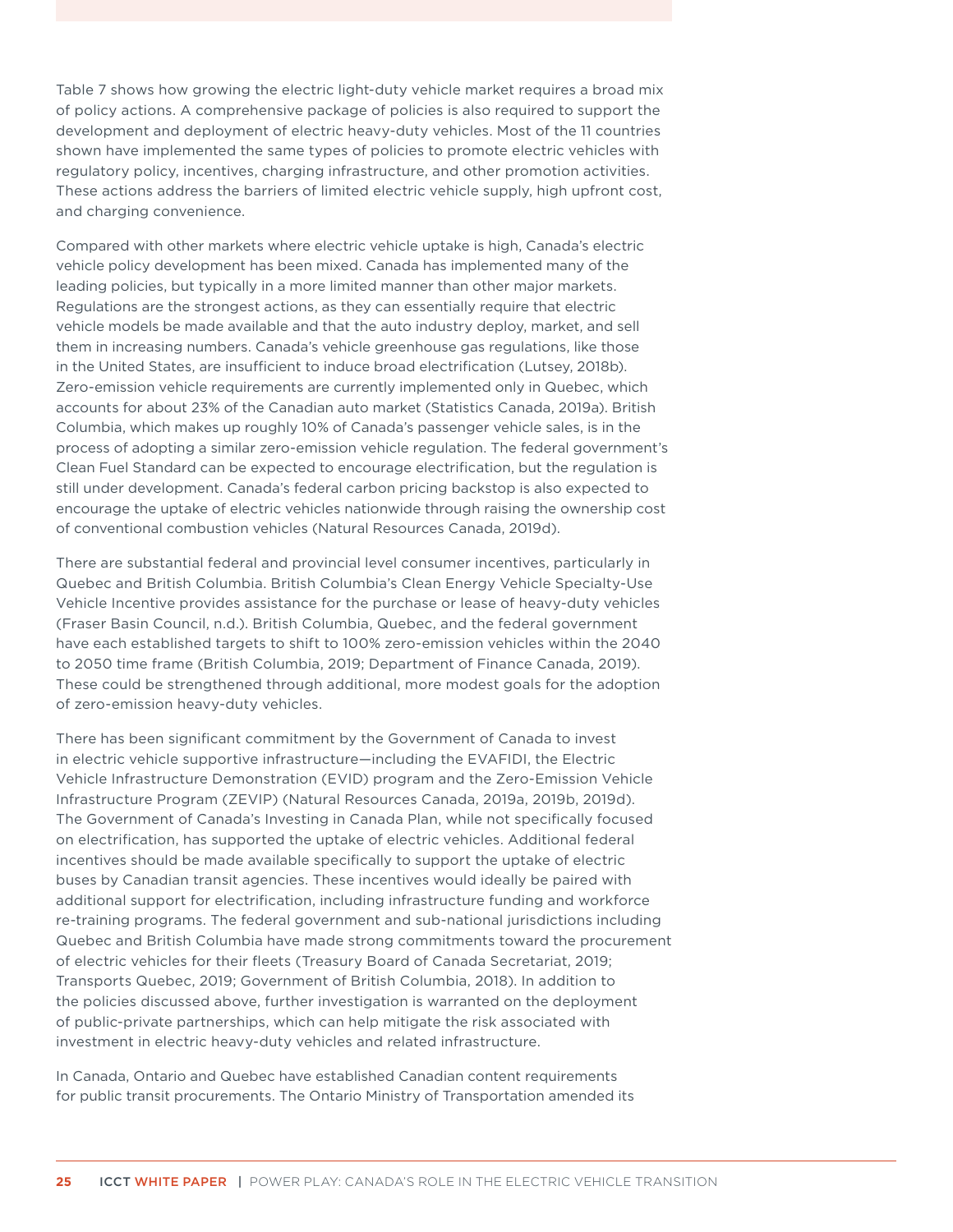<span id="page-32-0"></span>Canadian Content for Transit Vehicle Procurement policy in June 2017 to comply with the Canada-European Union Comprehensive Economic and Trade Agreement (CETA). The amended policy stipulates a 25% maximum on the amount of Canadian content that transit entities and operators can require when using funding from the province to procure transit vehicles (Toronto Transit Commission, 2017). Prior to CETA, Quebec had issued a requirement in 2008, in concert with the STM, that 60% of content in rolling stock must be Canadian-supplied and that final assembly be done in Canada (Sinclair et al., 2014). More recently, Quebec implemented a requirement of 25% Canadian content and final assembly in Canada (Société de transport de Montréal, 2018).

Canadian content requirements for transit operators can provide a significant boost to Canadian bus production. Nova Bus indicated that activities at its Saint-Eustache and Saint-Francois-du-Lac plants help meet the Quebec government's Canadian content requirements (Nova Bus, 2018a). Domestic content requirements are also useful for job creation and economic value generation. Relevant examples are the "Buy America" provisions for transit bus procurements in the United States, which apply to procurements above \$100,000 that make use of grants administered by the Federal Highway Administration or the Federal Transit Authority. These provisions include requirements of 100% United States content for manufactured products and iron and steel (Canadian Trade Commissioner Service, 2016). Further examination would be valuable regarding the extent to which Canadian content policy requirements encourage domestic heavy-duty vehicle manufacturing—especially electric HDVs—and protects the industry from the loss of jobs and investment in the face of "Buy America" policies across the border.

It is critical that federal, provincial, and local governments commit to creating policies that support vehicle manufacturing supply chains to better ensure that Canada has a strong domestic industry to meet increased electric vehicle demand over time. Moreover, during this transition there will be an increasing need to provide welldesigned support for the Canadians who depend on the auto industry.

### **AUTOMAKER INVESTMENTS AROUND THE WORLD**

An additional way to investigate the relative impacts of policies to develop global electric vehicle markets is to identify where auto industry investments and announced electric vehicle deployments are going. This includes tallying electric vehicle investments by origin, typically the headquarters of the automobile manufacturer, and the destination, or the location of the manufacturing plant of the investment, as well as available information on announced electric vehicle deployment plans by automakers.

These various metrics related to electric vehicle investment are shown in [Figure 1](#page-33-1)2. We first show the most recent full calendar year 2018 vehicle market data for context related to the overall light-duty vehicle market and electric vehicles in 2018. These metrics, for production location and sales market, are shown in the left side of the figure. These show how China plays an outsized role in electric vehicles relatively to its overall vehicle market: China represents 27% to 28% of light-duty auto sales and production and 52% to 56% of global electric sales and production. North America and Europe each represent around one-fifth of the global light-duty vehicle and electric markets. As seen in Table 2, Canada's light-duty vehicle sales and production each represent 2% of the global market of 91 million annual vehicles. Canada's light-duty electric vehicle production represents 0.4% of global production, and Canada's electric vehicle sales represent 2% of the 2 million global electric sales.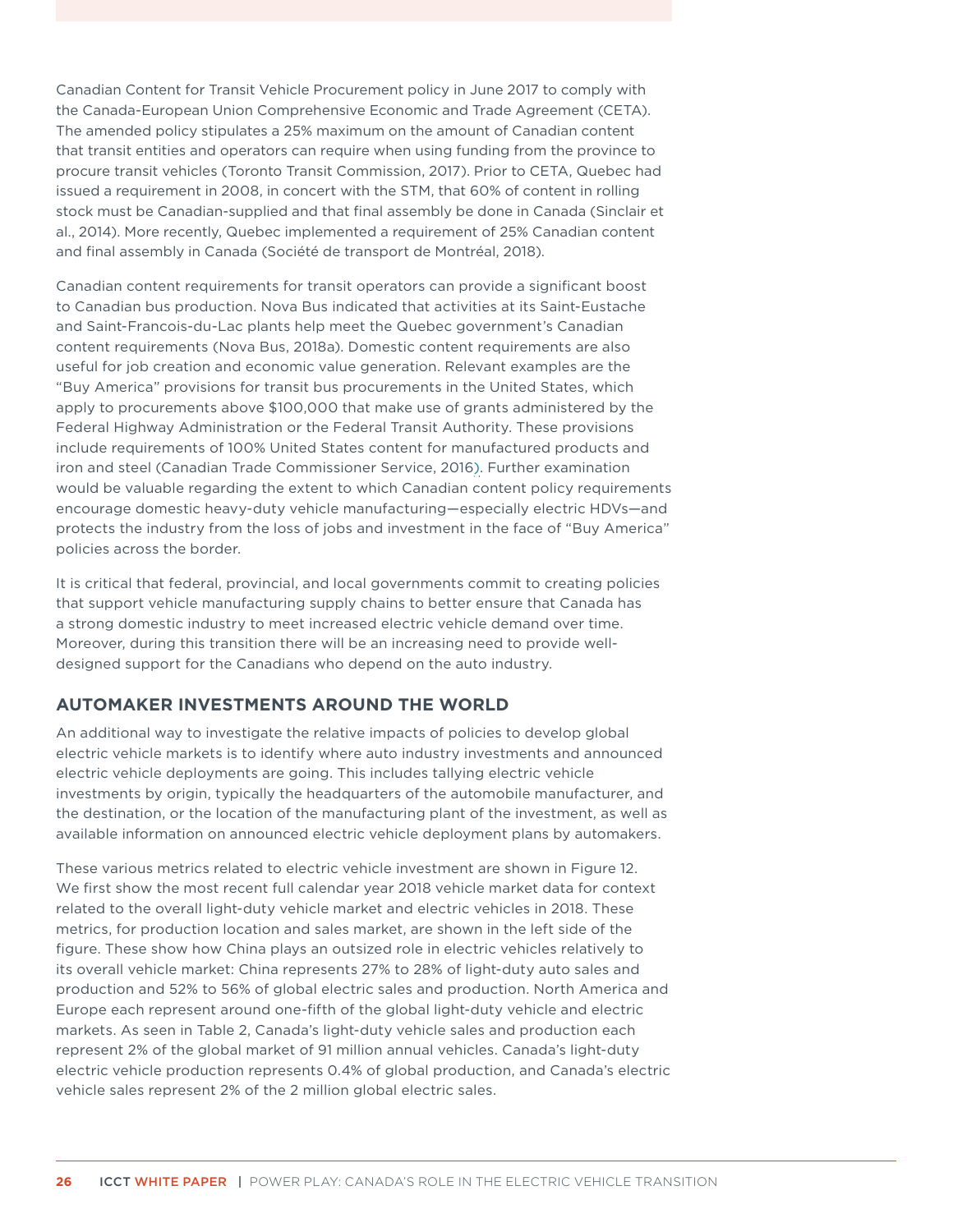<span id="page-33-0"></span>

<span id="page-33-1"></span>**Figure 12.** Breakdown of various market metrics related to electric vehicle investments by major region. Source: OICA, 2019a, 2019b; EV-Volumes, 2019

The right half of [Figure](#page-33-1) 12 indicates the origin and destination of electric vehicle investments (Lienert & Chan, 2019) in several ways. Of the publicly announced \$300 billion on automaker investments in electric vehicles, many automakers that are headquartered in Germany, Japan, and the United States will direct much of their investments to China. Just 19% of the \$300 billion in announced electric vehicle investments originate from China-headquartered companies and 45% of the investment total is destined for China. Conversely, about 51% of the electric investments originate from European companies, with just 27% destined for European production.

The right two columns refer to the total number of projected electric vehicles sold in 2025 based on announced plans from all automakers through 2017 (Lutsey et al., 2018). From 2 million electric vehicles sold in 2018, sales are projected to increase to 16 million based on announcements by all automakers. Of the announcements, 31% are by auto companies headquartered in Europe (Volkswagen, Renault, Mercedes, and BMW), 30% in China (Chang'an, BAIC, Geely, and Dongfeng), 28% in Japan (Nissan, Mitsubishi, and Toyota), and 11% in the United States (Tesla and General Motors). Many automakers have not publicly announced their electric vehicle sales, so these offer an imperfect approximation of electric vehicle deployment and do not match the percentages of the announced \$300 billion in investments by automaker headquarters.

The right-most column shows the breakdown of 3 million electric vehicles from the largest automaker announcements on battery-electric vehicles. Volkswagen, along with being the largest announced goal, is also the only one for which a global sales breakdown for 2025 was attached to the public announcements (Witter, 2018). Investments are primarily from the four main automobile production markets (China, Europe, Japan, and North America) and, again, much of the projected sales are expected to be in China.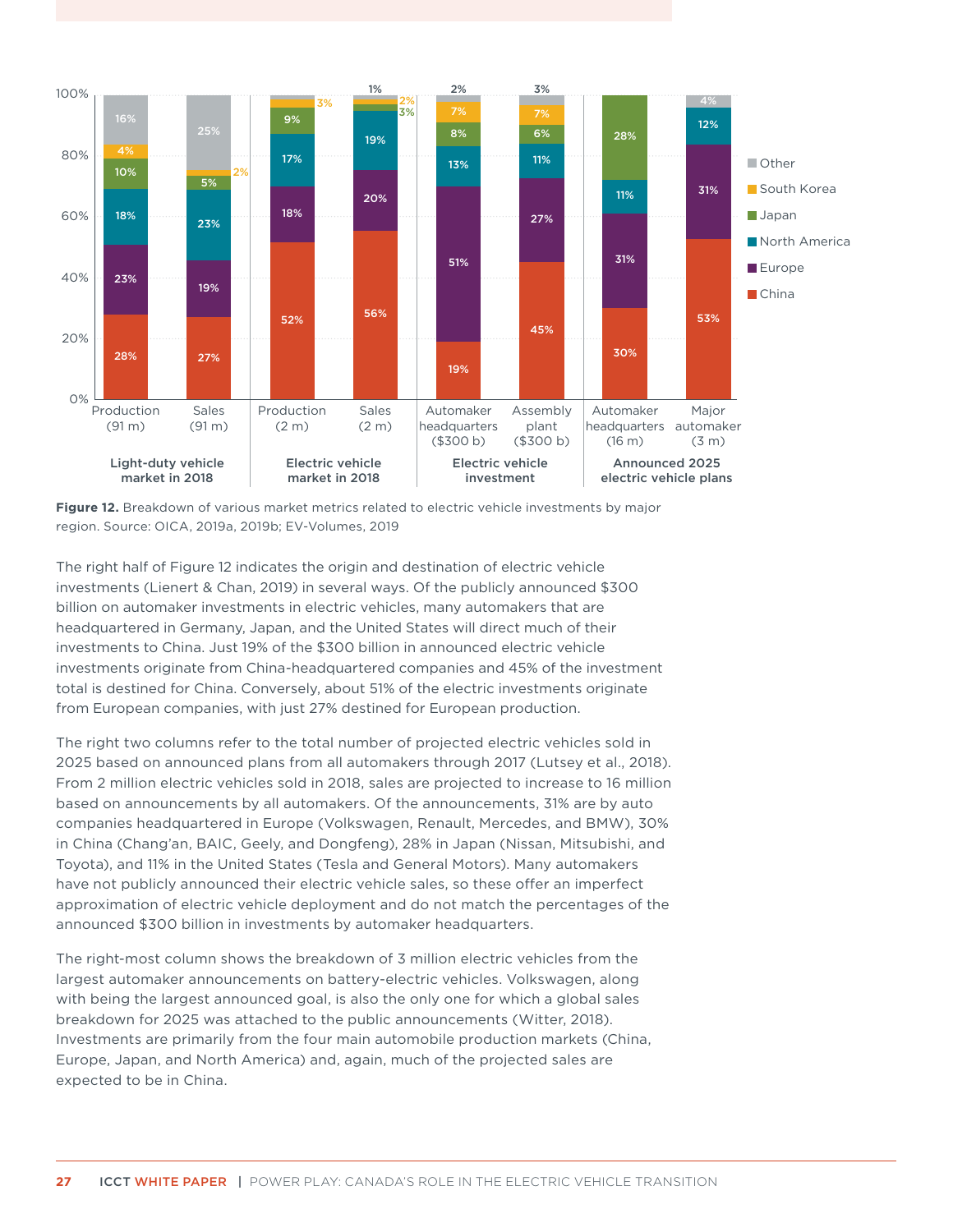<span id="page-34-0"></span>There are many examples of the various electric vehicle investments and production plans that align with the [Figure](#page-33-1) 12 findings where electric vehicle production is moving toward the markets where there is greater growth. Germany-based automakers Volkswagen and Mercedes are constructing new electric vehicle assembly plants in the United States. All western automakers are increasing electric production in China (e.g., Volkswagen Group in joint ventures with China-based FAW, JAC, and SAIC). Japan- and South Korea-based battery suppliers including LG Chem, SKI Innovation, and Panasonic are adding battery cell production facilities in China, Europe, and the United States.

### **AUTOMAKER INVESTMENTS IN CANADA**

The information above provides an imperfect picture, yet it illustrates where the companies are projecting the largest market and policy developments through 2025 in the largest markets. Although the data in [Figure 1](#page-33-1)2 is shown in a manner that groups Canada in the North America data, in our investigation none of the \$300 billion electric vehicle investments or 2025 electric vehicle production plans were explicitly slated for Canada.

To provide some context for how automotive investments could better serve electric vehicle developments in Canada, Table 8 summarizes several aspects of the light-duty vehicle market. There were 19 vehicle models assembled in Canada; one of these, the Chrysler Pacifica, is available as a plug-in hybrid electric. Although electric vehicle models made up only 2% of domestic vehicle sales in 2018, there were 37 electric models imported into Canada, showing the deficit in Canada's auto industry in meeting demand for electric vehicles.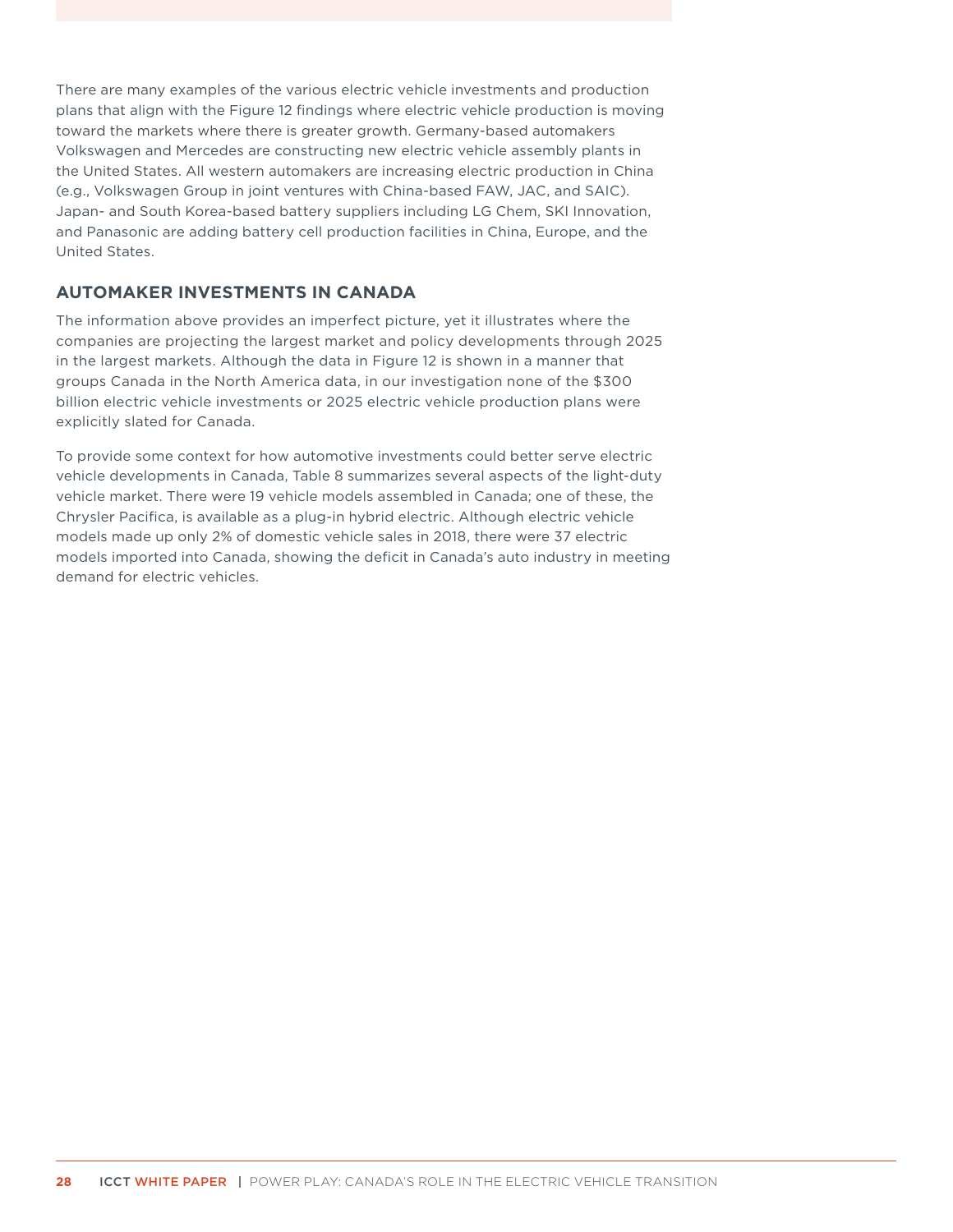<span id="page-35-0"></span>**Table 8.** Canada vehicle sales by company, models assembled in Canada, and electric vehicle models imported from other regions

| <b>Automaker</b><br>group       | <b>Percentage</b><br>of Canada<br>sales market | Company<br>electric share<br>in Canada | <b>Models assembled in</b><br>Canada in 2018 <sup>a</sup>                                                   | <b>Electric models imported from</b><br>other regions          |
|---------------------------------|------------------------------------------------|----------------------------------------|-------------------------------------------------------------------------------------------------------------|----------------------------------------------------------------|
| Ford                            | 15%                                            | 0.8%                                   | Ford Edge, Flex; Lincoln MKX, MKT (Oakville, Ontario)                                                       | Ford C-Max, Fusion Energi, Focus                               |
| <b>General</b><br><b>Motors</b> | 14%                                            | 2.4%                                   | Chevrolet Equinox, Impala, Silverado; Cadillac XTS;<br>GMC Sierra (Oshawa and Ingersoll, Ontario)           | Chevrolet Bolt, Volt; Cadillac CT6                             |
| <b>Toyota</b>                   | 12%                                            | 1.5%                                   | Toyota Corolla, RAV4; Lexus RX350, RX450h<br>(Cambridge and Woodstock, Ontario)                             | <b>Toyota Prius Prime</b>                                      |
| <b>Fiat</b><br><b>Chrysler</b>  | 11%                                            | 0.6%                                   | Dodge Grand Caravan, Charger, Challenger; Chrysler<br>Pacifica <sup>b</sup> (Brampton and Windsor, Ontario) | Fiat 500e                                                      |
| Hyundai Kia                     | 10%                                            | 1.5%                                   |                                                                                                             | Hyundai Kona, Ionig, Sonata, Soul;<br>Kia Niro, Optima         |
| Honda                           | 10%                                            | 0.4%                                   | Honda Civic, CR-V (Alliston, Ontario)                                                                       | Honda Clarity                                                  |
| <b>Nissan</b>                   | 9%                                             | 3.3%                                   |                                                                                                             | Nissan Leaf; Mitsubishi Outlander                              |
| <b>Volkswagen</b>               | 6%                                             | 1.8%                                   |                                                                                                             | Volkswagen eGolf; Porsche<br>Cayenne, Panamera; Audi A3 e-tron |
| <b>Mazda</b>                    | 4%                                             | 0.0%                                   |                                                                                                             |                                                                |
| <b>Subaru</b>                   | 3%                                             | 0.0%                                   |                                                                                                             |                                                                |
| <b>Daimler</b>                  | 2%                                             | 1.2%                                   |                                                                                                             | Smart fortwo; Mercedes GLC, GLE                                |
| <b>BMW</b>                      | 2%                                             | 2.6%                                   |                                                                                                             | BMW 330e, 530e, i3, i8, X5; Mini<br>Countryman                 |
| <b>Tesla</b>                    | 0.7%                                           | 100%                                   |                                                                                                             | Model 3, Model S, Model X                                      |
| Jaguar<br><b>Land Rover</b>     | 0.5%                                           | 0.3%                                   |                                                                                                             | Jaguar I-Pace                                                  |
| <b>Volvo</b>                    | 0.5%                                           | 5.6%                                   |                                                                                                             | Volvo S90, XC60, XC90                                          |

Sources: Based on Marklines, 2019; EV-Volumes, 2019; Government of Canada, 2019e

a Models in italics are from Oshawa plant, which General Motors announced will close

b Chrysler Pacifica, available as a plug-in hybrid electric vehicle, is the only electric vehicle assembled in Canada

### **INDUSTRIAL DEVELOPMENT POLICIES**

There are several international examples and policy practices that could ensure that Canada benefits from the shift to electric vehicles over time. As mentioned, perhaps the most constructive broad action is to grow the electric market to attract automaker investments in the Canadian supply chain. In addition, more narrowly targeted actions on electric vehicle supply chain development, in line with other proactive countries, would also spur investments. There are several such examples in battery supply and vehicle investments in other areas.

Some policies and programs already exist to support Canada's electric vehicle supply chain. Canada's 2018 Fall Economic Statement provided \$800 million in added funding for the Strategic Innovation Fund. The 2019 federal budget noted that automotive manufacturers and parts suppliers could access the fund to invest into Canadian zero-emission vehicle manufacturing (Canada Ministry of Finance, 2019). The Strategic Innovation Fund describes itself as providing "financial support to projects that will improve Canada's innovation performance while providing economic, innovation and public benefits to Canadians" (Innovation, Science and Economic Development Canada, 2018). In Quebec, Develop the Industry was one of the three strategic directions of the 'Plan d'action en electrification des transports 2015-2020' (TEAP). Quebec plans to develop its electric transportation industry through interventions in research and development, marketing, exports, private investment, and workforce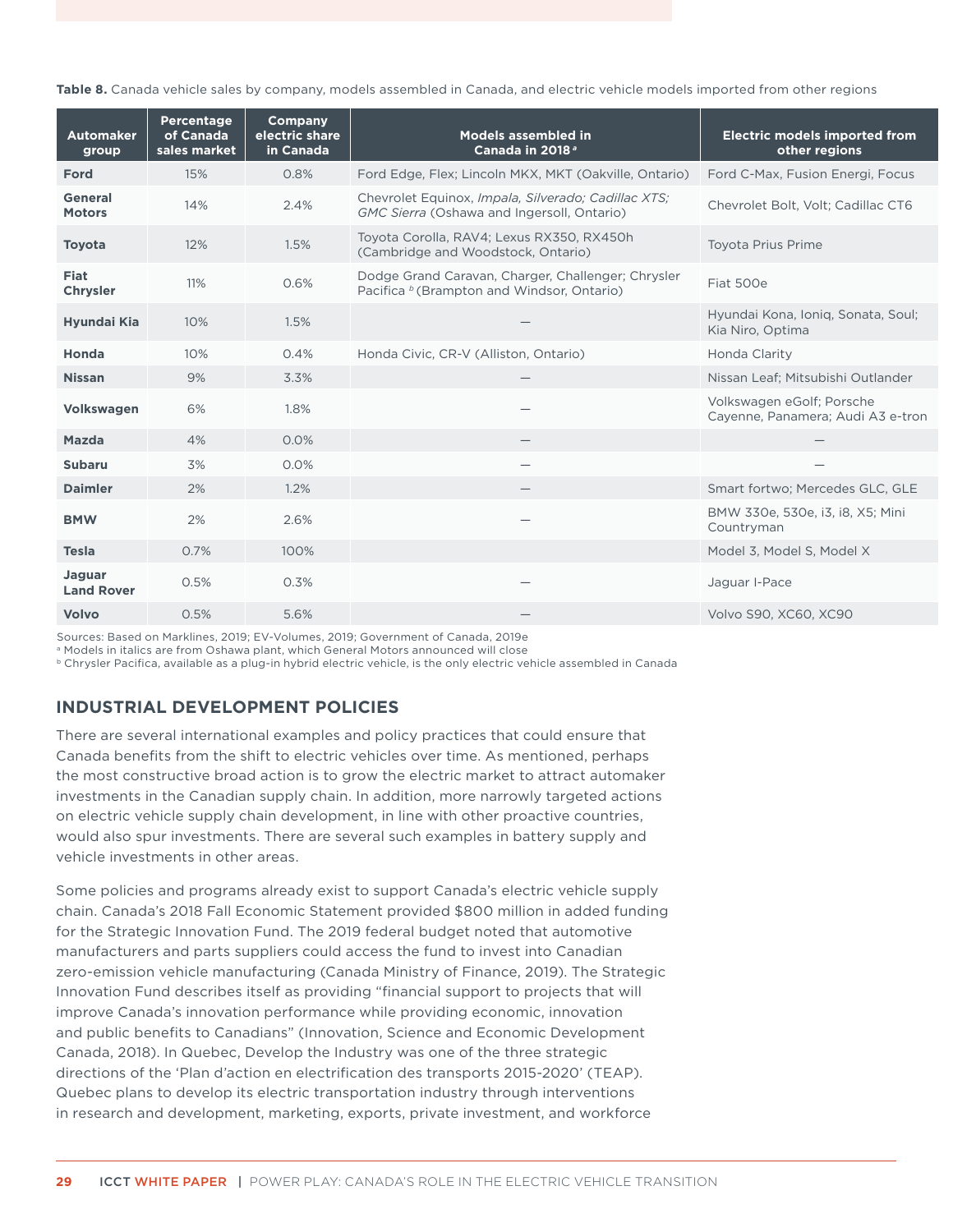training (Transports Quebec, 2015). In British Columbia, the Advanced Research and Commercialization Program supports the development of the province's clean energy vehicle sector and encourages international investment therein. It supports investment in product development and commercialization activities (Government of British Columbia, n.d.).

Although relatively small-volume electric vehicle production requires exports to reach other markets, companies seek to co-locate assembly nearer to sales as they increase volume. The highest-selling global electric vehicle, the Nissan Leaf, with 429,000 sales through June 2019, is manufactured in Tennessee for North America markets, in the United Kingdom for Europe, and in Japan for Asian markets.

In the early electric vehicle market, with electric vehicles just 2% of global sales, opportunities to attract automakers to assemble electric vehicles have been relatively limited. However, as the market grows, opportunities continue to emerge involving incumbent automakers converting older plants or constructing new ones, new companies taking over idled plants, and major parts suppliers developing battery production facilities.

Table 9 summarizes some examples of automaker investments in electric vehicle manufacturing facilities in North America and the government policies that have encouraged these ventures. These production plants for plug-in vehicles are primarily located in the United States, with Ford's facility in Cuautitlan, Mexico, and the Nova Bus plant in Quebec being the two exceptions. Established automakers and startups have made investments in brand new assembly locations (Proterra and Tesla), expanded plants with new production lines for electric vehicles (Blue Bird, Ford, GM, Mercedes-Benz, Nissan, Nova Bus, and Volkswagen), and repurposed facilities for electric vehicle manufacturing (Rivian). The most common policy instruments to support these investments are property tax credits from state/provincial and local governments, but there are also examples of job training support, federal loans, and other types of incentives.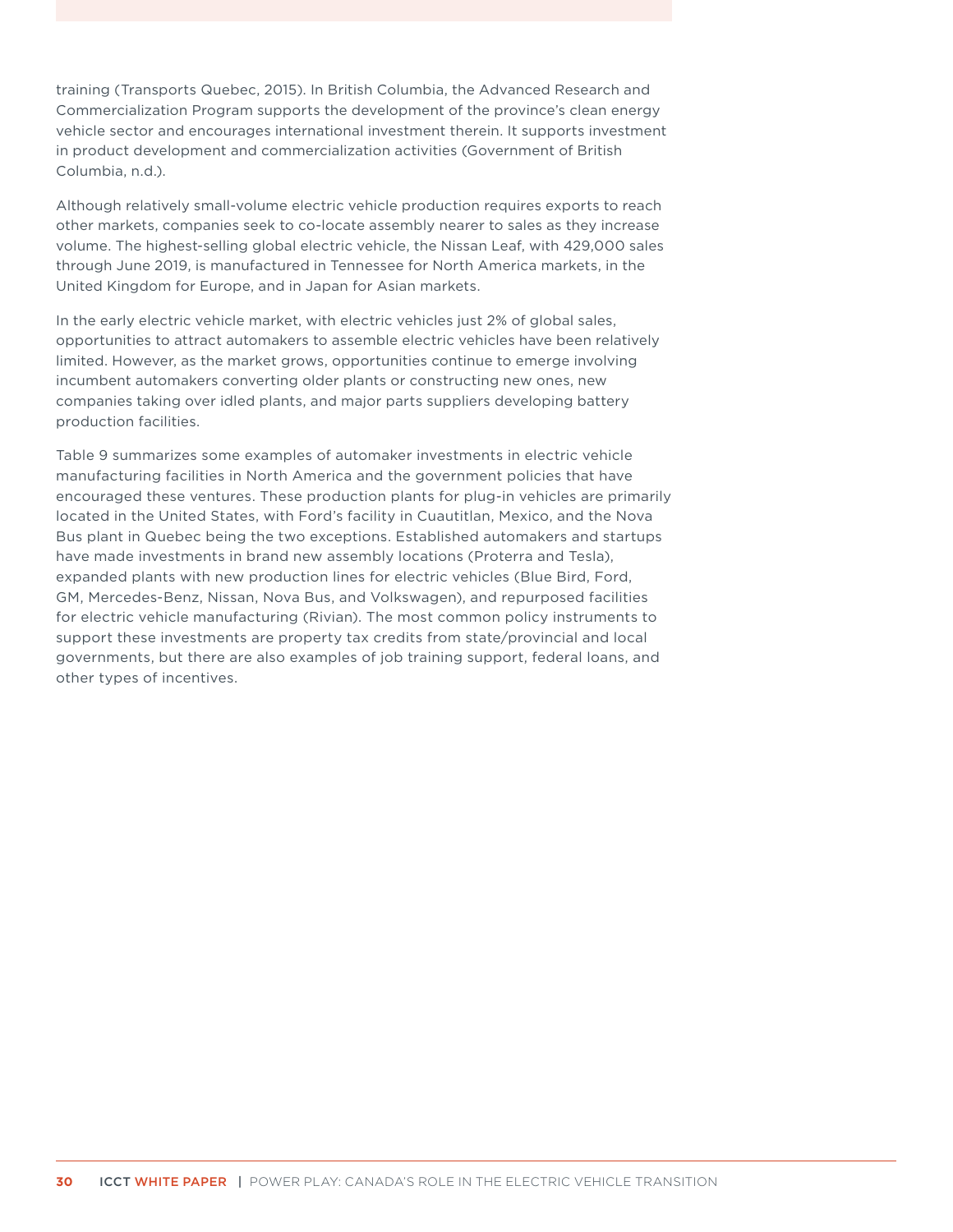#### <span id="page-37-0"></span>**Table 9.** Selected electric vehicle assembly plants and policy support actions in North America

| <b>Facility and</b><br><b>location</b>                                          | Electric vehicle models (production <sup>A</sup><br>through Q2 2019)                                                                      | <b>Examples of industrial policy support</b><br>actions                                                                                                                                                                                                    | <b>Sources</b>                                                                                                                                                  |
|---------------------------------------------------------------------------------|-------------------------------------------------------------------------------------------------------------------------------------------|------------------------------------------------------------------------------------------------------------------------------------------------------------------------------------------------------------------------------------------------------------|-----------------------------------------------------------------------------------------------------------------------------------------------------------------|
| <b>Blue Bird</b><br>Georgia, United<br><b>States</b>                            | • All-American RE Electric School Bus<br>• Vision Electric School Bus                                                                     | • \$4.4 million from the Department<br>of Energy for the development of a<br>zero-emission electric school bus                                                                                                                                             | Blue Bird (2017, 2019a, 2019b,<br>2019c)                                                                                                                        |
| Ford<br>Michigan, United<br><b>States</b><br>Cuautitlan, Mexico                 | • Mach E (expected MY 2020)<br>• F-150 electric (expected MY 2021<br>or 2022)<br>• Two mid-size crossover EV models<br>(expected MY 2023) | • 10-year tax abatement from the City of<br>Flat Rock                                                                                                                                                                                                      | Martinez (2019a, 2019b)<br>Cousino (2017)                                                                                                                       |
| <b>General Motors</b><br>Michigan, United<br><b>States</b>                      | • Volt (178,000; production ended in<br>Feb. 2019)<br>• Bolt (65,000)<br>• New EV model                                                   | • Michigan Economic Growth Authority<br>tax credits: undisclosed amounts <sup>B</sup>                                                                                                                                                                      | EV-Volumes (2019)<br>Wichter (2019)<br>Livengood (2018)                                                                                                         |
| <b>Mercedes-Benz</b><br>Alabama, United<br><b>States</b>                        | • EQC crossover (expected MY 2022)<br>EQA sedan (expected MY 2022)<br>$\bullet$                                                           | • \$80 million non-educational sales<br>and property tax abatements over 20<br>years<br>• \$20 million in pre-employment<br>screening and job-training services<br>over 10 years                                                                           | Falkenberg-Hull (2018)<br>Tomberlin (2018)<br>Alabama Department of<br>Commerce (2019)                                                                          |
| <b>Nissan</b><br>Tennessee, United<br><b>States</b>                             | • Leaf (429,000 total; ~ 250,000 from<br>Smyrna, TN plant)                                                                                | • \$98 million property tax abatement<br>for the Smyrna plant expansion<br>• \$35 million state grant and \$18 million<br>county property tax abatement for<br>supplier facility in Smyrna<br>• \$52.5 million in job training or<br>infrastructure grants | EV-Volumes (2019)<br>Cole (2013)<br>Reicher (2017)                                                                                                              |
| <b>Nova Bus</b><br>Quebec, Canada                                               | • LFSe (production totals unknown)                                                                                                        | • \$15 million in non-repayable financial<br>contributions from Investissement<br>Quebec for operational automation,<br>digital technologies, and energy-<br>efficient processes                                                                           | Nova Bus (2017c)                                                                                                                                                |
| <b>Proterra</b><br>California, United<br><b>States</b>                          | • Proterra Catalyst                                                                                                                       | • \$3 million grant from The<br>California Energy Commission for<br>facility construction, design, and<br>development                                                                                                                                      | Proterra (2015, 2019a, 2019b)                                                                                                                                   |
| <b>Rivian</b><br>Illinois, United<br><b>States</b>                              | • Electric pickup truck (production<br>expected to begin in 2020)                                                                         | • \$49 million state tax credit<br>• \$4 million in incentives from Normal,<br><b>Illinois</b>                                                                                                                                                             | Channick (2018)<br>Channick and Zumbach (2019)                                                                                                                  |
| Tesla<br>California, United<br><b>States</b><br>Nevada, United<br><b>States</b> | • Model S and X (400,000)<br>• Model 3 (291,000)                                                                                          | • \$465 million federal loan<br>• \$106 million tax break to support<br>Model 3 assembly (California)<br>• \$1.25 billion tax exemptions (Nevada)                                                                                                          | U.S. Department of Energy Loan<br>Programs Office (2010)<br>Lambert (2016)<br>Randall and Halford (2019)<br>Tesla (2018a, 2018b, 2018c, 2019a,<br>2019b, 2019c) |
| <b>Volkswagen</b><br>Tennessee, United<br><b>States</b>                         | Various EV models (production<br>expected to begin in 2022)                                                                               | • \$2.5 million grant from Hamilton<br>County for plant expansion to produce<br>electric vehicles is under consideration<br>• Additional tax abatements under<br>Payments-in-lieu-of-tax (PILOT)<br>program under consideration                            | Halvorson (2019)<br>Sharp (2019)                                                                                                                                |

A: For electric vehicle models that are not yet in production, information is provided about when production is expected to begin. B: In 2015, General Motors signed a deal with the governor of Michigan that shields the automaker's tax credits in the state from public disclosure

Encouraging a battery manufacturer to make batteries in a major auto-assembly market is the next-most consequential way to maintain a strong stake in the automotive industry. Many companies and countries have successfully attracted Asia-based battery suppliers to manufacture in North America and Europe. Table 10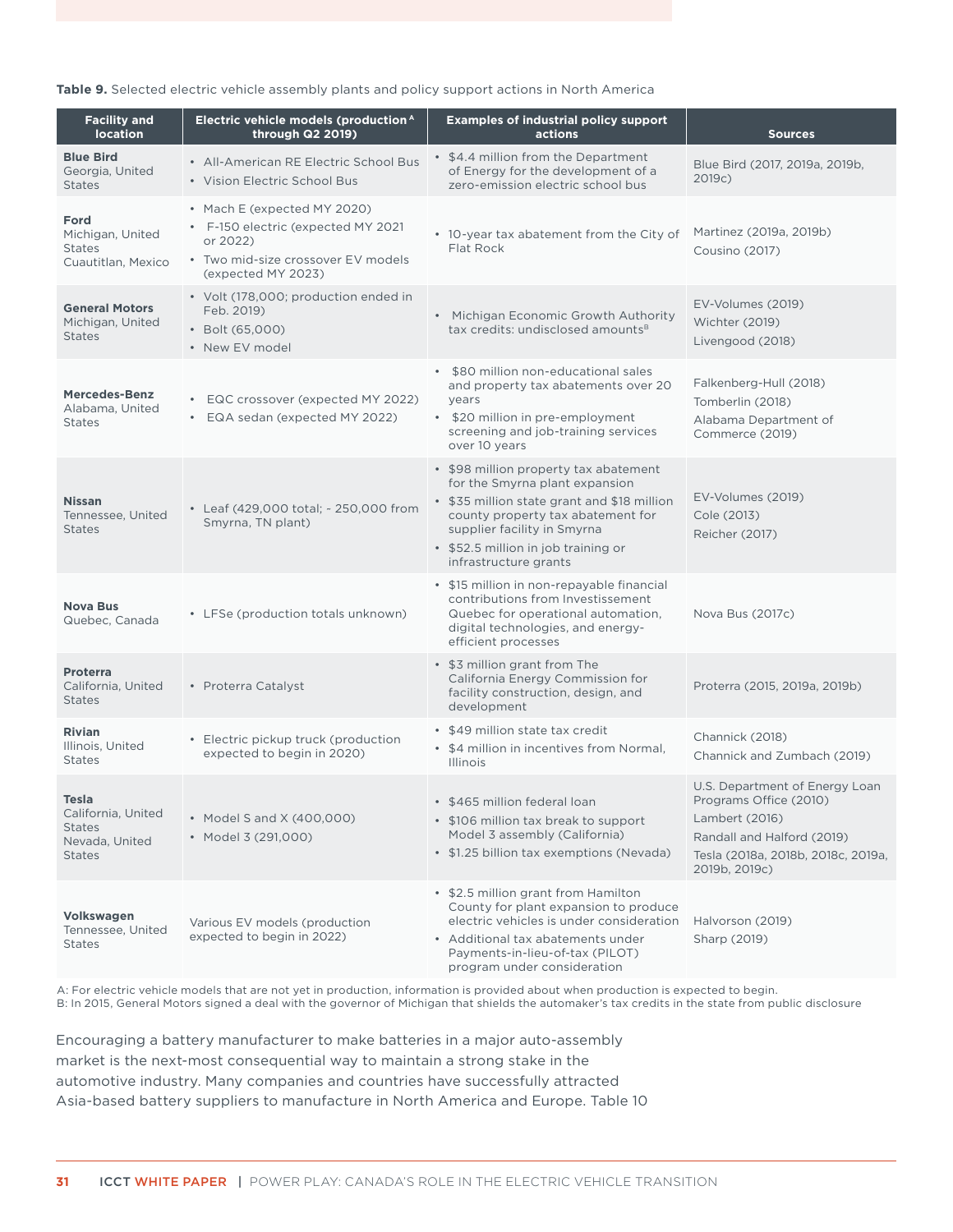<span id="page-38-0"></span>provides some recent examples of battery production facilities in the United States and Europe and the policies that have facilitated these investments. Together, these battery manufacturing plants are expected to add roughly 65 gigawatt hours (GWh) to global annual production capacity over the next two to three years. As with the vehicle assembly facilities in Table 9, the policies that have encouraged these battery plant investments include tax abatements, grants, and other monetary and non-monetary incentives.

**Table 10.** Selected electric vehicle battery production plants, auto companies, and support actions in North America and Europe

| <b>Facility and</b><br><b>location</b>                                                      | <b>Battery production and auto</b><br>companies                                                                                                                                                                                                                                 | <b>Examples of industrial policy support actions</b>                                                                                                                                                                                                                                                                                                                                                                                                                                                                                                                                                                  | <b>Sources</b>                                                                                      |
|---------------------------------------------------------------------------------------------|---------------------------------------------------------------------------------------------------------------------------------------------------------------------------------------------------------------------------------------------------------------------------------|-----------------------------------------------------------------------------------------------------------------------------------------------------------------------------------------------------------------------------------------------------------------------------------------------------------------------------------------------------------------------------------------------------------------------------------------------------------------------------------------------------------------------------------------------------------------------------------------------------------------------|-----------------------------------------------------------------------------------------------------|
| <b>CATL</b><br>Erfurt, Germany<br>TBD, United States                                        | • \$2 billion investment; production<br>expected to begin in 2021<br>• Targeting 14 GWh/year by 2022 and<br>60 GWh/year by 2026<br>· BMW, Daimler, Volkswagen, Groupe<br><b>PSA</b>                                                                                             | • German government plans to make up to<br>1 billion euros available for subsidies to<br>promote domestic battery cell production                                                                                                                                                                                                                                                                                                                                                                                                                                                                                     | Shuiyu (2019)<br>Hampel (2019a, 2019c)<br>Steitz (2019)                                             |
| <b>Envision AESC</b><br>Tennessee, United<br><b>States</b><br>Sunderland, United<br>Kingdom | • 7.5 GWh/year total capacity at three<br>sites in the U.S., UK, and Japan<br>(2019)<br>• Nissan                                                                                                                                                                                | • \$62 million property tax abatement<br>(Tennessee)<br>• £20.7 million grant from the UK government                                                                                                                                                                                                                                                                                                                                                                                                                                                                                                                  | Hampel (2019b)<br>Broden (2018)<br>Swerdlow (2010)                                                  |
| <b>LG Chem</b><br>Michigan, United<br><b>States</b><br>Wroclaw, Poland                      | $\cdot$ 3 GWh/year (U.S.)<br>• 6 GWh/year and expanding to 15<br>GWh/year (Poland)<br>• New U.S. plant (Kentucky or<br>Tennessee). Production to begin in<br>2022 with 10 GWh/year expected<br>• New European plant (Poland or<br>elsewhere)<br>• GM, Ford, FCA, Hyundai, Volvo | • \$151 million federal stimulus grant to finance<br>50% of \$303 million plant (U.S.)<br>• \$125 million in state tax credits, with the<br>condition of employing at least 300 people<br>(U.S.)<br>• Exemption from income tax on activity<br>conducted in Special Economic Zones (SEZ)<br>• SEZ encouraged \$350 million foreign direct<br>investment from LG<br>• Exemption from real estate tax (often<br>offered by local communities to new foreign<br>investors)<br>• Investment grant from state authorities<br>• Subsidies from local employment offices<br>• Additional utility and infrastructure benefits | Werwitzke (2018)<br>Byung-yeul (2019)<br>Lambert (2019b)<br>Harger (2013)<br>Clifford Chance (2017) |
| <b>Samsung SDI</b><br>Göd, Hungary                                                          | • 3 GWh/year<br>· BMW, Volkswagen                                                                                                                                                                                                                                               | • Grants through subsidies, job creation<br>subsidies, and EU co-financed tenders to<br>support \$353 million investment<br>• Local subsidy granted by municipality<br>• Development tax allowance (regional aid)<br>• Training and workshop establishment<br>subsidies                                                                                                                                                                                                                                                                                                                                               | Gibbs (2019)<br>Ésik (2016)                                                                         |
| Tesla / Panasonic<br>Nevada, United<br><b>States</b>                                        | • 23 GWh/year (35 GWh/year<br>expected by the end of 2019)<br>$\cdot$ Tesla                                                                                                                                                                                                     | · Investment-dependable transferable tax<br>credits<br>• 20-year 100% sales tax abatement<br>• 10-year 100% property tax abatement<br>• 10-year 100% modified business tax<br>abatement                                                                                                                                                                                                                                                                                                                                                                                                                               | Lambert (2019a)<br>Damon (2014)                                                                     |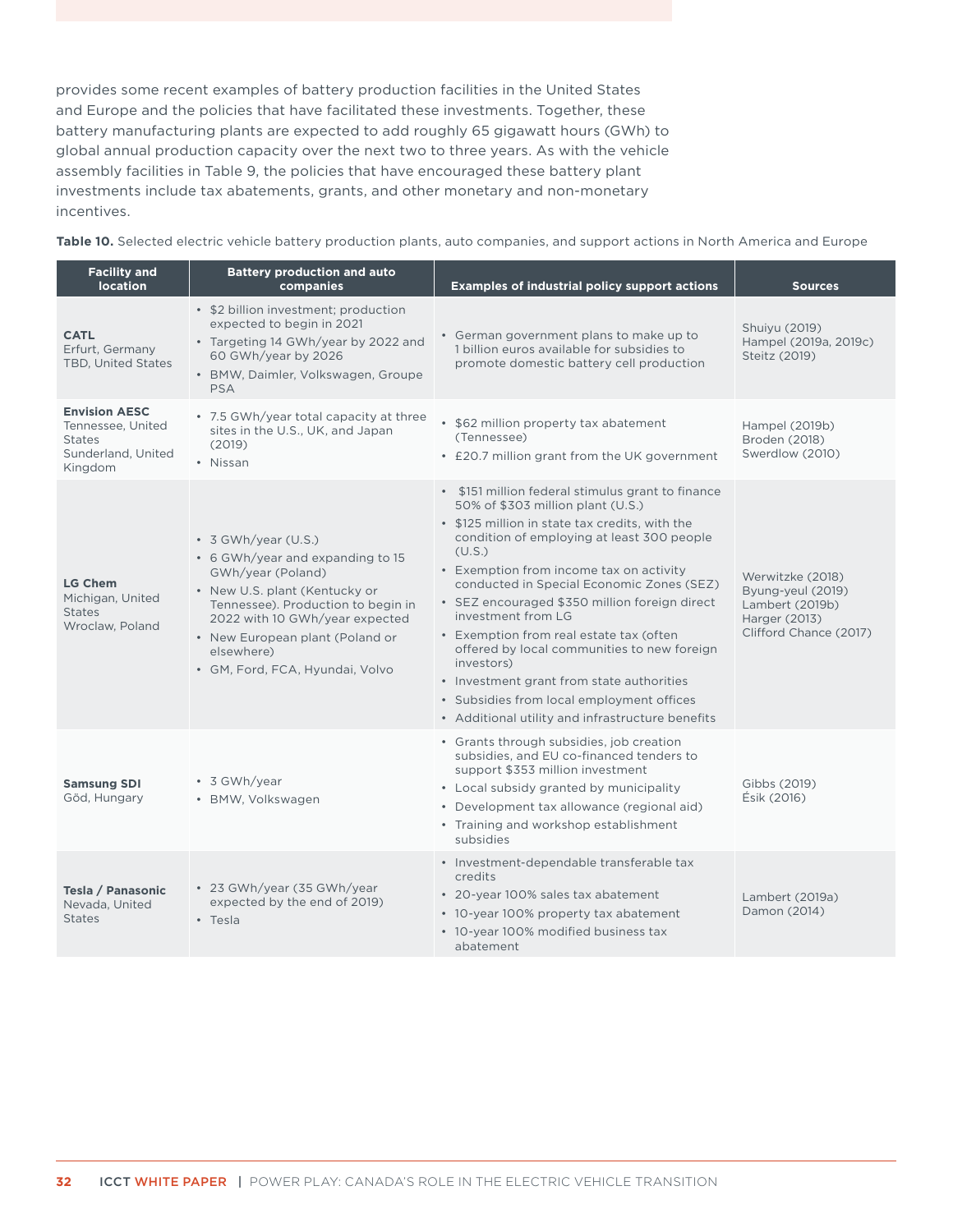# <span id="page-39-0"></span>SUMMARY AND POLICY RECOMMENDATIONS

Canada holds a prominent stake in the global automotive industry, but that position could be strengthened through increased action to support the transition to electric vehicles.

Canada's auto industry is falling behind other auto-manufacturing countries in transitioning to electric vehicle production. Canada's global 2018 position for light-duty vehicle production with 2 million vehicles is 12th, having fallen from fifth in 2000. Ontario has been the historical center of Canadian vehicle production but has only one low-volume electric vehicle production plant, making it vulnerable to a global market that is trending toward electric. Production facilities in Ontario by Chrysler, Ford, General Motors, and Toyota are dominated by conventional combustion vehicles, while these companies are making billion-dollar electric vehicle investments in other markets. Stronger policies elsewhere drive electrification and attract electric vehicle investments, especially in China, Europe, and the United States.

If Canada does not find a way to rapidly develop raw materials, supply base, and electric vehicle production for both its light- and heavy-duty sectors, it is at risk of losing a foundational pillar of its economy. This is especially true in the passenger vehicle sector, which has had a net loss of five vehicle assembly plants over the past 20 years. In addition to the global transition to electric, other high-level trends such as trade agreements and increased automation in manufacturing will have significant impacts on Canada's automotive industry and its competitiveness globally.

In the light-duty space, auto companies and their suppliers are making significant investments in vehicle electrification, but to date the large majority of activity has been in markets outside Canada where there are stronger electric vehicle policies in place. The predominant action Canada can take is to grow its domestic electric vehicle market. Most electric vehicles, 80%, are made in the region they are sold. There are many examples of automakers investing in production location near their growing markets. Most U.S. electric vehicle sales are made in the United States, and Germanybased automakers are shifting electric vehicle production to the United States. Japan- and South Korea-based battery suppliers are shifting their production to the two largest markets of Europe and China, and all automakers are disproportionately investing in China electric vehicle production. In 2018, 97% of Canada's light-duty electric vehicle sales were imported, so sustained regulatory, incentive, infrastructure, and consumer awareness policies are needed to improve Canada's attractiveness for electric vehicle sales and production.

For commercial trucks and buses, Canada's position in electric vehicle manufacturing is much stronger than in the passenger car sector. At present, several heavy truck and bus makers that are producing electric vehicle models and components have assembly plants in Canada. These include companies headquartered in Canada (Ballard Power Systems, GreenPower Motor Company, Hydrogenics, The Lion Electric Company, NewFlyer, Nova Bus, Nordresa, and Prévost), as well as global automakers (Blue Bird Co., BYD, Proterra, PACCAR, Motor Coach Industries, Nayya, and Volvo Group) that have established manufacturing locations in Canada.

Targeted policy support can future-proof Canada's auto industry for electrification. There are many ways for Canada to re-invest in the auto industry to position it for the future. Beyond market-demand policies to ensure affordable models and convenient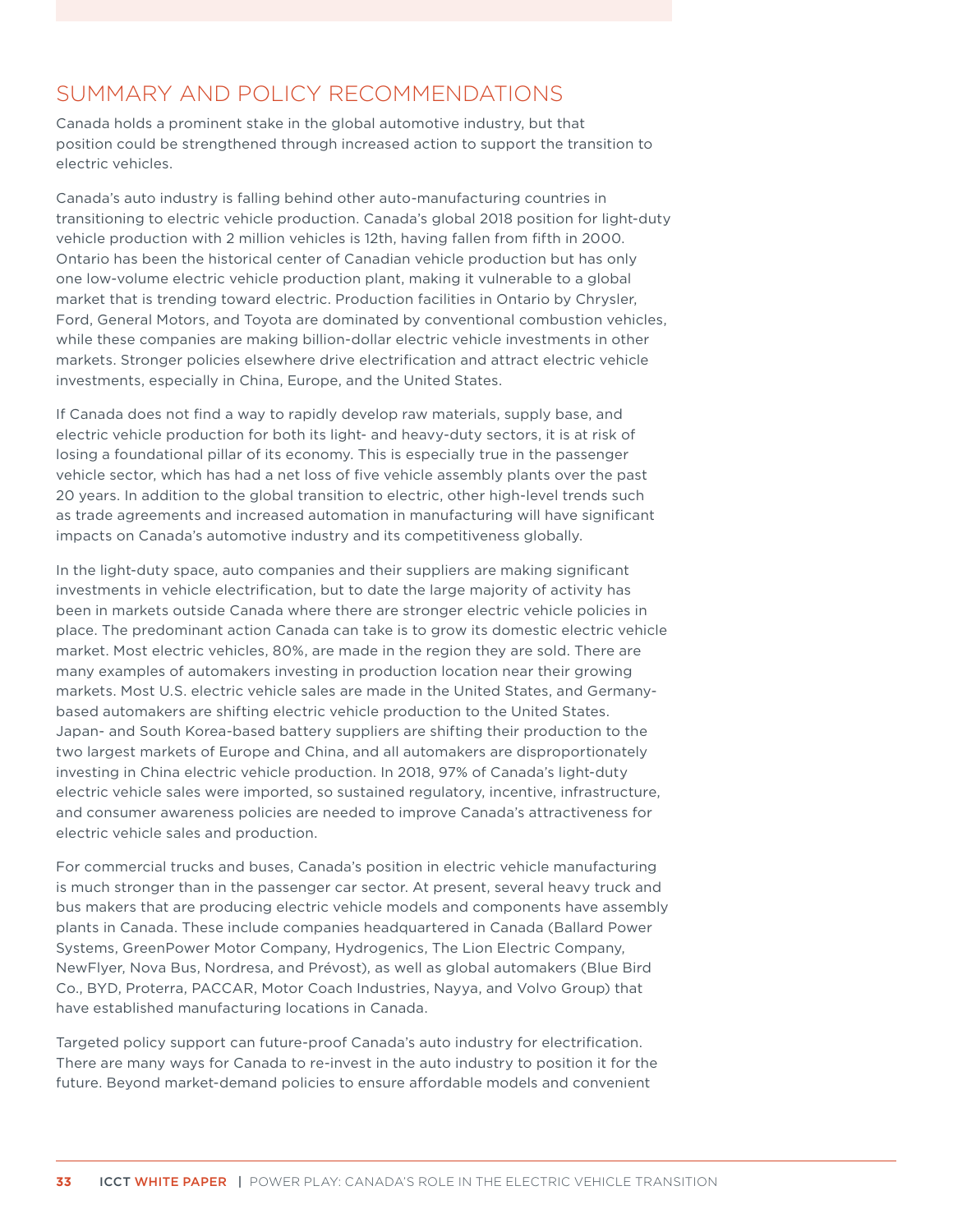charging, supply-side policies like research and development, loan guarantees, and tax breaks for manufacturing plant are warranted.

Based on our analysis, the following are our key findings and policy recommendations:

*Canada's auto industry lags behind other auto-manufacturing countries in its preparation for an electrified transportation future*. Canada is committed to electrifying its on-road vehicles as part of the country's overall decarbonization strategy. However, particularly in the light-duty vehicle sector, stronger policies elsewhere are driving electrification and attracting electric vehicle investments in other countries. Chrysler, Ford, General Motors, and Toyota production facilities in Ontario are dominated by conventional combustion vehicles, while these same companies are making billion-dollar investments to produce electric vehicles in China, Europe, and the United States. Ontario has historically been the center of Canadian light-duty auto production but has only one low-volume electric vehicle production plant. Canada's passenger vehicle manufacturing industry is quite vulnerable to a global market that is trending toward electrification. If Canada does not find a way to rapidly develop raw materials, supply base, and electric vehicle production, it is at risk of losing a major pillar of its economy.

*Targeted policy support for electrification can future-proof Canada's auto industry*.

The predominant action Canada can take to spur electric vehicle manufacturing is to grow its domestic electric vehicle sales market. Globally, most electric vehicles (80%) are made in the region they are sold. There are many examples of automakers investing in electric vehicle production facilities near cities and regions with growing market demand. Sustained world-class regulatory, incentive, infrastructure, and consumer awareness policies in Canada would improve Canada's attractiveness for electric vehicle sales. Beyond market-demand policies to ensure affordable models and convenient charging, Canada's auto industry can be positioned for the future through supply-side policies like research and development, loan guarantees, and tax breaks for manufacturing plants. Canadian content policy requirements for the procurement of public transit vehicles, which currently exist in Ontario and Quebec, can serve to increase domestic production of electric buses. While the transition to electrification in trucking is in the early stages, several Canadian-based companies and manufacturing facilities have emerged in recent years, and there are several zero-emission vehicle models and key components that are being produced domestically. A comprehensive suite of policies would encourage investment in building up supply chains in Canada. Moreover, there is an increasing need for policymakers to provide targeted support for the workers and communities who depend on the auto industry.

*Canada can leverage its early leadership in developing and producing hydrogen fuel cell technology—especially for heavy-duty vehicles*. While battery-electric technology has dominated the light-duty zero-emission vehicle market to date, hydrogen fuel cell vehicles are expected to play a larger role in the electrification of the commercial vehicle sector. Fuel cell vehicles' longer-range and quick-fueling capabilities are especially attractive in heavier vehicles such as tractor-trailers, where battery electric technology may not be practical or cost-effective. We identify three key reasons hydrogen fuel cell vehicles and infrastructure are strategically important to Canada's competitive position in the global transition to electric drive. First, the Canadian hydrogen and fuel cell sector is a global leader recognized for pioneering new technologies and industry expertise. Second, some regions in Canada have significant excess of renewably sourced electricity (primarily hydro-electric power)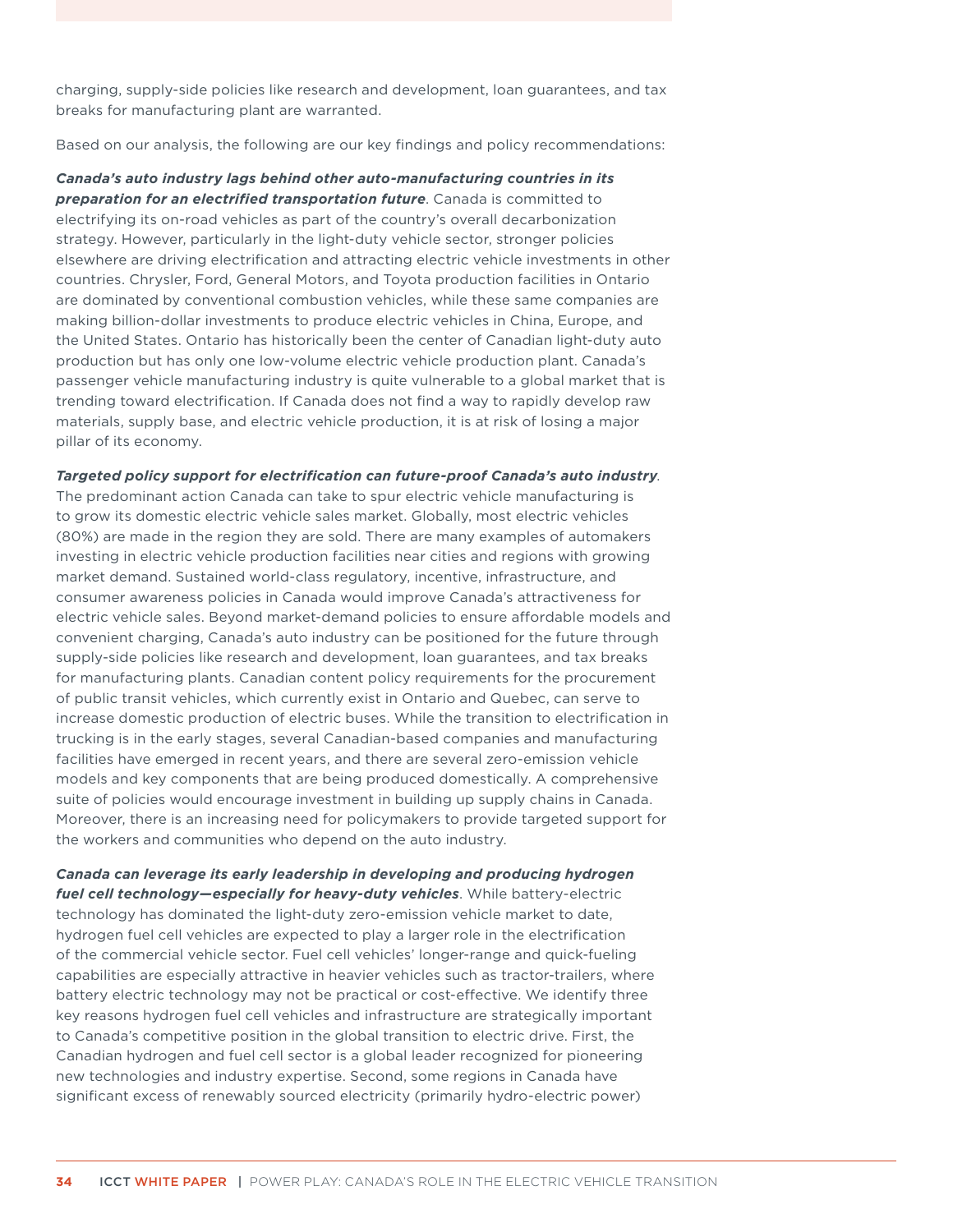that can be used to produce low-cost, low-carbon hydrogen for powering fuel cell vehicles. Finally, hydrogen fuel cell vehicles are likely to play a critical role in Canada's on-road freight sector because fuel cells have a lower weight penalty and improved cold temperature performance relative to battery electric trucks.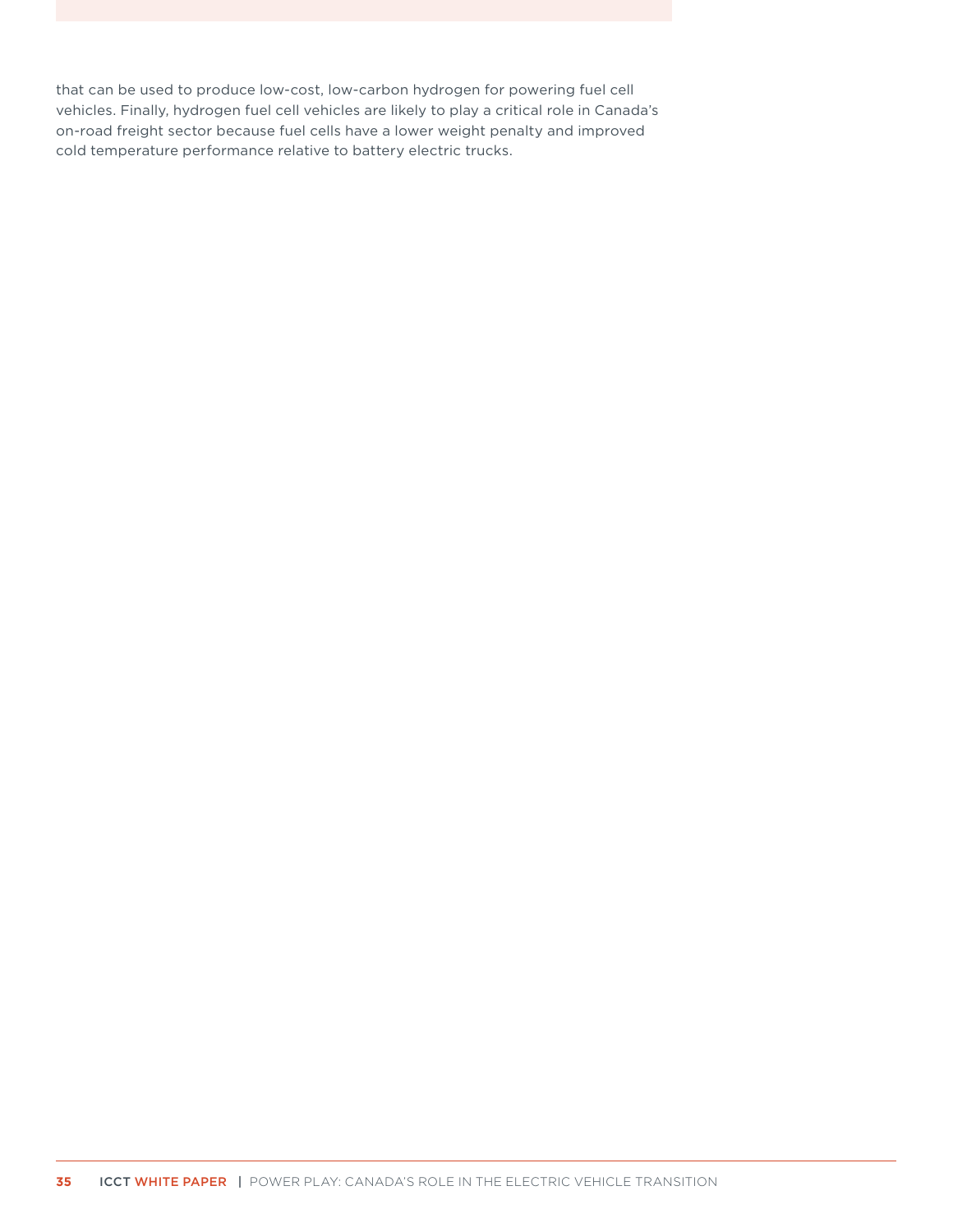### <span id="page-42-0"></span>REFERENCES

- Air Liquide. (2019, February 25). *Air Liquide invests in the world's largest membrane-based electrolyzer to develop its carbon-free hydrogen production* [Press release]. Retrieved from [https://industry.airliquide.ca/air-liquide-invests-worlds-largest-membrane-based-electrolyzer](https://industry.airliquide.ca/air-liquide-invests-worlds-largest-membrane-based-electrolyzer-develop-its-carbon-free-hydrogen)[develop-its-carbon-free-hydrogen](https://industry.airliquide.ca/air-liquide-invests-worlds-largest-membrane-based-electrolyzer-develop-its-carbon-free-hydrogen)
- Alabama Department of Commerce. (2019). How Mercedes is preparing for the future in Alabama. Retrieved from [http://www.madeinalabama.com/why-alabama/success-stories/](http://www.madeinalabama.com/why-alabama/success-stories/project-gateway-how-mercedes-is-preparing-for-the-future-in-alabama/#gallery-5d712dafe5963-4) [project-gateway-how-mercedes-is-preparing-for-the-future-in-alabama/#gallery-](http://www.madeinalabama.com/why-alabama/success-stories/project-gateway-how-mercedes-is-preparing-for-the-future-in-alabama/#gallery-5d712dafe5963-4)[5d712dafe5963-4](http://www.madeinalabama.com/why-alabama/success-stories/project-gateway-how-mercedes-is-preparing-for-the-future-in-alabama/#gallery-5d712dafe5963-4)
- Anderman, M., (2018). *The xEV Industry Insider Report*. Retrieved from the Total Battery Consulting website: [https://totalbatteryconsulting.com/industry-reports/xEV-report/Extract](https://totalbatteryconsulting.com/industry-reports/xEV-report/Extract-from-the-2018-xEV-Industry-Report.pdf)[from-the-2018-xEV-Industry-Report.pdf](https://totalbatteryconsulting.com/industry-reports/xEV-report/Extract-from-the-2018-xEV-Industry-Report.pdf)
- Ballard Power Systems. (2018, October 17). *Ballard fuel cell modules to power yard trucks at Port of L.A. in CARB-funded clean energy project* [Press release]. Retrieved from [https://www.](https://www.ballard.com/about-ballard/newsroom/news-releases/2018/10/18/ballard-fuel-cell-modules-to-power-yard-trucks-at-port-of-l.a.-in-carb-funded-clean-energy-project) [ballard.com/about-ballard/newsroom/news-releases/2018/10/18/ballard-fuel-cell-modules-to](https://www.ballard.com/about-ballard/newsroom/news-releases/2018/10/18/ballard-fuel-cell-modules-to-power-yard-trucks-at-port-of-l.a.-in-carb-funded-clean-energy-project)[power-yard-trucks-at-port-of-l.a.-in-carb-funded-clean-energy-project](https://www.ballard.com/about-ballard/newsroom/news-releases/2018/10/18/ballard-fuel-cell-modules-to-power-yard-trucks-at-port-of-l.a.-in-carb-funded-clean-energy-project)
- Ballard Power Systems. (2019). Ballard milestones. Retrieved from https://www.ballard.com/ about-ballard/our-history
- Blue Bird. (2017). *Blue Bird awarded \$4.4 million to develop electric school bus* [Press release]. Retrieved from [https://www.blue-bird.com/about-us/press-releases/138-blue-bird-awarded-4-](https://www.blue-bird.com/about-us/press-releases/138-blue-bird-awarded-4-4-million-to-develop-electric-school-bus) [4-million-to-develop-electric-school-bus](https://www.blue-bird.com/about-us/press-releases/138-blue-bird-awarded-4-4-million-to-develop-electric-school-bus)
- Blue Bird. (2019a). About us. Retrieved from<https://www.blue-bird.com/about-us>
- Blue Bird. (2019b). Our locations. Retrieved from<https://www.blue-bird.com/careers/our-locations>
- Blue Bird. (2019c). Electric school buses. Retrieved from <https://www.blue-bird.com/electric>
- Boivin Évolution. (n.d.). Our 100% electric product series. Retrieved from [https://www.bev.ca/](https://www.bev.ca/produits?lang=en) [produits?lang=en](https://www.bev.ca/produits?lang=en)
- British Columbia Ministry of Energy, Mines and Petroleum Resources. (2019). *New act ensures B.C. remains leader on clean energy vehicles* [Press release]. Retrieved from [https://archive.](https://archive.news.gov.bc.ca/releases/news_releases_2017-2021/2019EMPR0018-001077.htm) [news.gov.bc.ca/releases/news\\_releases\\_2017-2021/2019EMPR0018-001077.htm](https://archive.news.gov.bc.ca/releases/news_releases_2017-2021/2019EMPR0018-001077.htm)
- BC Transit. (2019). *BC Transit's Low Carbon Fleet Program supports provincial targets to reduce greenhouse gas emissions* [Press release]. Retrieved from [https://www.bctransit.com/media/](https://www.bctransit.com/media/releases-and-advisories?nid=1529705248190) [releases-and-advisories?nid=1529705248190](https://www.bctransit.com/media/releases-and-advisories?nid=1529705248190)
- Broden, S. (2018, January 31). Nissan's expanding battery plant at Smyrna auto factory may add jobs for global operation. *Daily News Journal.* Retrieved from [https://www.dnj.com/story/](https://www.dnj.com/story/news/2018/01/31/nissans-expanding-battery-plant-smyrna-auto-factory-may-add-jobs-global-operation/1083104001/) [news/2018/01/31/nissans-expanding-battery-plant-smyrna-auto-factory-may-add-jobs-global](https://www.dnj.com/story/news/2018/01/31/nissans-expanding-battery-plant-smyrna-auto-factory-may-add-jobs-global-operation/1083104001/)[operation/1083104001/](https://www.dnj.com/story/news/2018/01/31/nissans-expanding-battery-plant-smyrna-auto-factory-may-add-jobs-global-operation/1083104001/)
- Build Your Dreams. (2019). *BYD opens first Canadian bus assembly plant* [Press release]. Retrieved from<https://en.byd.com/news-posts/byd-opens-first-canadian-bus-assembly-plant/>
- Build Your Dreams. (n.d.). Contact us. Retrieved from<http://www.byd.com/en/ContactUs.html>
- Byung-yeul, B. (2019). Car battery makers rushing to build plants abroad. *Korea Times*. [http://](http://www.koreatimes.co.kr/www/tech/2019/03/133_264774.html) [www.koreatimes.co.kr/www/tech/2019/03/133\\_264774.html](http://www.koreatimes.co.kr/www/tech/2019/03/133_264774.html)
- CAA-Quebec. (2019, February 4). Hydrogen, electricity, and gasoline station opening soon in Quebec City. Retrieved from [https://www.caaquebec.com/en/news/news/article/hydrogene](https://www.caaquebec.com/en/news/news/article/hydrogene-electricite-et-essence-bientot-au-meme-endroit-a-quebec/)[electricite-et-essence-bientot-au-meme-endroit-a-quebec/](https://www.caaquebec.com/en/news/news/article/hydrogene-electricite-et-essence-bientot-au-meme-endroit-a-quebec/)
- Canadian Trade Commissioner Service. (2016). The Buy American Act and Buy America Provisions. Retrieved from [https://www.tradecommissioner.gc.ca/sell2usgov](https://www.tradecommissioner.gc.ca/sell2usgov-vendreaugouvusa/procurement-marches/buyamerica.aspx?lang=eng)[vendreaugouvusa/procurement-marches/buyamerica.aspx?lang=eng](https://www.tradecommissioner.gc.ca/sell2usgov-vendreaugouvusa/procurement-marches/buyamerica.aspx?lang=eng)
- Canadian Trade Commissioner Service. (n.d.). Canada A global leader in hydrogen and fuel cell buses, trains, and heavy duty vehicles. Retrieved from [http://www.chfca.ca/media/](http://www.chfca.ca/media/Buses&Train_en_WEB(1).pdf) [Buses&Train\\_en\\_WEB\(1\).pdf](http://www.chfca.ca/media/Buses&Train_en_WEB(1).pdf)
- Canadian Urban Transit Research and Innovation Consortium. (2019a). *Brampton electric bus project grows Pan-Canadian Initiative* [Press release]. Retrieved from [https://www.](https://www.prnewswire.com/news-releases/brampton-electric-bus-project-grows-pan-canadian-initiative-300892368.html) [prnewswire.com/news-releases/brampton-electric-bus-project-grows-pan-canadian](https://www.prnewswire.com/news-releases/brampton-electric-bus-project-grows-pan-canadian-initiative-300892368.html)[initiative-300892368.html](https://www.prnewswire.com/news-releases/brampton-electric-bus-project-grows-pan-canadian-initiative-300892368.html)
- Canadian Urban Transit Research and Innovation Consortium. (2019b). Pan-Canadian Hydrogen Fuel Cell Electric Vehicle Demonstration & Integration Trial: Phase I. Retrieved from [https://cutric](https://cutric-crituc.org/project/pan-canadian-hydrogen-fuel-cell-vehicle-demonstration-integration-trial/)[crituc.org/project/pan-canadian-hydrogen-fuel-cell-vehicle-demonstration-integration-trial/](https://cutric-crituc.org/project/pan-canadian-hydrogen-fuel-cell-vehicle-demonstration-integration-trial/)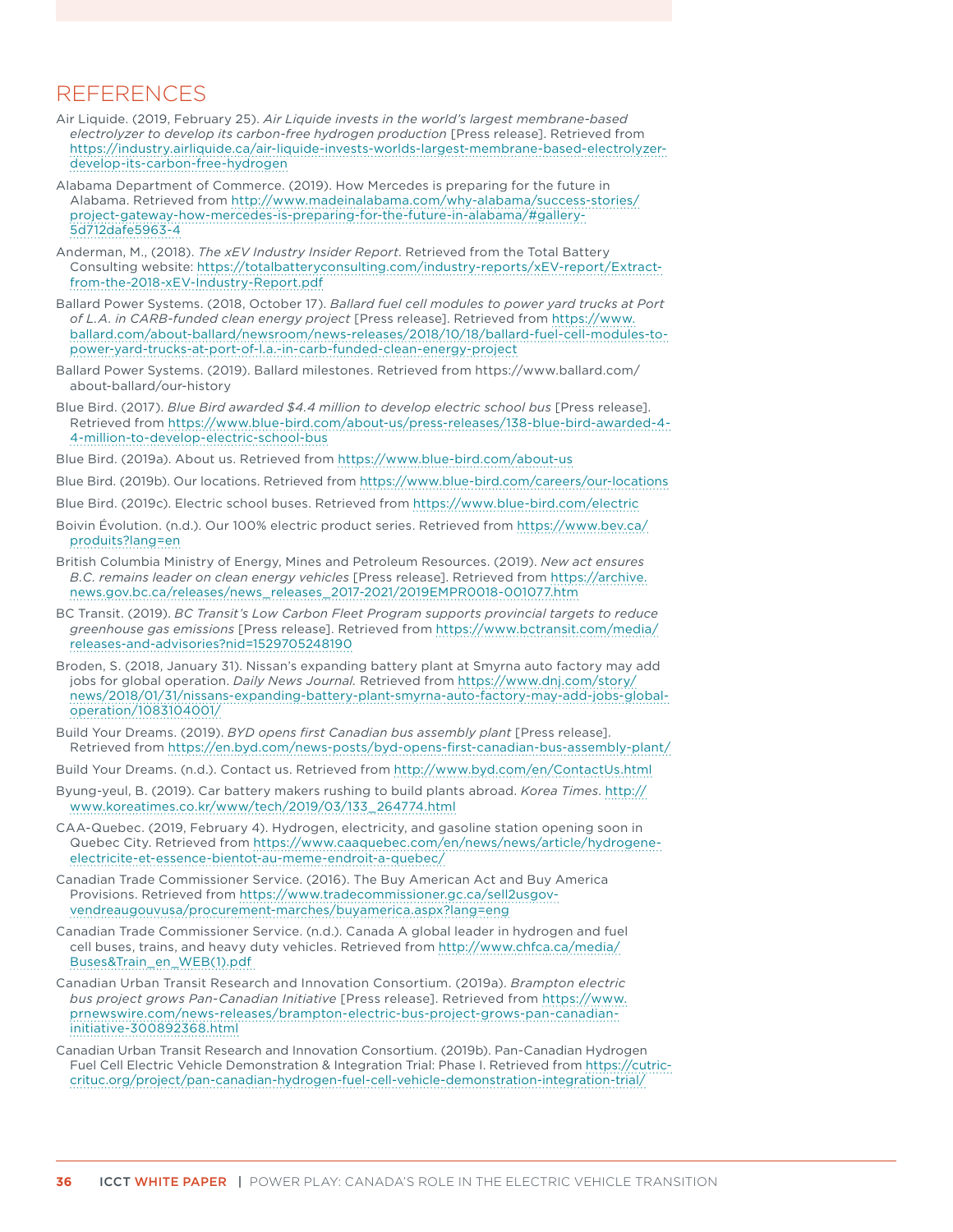- Channick, R. (2018, May 24). Electric vehicle startup Rivian gets \$200 million in funding to recharge shuttered Normal plant. *Chicago Tribune*. Retrieved from [https://www.](https://www.chicagotribune.com/business/ct-biz-rivian-funding-normal-auto-plant-20180524-story.html) [chicagotribune.com/business/ct-biz-rivian-funding-normal-auto-plant-20180524-story.html](https://www.chicagotribune.com/business/ct-biz-rivian-funding-normal-auto-plant-20180524-story.html)
- Channick, R. and Zumbach, L. (2019). Optimism returns to Normal as electric truck startup Rivian gains traction. *Chicago Tribune*. Retrieved from [https://www.chicagotribune.com/business/](https://www.chicagotribune.com/business/ct-biz-normal-rivian-auto-plant-20190215-story.html) [ct-biz-normal-rivian-auto-plant-20190215-story.html](https://www.chicagotribune.com/business/ct-biz-normal-rivian-auto-plant-20190215-story.html)
- Clifford Chance. (2017). Foreign direct investments in Polish Special Economic Zones. Retrieved from [https://www.cliffordchance.com/briefings/2017/02/foreign\\_direct\\_](https://www.cliffordchance.com/briefings/2017/02/foreign_direct_investmentsinpolishspecia.html) [investmentsinpolishspecia.html](https://www.cliffordchance.com/briefings/2017/02/foreign_direct_investmentsinpolishspecia.html)
- CN. (2019). *CN launches new pilot project using electric trucks* [Press release]. Retrieved from <https://www.cn.ca/en/news/2019/04/cn-launches-new-pilot-project-using-electric-trucks/>
- CNW Group Ltd. (2017). *Canadian Hydrogen Fuel-Cell Electric Vehicle (FCEV) Coalition to host a FCEV Ride-n-Drive event on Parliament Hill* [Press release]. Retrieved from [https://www.](https://www.newswire.ca/news-releases/canadian-hydrogen-fuel-cell-electric-vehicle-fcev-coalition-to-host-a-fcev-ride-n-drive-event-on-parliament-hill-626865471.html) [newswire.ca/news-releases/canadian-hydrogen-fuel-cell-electric-vehicle-fcev-coalition-to](https://www.newswire.ca/news-releases/canadian-hydrogen-fuel-cell-electric-vehicle-fcev-coalition-to-host-a-fcev-ride-n-drive-event-on-parliament-hill-626865471.html)[host-a-fcev-ride-n-drive-event-on-parliament-hill-626865471.html](https://www.newswire.ca/news-releases/canadian-hydrogen-fuel-cell-electric-vehicle-fcev-coalition-to-host-a-fcev-ride-n-drive-event-on-parliament-hill-626865471.html)
- Cole, J. (2013, March 27). Nissan LEAF Production Starts At 3rd Assembly Plant In Sunderland, UK. Retrieved from [https://insideevs.com/news/317436/nissan-leaf-production-starts-at-3rd](https://insideevs.com/news/317436/nissan-leaf-production-starts-at-3rd-assembly-plant-in-sunderland-uk-factory-video/)[assembly-plant-in-sunderland-uk-factory-video/](https://insideevs.com/news/317436/nissan-leaf-production-starts-at-3rd-assembly-plant-in-sunderland-uk-factory-video/)
- Cousino, D. (2017, August 13). Flat Rock ok's tax abatement for Ford plant. *Monroe News*. Retrieved from [https://www.monroenews.com/news/20170813/flat-rock-oks-tax-abatement](https://www.monroenews.com/news/20170813/flat-rock-oks-tax-abatement-for-ford-plant)[for-ford-plant](https://www.monroenews.com/news/20170813/flat-rock-oks-tax-abatement-for-ford-plant)
- Daimler AG. (2019). Burnaby, BC—Mercedes-Benz Fuel Cell (A division of Mercedes-Benz Canada. Retrieved from [https://www.daimler.com/career/about-us/locations/location-detail](https://www.daimler.com/career/about-us/locations/location-detail-page-104512.html)[page-104512.html](https://www.daimler.com/career/about-us/locations/location-detail-page-104512.html)
- Damon, A. (2014, September 4). Nevada strikes \$1.25 billion deal for Tesla. *Reno Gazette Journal*. [https://www.rgj.com/story/news/2014/09/04/nevada-strikes-billion-tax-break-deal](https://www.rgj.com/story/news/2014/09/04/nevada-strikes-billion-tax-break-deal-tesla/15096777/)[tesla/15096777/](https://www.rgj.com/story/news/2014/09/04/nevada-strikes-billion-tax-break-deal-tesla/15096777/)
- Department of Finance Canada. (2019). Investing in the middle class: Budget 2019. Retrieved from <https://www.budget.gc.ca/2019/docs/plan/budget-2019-en.pdf>
- Dixon, T. (2018, January 25). China 100% electric bus sales drop to ~89,546 In 2017. *EV Obsession.* Retrieved from<https://evobsession.com/china-100-electric-bus-sales-drop-to-89546-in-2017/>
- Dunsky. (2019). Autobus Scolaires Électriques: Impulser leur Déploiement au Quebec. Retrieved from the Équiterre website: [http://equiterre.org/sites/fichiers/rapport\\_autobus\\_1.pdf](http://equiterre.org/sites/fichiers/rapport_autobus_1.pdf)
- Edelstein, S. (2019). Hydrogen-powered Kenworth semi trucks are being deployed in Los Angeles and Long Beach. *The Drive.* Retrieved from [https://www.thedrive.com/tech/27606/hydrogen](https://www.thedrive.com/tech/27606/hydrogen-powered-kenworth-semi-trucks-are-being-deployed-at-los-angeles-long-beach-ports)[powered-kenworth-semi-trucks-are-being-deployed-at-los-angeles-long-beach-ports](https://www.thedrive.com/tech/27606/hydrogen-powered-kenworth-semi-trucks-are-being-deployed-at-los-angeles-long-beach-ports)
- Environment and Climate Change Canada. (2019). Greenhouse gas emissions. Retrieved from the Government of Canada website: [https://www.canada.ca/en/environment-climate-change/](https://www.canada.ca/en/environment-climate-change/services/environmental-indicators/greenhouse-gas-emissions.html) [services/environmental-indicators/greenhouse-gas-emissions.html](https://www.canada.ca/en/environment-climate-change/services/environmental-indicators/greenhouse-gas-emissions.html)
- Ésik, R. (2016). *Hungary—a proven location for investments*. Retrieved from the ALX Greece website: [http://www.alx.com.gr/maingr/wp-content/uploads/edited\\_Invest-in-Hungary](http://www.alx.com.gr/maingr/wp-content/uploads/edited_Invest-in-Hungary-presentation-2016-HIPA.pdf)[presentation-2016-HIPA.pdf](http://www.alx.com.gr/maingr/wp-content/uploads/edited_Invest-in-Hungary-presentation-2016-HIPA.pdf)
- EV-Volumes. (2019). EV Data Center, 2019.<http://www.ev-volumes.com/datacenter/>
- Falkenberg-Hull, E. (2018, September 4). Mercedes-Benz debuts new EQC electric crossover, names Alabama plant as production site. *Atlanta Business Chronicle*. Retrieved from [https://](https://www.bizjournals.com/atlanta/news/2018/09/04/mercedes-benz-debuts-new-eqc-electric-crossover.html) [www.bizjournals.com/atlanta/news/2018/09/04/mercedes-benz-debuts-new-eqc-electric](https://www.bizjournals.com/atlanta/news/2018/09/04/mercedes-benz-debuts-new-eqc-electric-crossover.html)[crossover.html](https://www.bizjournals.com/atlanta/news/2018/09/04/mercedes-benz-debuts-new-eqc-electric-crossover.html)
- Fraser Basin Council. (n.d.). Specialty In-use Vehicle Incentive Program*.* Retrieved from the Government of British Columbia: <https://pluginbc.ca/suvi/>
- Gibbs, N. (2019, April 11). Europeans race to add EV cell output to challenge Asian rivals. *Automotive News Europe*. Retrieved from [https://europe.autonews.com/suppliers/europeans](https://europe.autonews.com/suppliers/europeans-race-add-ev-cell-output-challenge-asian-rivals)[race-add-ev-cell-output-challenge-asian-rivals](https://europe.autonews.com/suppliers/europeans-race-add-ev-cell-output-challenge-asian-rivals)
- Gill, V., and Macdonald, A. (2013). Understanding the truck driver supply and demand gap and its implications for the Canadian economy. Retrieved from The Conference Board of Canada website: <https://www.conferenceboard.ca/topics/energy-enviro/truckdrivers.aspx>
- Global Affairs Canada. (2018). Invest in Canada—Canada's competitive advantages: automotive sector*.* Retrieved from the Government of Canada Publications website: [http://publications.](http://publications.gc.ca/site/eng/9.815505/publication.html) [gc.ca/site/eng/9.815505/publication.html](http://publications.gc.ca/site/eng/9.815505/publication.html)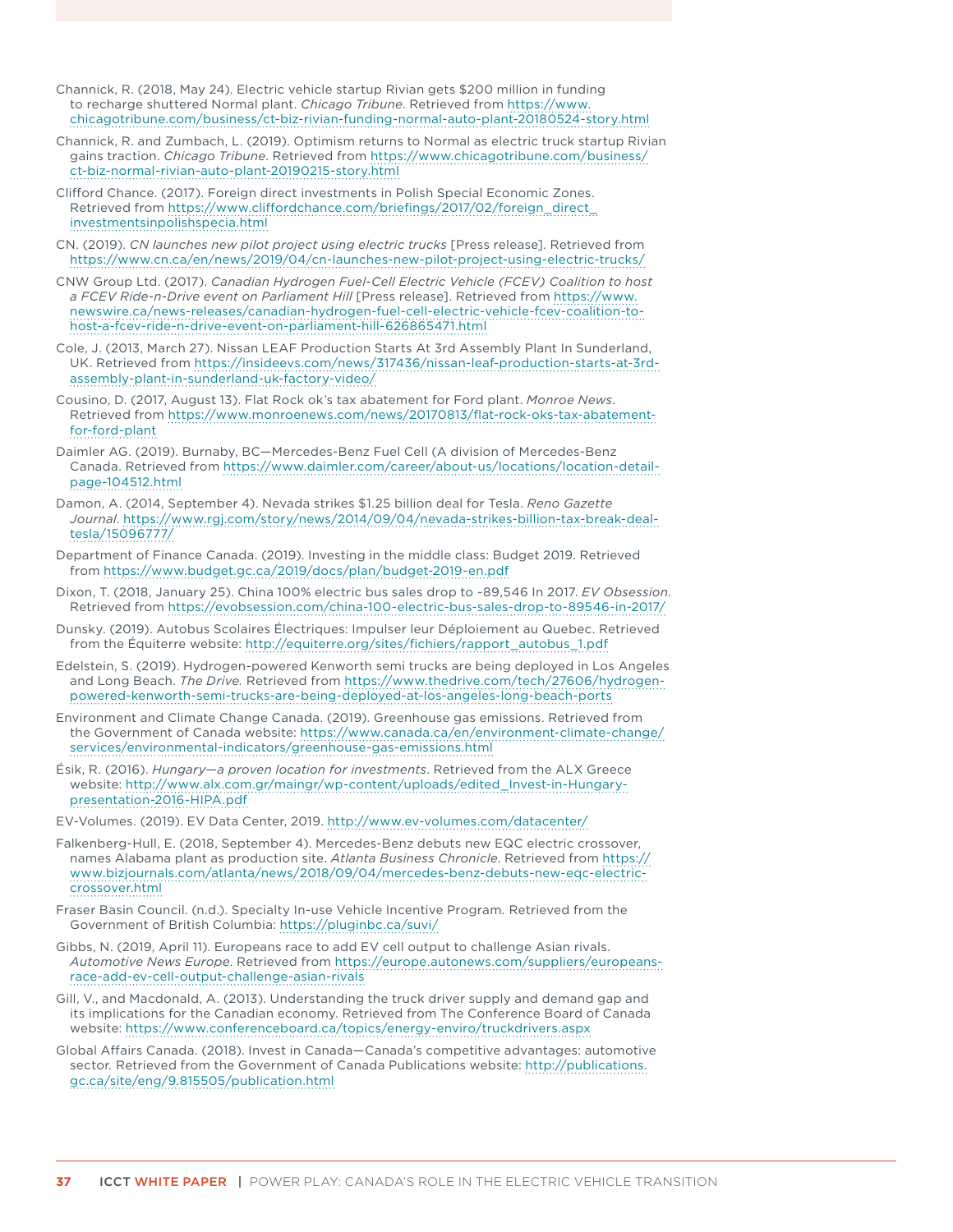- Government of British Columbia. (2018). CleanBC. Retrieved from [https://blog.gov.bc.ca/app/](https://blog.gov.bc.ca/app/uploads/sites/436/2019/02/CleanBC_Full_Report_Updated_Mar2019.pdf) [uploads/sites/436/2019/02/CleanBC\\_Full\\_Report\\_Updated\\_Mar2019.pdf](https://blog.gov.bc.ca/app/uploads/sites/436/2019/02/CleanBC_Full_Report_Updated_Mar2019.pdf)
- Government of British Columbia. (n.d.). BC ZEV Sector Development. Retrieved from [https://](https://www2.gov.bc.ca/gov/content/industry/electricity-alternative-energy/transportation-energies/clean-transportation-policies-programs/clean-energy-vehicle-program/zev-sector-development) [www2.gov.bc.ca/gov/content/industry/electricity-alternative-energy/transportation-energies/](https://www2.gov.bc.ca/gov/content/industry/electricity-alternative-energy/transportation-energies/clean-transportation-policies-programs/clean-energy-vehicle-program/zev-sector-development) [clean-transportation-policies-programs/clean-energy-vehicle-program/zev-sector](https://www2.gov.bc.ca/gov/content/industry/electricity-alternative-energy/transportation-energies/clean-transportation-policies-programs/clean-energy-vehicle-program/zev-sector-development)[development](https://www2.gov.bc.ca/gov/content/industry/electricity-alternative-energy/transportation-energies/clean-transportation-policies-programs/clean-energy-vehicle-program/zev-sector-development)
- Government of Canada. (2018a). Canadian Industry Statistics: Automobile and light-duty motor vehicle manufacturing - 33611. Retrieved from https://www.ic.gc.ca/app/scr/app/cis/summarysommaire/33611
- Government of Canada. (2018b). Canadian Industry Statistics: Heavy-duty truck manufacturing 33612. Retrieved from https://www.ic.gc.ca/app/scr/app/cis/businesses-entreprises/33612
- Government of Canada. (2018c). Trade Data Online: Canadian trade balances, Naics 33612 heavy-duty truck manufacturing. Retrieved from [https://www.ic.gc.ca/app/scr/tdst/tdo/crtr.ht](https://www.ic.gc.ca/app/scr/tdst/tdo/crtr.html?timePeriod=10%7CComplete+Years&reportType=TB&hSelectedCodes=%7C33612&searchType=KS_CS&productType=NAICS¤cy=CDN&countryList=ALL&runReport=true&grouped=GROUPED&toFromCountry=CDN&naArea=9999) [ml?timePeriod=10%7CComplete+Years&reportType=TB&hSelectedCodes=%7C33612&searchTy](https://www.ic.gc.ca/app/scr/tdst/tdo/crtr.html?timePeriod=10%7CComplete+Years&reportType=TB&hSelectedCodes=%7C33612&searchType=KS_CS&productType=NAICS¤cy=CDN&countryList=ALL&runReport=true&grouped=GROUPED&toFromCountry=CDN&naArea=9999) [pe=KS\\_CS&productType=NAICS&currency=CDN&countryList=ALL&runReport=true&grouped](https://www.ic.gc.ca/app/scr/tdst/tdo/crtr.html?timePeriod=10%7CComplete+Years&reportType=TB&hSelectedCodes=%7C33612&searchType=KS_CS&productType=NAICS¤cy=CDN&countryList=ALL&runReport=true&grouped=GROUPED&toFromCountry=CDN&naArea=9999) [=GROUPED&toFromCountry=CDN&naArea=9999](https://www.ic.gc.ca/app/scr/tdst/tdo/crtr.html?timePeriod=10%7CComplete+Years&reportType=TB&hSelectedCodes=%7C33612&searchType=KS_CS&productType=NAICS¤cy=CDN&countryList=ALL&runReport=true&grouped=GROUPED&toFromCountry=CDN&naArea=9999)
- Government of Canada. (2019a). Building a Better Canada: A progress report on the Investing in Canada plan 2016–2019. Retrieved from the Infrastructure Canada website: [https://www.](https://www.infrastructure.gc.ca/alt-format/pdf/plan/icp-pic/icp-report-rapport-pic-eng.pdf) [infrastructure.gc.ca/alt-format/pdf/plan/icp-pic/icp-report-rapport-pic-eng.pdf](https://www.infrastructure.gc.ca/alt-format/pdf/plan/icp-pic/icp-report-rapport-pic-eng.pdf)
- Government of Canada. (2019b). Canada's official greenhouse gas inventory. Retrieved from [https://www.canada.ca/en/environment-climate-change/services/climate-change/](https://www.canada.ca/en/environment-climate-change/services/climate-change/greenhouse-gas-emissions/inventory.html) [greenhouse-gas-emissions/inventory.html](https://www.canada.ca/en/environment-climate-change/services/climate-change/greenhouse-gas-emissions/inventory.html)
- Government of Canada. (2019c). Trade Data Online: Canadian total exports, Naics 33612 heavyduty truck manufacturing. Retrieved from [https://www.ic.gc.ca/app/scr/tdst/tdo/crtr.html?t](https://www.ic.gc.ca/app/scr/tdst/tdo/crtr.html?timePeriod=5%7CComplete+Years&reportType=TE&hSelectedCodes=%7C33612&searchType=KS_CS&productType=NAICS¤cy=CDN&countryList=DET&runReport=true&grouped=GROUPED&toFromCountry=CDN&naArea=9999) [imePeriod=5%7CComplete+Years&reportType=TE&hSelectedCodes=%7C33612&searchType=](https://www.ic.gc.ca/app/scr/tdst/tdo/crtr.html?timePeriod=5%7CComplete+Years&reportType=TE&hSelectedCodes=%7C33612&searchType=KS_CS&productType=NAICS¤cy=CDN&countryList=DET&runReport=true&grouped=GROUPED&toFromCountry=CDN&naArea=9999) [KS\\_CS&productType=NAICS&currency=CDN&countryList=DET&runReport=true&grouped=GR](https://www.ic.gc.ca/app/scr/tdst/tdo/crtr.html?timePeriod=5%7CComplete+Years&reportType=TE&hSelectedCodes=%7C33612&searchType=KS_CS&productType=NAICS¤cy=CDN&countryList=DET&runReport=true&grouped=GROUPED&toFromCountry=CDN&naArea=9999) [OUPED&toFromCountry=CDN&naArea=9999](https://www.ic.gc.ca/app/scr/tdst/tdo/crtr.html?timePeriod=5%7CComplete+Years&reportType=TE&hSelectedCodes=%7C33612&searchType=KS_CS&productType=NAICS¤cy=CDN&countryList=DET&runReport=true&grouped=GROUPED&toFromCountry=CDN&naArea=9999)
- Government of Canada. (2019d). Trade Data Online: Canadian trade balances, Naics 33612 heavy-duty truck manufacturing. Retrieved from [https://www.ic.gc.ca/app/scr/tdst/tdo/crtr.ht](https://www.ic.gc.ca/app/scr/tdst/tdo/crtr.html?timePeriod=10%7CComplete+Years&reportType=TB&hSelectedCodes=%7C33612&searchType=KS_CS&productType=NAICS¤cy=CDN&countryList=ALL&runReport=true&grouped=GROUPED&toFromCountry=CDN&naArea=9999) [ml?timePeriod=10%7CComplete+Years&reportType=TB&hSelectedCodes=%7C33612&searchTy](https://www.ic.gc.ca/app/scr/tdst/tdo/crtr.html?timePeriod=10%7CComplete+Years&reportType=TB&hSelectedCodes=%7C33612&searchType=KS_CS&productType=NAICS¤cy=CDN&countryList=ALL&runReport=true&grouped=GROUPED&toFromCountry=CDN&naArea=9999) [pe=KS\\_CS&productType=NAICS&currency=CDN&countryList=ALL&runReport=true&grouped](https://www.ic.gc.ca/app/scr/tdst/tdo/crtr.html?timePeriod=10%7CComplete+Years&reportType=TB&hSelectedCodes=%7C33612&searchType=KS_CS&productType=NAICS¤cy=CDN&countryList=ALL&runReport=true&grouped=GROUPED&toFromCountry=CDN&naArea=9999) [=GROUPED&toFromCountry=CDN&naArea=9999](https://www.ic.gc.ca/app/scr/tdst/tdo/crtr.html?timePeriod=10%7CComplete+Years&reportType=TB&hSelectedCodes=%7C33612&searchType=KS_CS&productType=NAICS¤cy=CDN&countryList=ALL&runReport=true&grouped=GROUPED&toFromCountry=CDN&naArea=9999)
- Government of Canada. (2019e). Vehicles made in Canada 2018. Retrieved from: <https://www.ic.gc.ca/eic/site/auto-auto.nsf/eng/am00767.html>
- GreenPower Motor Company Inc. (2019). Contact us. Retrieved from <https://www.greenpowerbus.com/contact-us/>
- Hall, D., Cui, H., and Lutsey, N. (2018). *Electric vehicle capitals: Accelerating the global transition to electric drive*. Retrieved from the International Council on Clean Transportation website: <https://www.theicct.org/publications/ev-capitals-of-the-world-2018>
- Hall, D. and Lutsey, N. (2019). *Estimating the infrastructure needs and costs for the launch of zero-emission trucks.* Retrieved from the International Council on Clean Transportation website: <https://theicct.org/publications/zero-emission-truck-infrastructure>
- Hampel, C. (2019a, February 23). Germany calls for partners for battery cell production. Retrieved from the electrive.com website: [https://www.electrive.com/2019/02/23/german](https://www.electrive.com/2019/02/23/german-government-to-subsidise-battery-production/)[government-to-subsidise-battery-production/](https://www.electrive.com/2019/02/23/german-government-to-subsidise-battery-production/)
- Hampel, C. (2019b, April 16). China: AESC builds 20 GWh battery cell plant. Retrieved from the electrive.com website: [https://www.electrive.com/2019/04/16/aesc-begins-battery-plant-in](https://www.electrive.com/2019/04/16/aesc-begins-battery-plant-in-china-with-20-gwh-annual-capacity/)[china-with-20-gwh-annual-capacity/](https://www.electrive.com/2019/04/16/aesc-begins-battery-plant-in-china-with-20-gwh-annual-capacity/)
- Hampel, C. (2019c, June 26). CATL massively increases investment in Erfurt: The battery production landscape in Germany heats up. Retrieved from the electrive.com website: [https://](https://www.electrive.com/2019/06/26/catl-massively-increases-investment-in-erfurt/) [www.electrive.com/2019/06/26/catl-massively-increases-investment-in-erfurt/](https://www.electrive.com/2019/06/26/catl-massively-increases-investment-in-erfurt/)
- Halvorson, B. (2019, January 14). Volkswagen will make electric cars in Tennessee, at expanded plant. *Green Car Reports*. Retrieved from [https://www.greencarreports.com/news/1120927\\_](https://www.greencarreports.com/news/1120927_volkswagen-will-make-electric-cars-in-tennessee-at-expanded-plant) [volkswagen-will-make-electric-cars-in-tennessee-at-expanded-plant](https://www.greencarreports.com/news/1120927_volkswagen-will-make-electric-cars-in-tennessee-at-expanded-plant)
- Harger, J. (2013, February 19). LG Chem factory in Holland has not applied for promised state tax credits, state officials say. Retrieved from [https://www.mlive.com/business/west](https://www.mlive.com/business/west-michigan/2013/02/lg_chem_factory_in_holland_has.html)[michigan/2013/02/lg\\_chem\\_factory\\_in\\_holland\\_has.html](https://www.mlive.com/business/west-michigan/2013/02/lg_chem_factory_in_holland_has.html)
- He, H., Jin, L., Cui, H., and Zhou, H. (2018). *Assessment of electric car promotion policies In Chinese cities*. Retrieved from The International Council on Clean Transportation website: <https://theicct.org/publications/assessment-electric-car-promotion-policies-chinese-cities>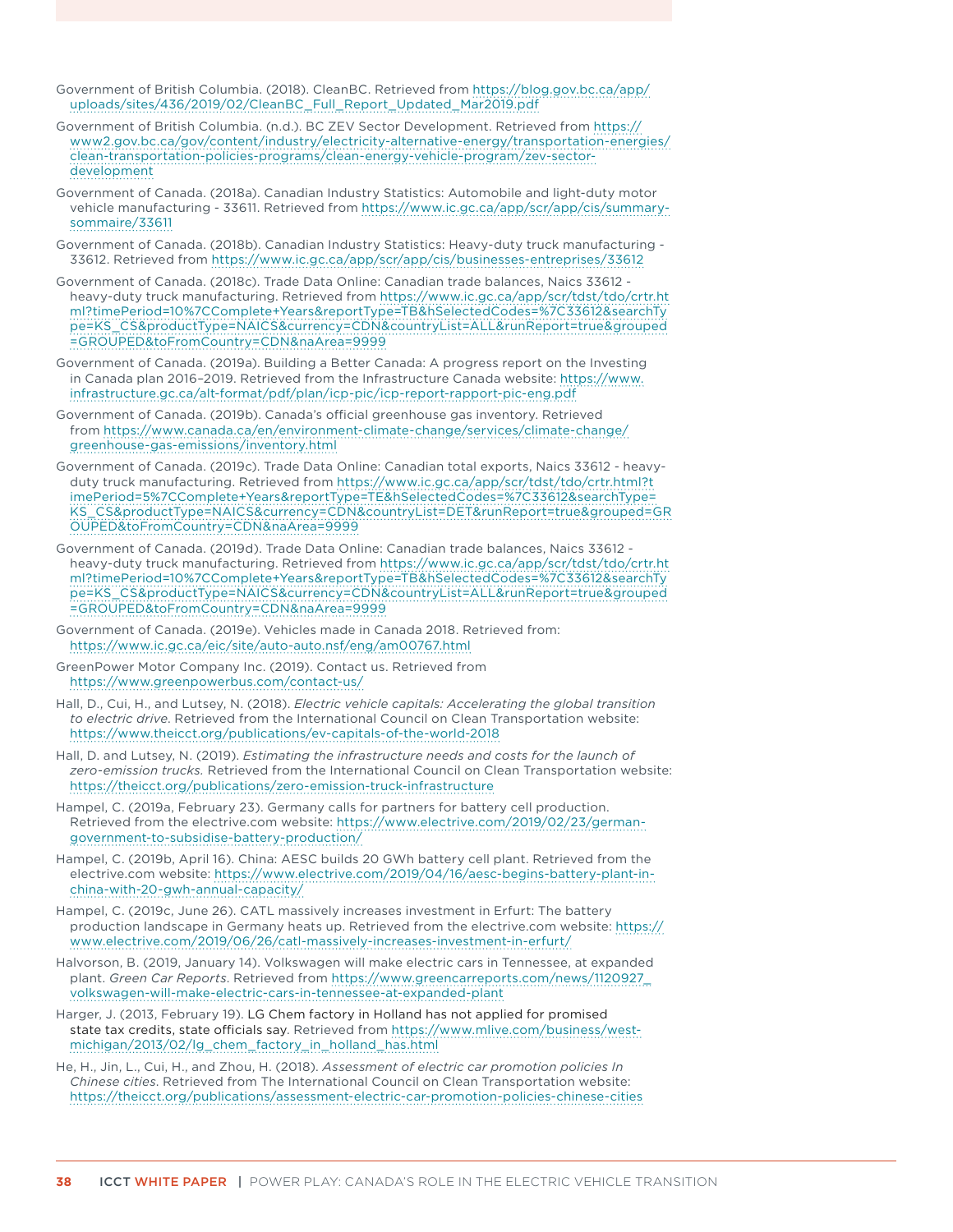- Hydrogenics. (2018). North America's first multi-megawatt power-to-gas facility begins operations [Press release]. Retrieved from [https://www.hydrogenics.com/2018/07/16/north](https://www.hydrogenics.com/2018/07/16/north-americas-first-multi-megawatt-power-to-gas-facility-begins-operations/)[americas-first-multi-megawatt-power-to-gas-facility-begins-operations/](https://www.hydrogenics.com/2018/07/16/north-americas-first-multi-megawatt-power-to-gas-facility-begins-operations/)
- Infrastructure Canada. (2019). *Building a Better Canada: A progress report on the Investing in Canada Plan 2016-2019.* Retrieved from [https://www.infrastructure.gc.ca/alt-format/pdf/plan/](https://www.infrastructure.gc.ca/alt-format/pdf/plan/icp-pic/icp-report-rapport-pic-eng.pdf) [icp-pic/icp-report-rapport-pic-eng.pdf](https://www.infrastructure.gc.ca/alt-format/pdf/plan/icp-pic/icp-report-rapport-pic-eng.pdf)
- Infrastructure Canada. (n.d.). Investing in Canada Plan. Retrieved from <https://www.infrastructure.gc.ca/plan/about-invest-apropos-eng.html>
- Innovation, Science and Economic Development Canada. (2018). Frequently asked questions: Strategic Innovation Fund. Retrieved from the Government of Canada website: [https://www.](https://www.ic.gc.ca/eic/site/125.nsf/eng/00001.html) [ic.gc.ca/eic/site/125.nsf/eng/00001.html](https://www.ic.gc.ca/eic/site/125.nsf/eng/00001.html)
- International Energy Agency. (2018). Global EV Outlook 2018. Retrieved from <https://webstore.iea.org/global-ev-outlook-2018>
- International Organization of Motor Vehicle Manufacturers. (2019a). 2015-2018 sales statistics. <http://www.oica.net/category/sales-statistics/>
- International Organization of Motor Vehicle Manufacturers. (2019b). 2018 production statistics. <http://www.oica.net/category/production-statistics/2018-statistics/>
- International Organization of Motor Vehicle Manufacturers. (2019c). 2010 production statistics. <http://www.oica.net/category/production-statistics/2010-statistics/>
- International Trade Administration. (2019a). U.S. Imports of New Passenger Vehicles and Light Trucks. Retrieved from the Office of Transportation and Machinery website: [https://www.trade.](https://www.trade.gov/td/otm/assets/auto/New_Passenger_Imports.pdf) [gov/td/otm/assets/auto/New\\_Passenger\\_Imports.pdf](https://www.trade.gov/td/otm/assets/auto/New_Passenger_Imports.pdf)
- International Trade Administration. (2019b). US exports of new passenger vehicles and light trucks. Retrieved from the Office of Transportation and Machinery website: [https://www.trade.](https://www.trade.gov/td/otm/assets/auto/New_Passenger_Exports.pdf) [gov/td/otm/assets/auto/New\\_Passenger\\_Exports.pdf](https://www.trade.gov/td/otm/assets/auto/New_Passenger_Exports.pdf)
- International Trade Centre. (2019). Trade map: Trade statistics for international business development. Retrieved from<https://www.trademap.org>
- International Zero-Emission Vehicle Alliance. (2015, December 3). International ZEV Alliance announcement [Press release] Retrieved from [http://www.zevalliance.org/international-zev](http://www.zevalliance.org/international-zev-alliance-announcement/)[alliance-announcement/](http://www.zevalliance.org/international-zev-alliance-announcement/)
- Keolis Canada. (2018, December 13). Keolis Canada becomes largest operator of all-electric Type C school buses in North America [Press release]. Retrieved from [https://www.](https://www.keolis.com/sites/default/files/atoms/files/keolis_canada_becomes_largest_operator_of_all-electric_type_c_school_buses_in_north_america.pdf) [keolis.com/sites/default/files/atoms/files/keolis\\_canada\\_becomes\\_largest\\_operator\\_of\\_all](https://www.keolis.com/sites/default/files/atoms/files/keolis_canada_becomes_largest_operator_of_all-electric_type_c_school_buses_in_north_america.pdf)[electric\\_type\\_c\\_school\\_buses\\_in\\_north\\_america.pdf](https://www.keolis.com/sites/default/files/atoms/files/keolis_canada_becomes_largest_operator_of_all-electric_type_c_school_buses_in_north_america.pdf)
- Lambert, F. (2016, June 16). Tesla applied for a \$106 million tax break on \$1.26 billion expansion of Fremont Factory for the Model 3. *Electrek*. Retrieved from [https://electrek.co/2016/06/16/tesla-106-million-tax-break-expansion-fremont-factory](https://electrek.co/2016/06/16/tesla-106-million-tax-break-expansion-fremont-factory-model-3/)[model-3/](https://electrek.co/2016/06/16/tesla-106-million-tax-break-expansion-fremont-factory-model-3/)
- Lambert, F. (2019a, April 14). Tesla Gigafactory 1 battery cell production is still limited to about 23 GWh, says Elon Musk. *Electrek*. Retrieved from [https://electrek.co/2019/04/14/tesla](https://electrek.co/2019/04/14/tesla-gigafactory-1-battery-cell-production-issues-elon-musk/)[gigafactory-1-battery-cell-production-issues-elon-musk/](https://electrek.co/2019/04/14/tesla-gigafactory-1-battery-cell-production-issues-elon-musk/)
- Lambert, F. (2019b, July 11). LG Chem is working on a potential new billion-dollar US battery cell factory for electric cars. *Electrek*. Retrieved from [https://electrek.co/2019/07/11/lg-chem](https://electrek.co/2019/07/11/lg-chem-billion-dollar-us-battery-cell-factory/)[billion-dollar-us-battery-cell-factory/](https://electrek.co/2019/07/11/lg-chem-billion-dollar-us-battery-cell-factory/)
- Lienert, P., and Chan, C. (2019). Investment in electric vehicles. *Reuters*. Retrieved from [https://](https://graphics.reuters.com/AUTOS-INVESTMENT-ELECTRIC/010081ZB3HZ/INVESTMENT.jpg) [graphics.reuters.com/AUTOS-INVESTMENT-ELECTRIC/010081ZB3HZ/INVESTMENT.jpg](https://graphics.reuters.com/AUTOS-INVESTMENT-ELECTRIC/010081ZB3HZ/INVESTMENT.jpg)
- Lienert, P., Shirouzu, N., and Taylor, E. (2019, January 9). Exclusive: VW, China spearhead \$300 billion global drive to electrify cars. *Reuters*. Retrieved from [https://www.reuters.com/article/](https://www.reuters.com/article/us-autoshow-detroit-electric-exclusive/exclusive-vw-china-spearhead-300-billion-global-drive-to-electrify-cars-idUSKCN1P40G6) [us-autoshow-detroit-electric-exclusive/exclusive-vw-china-spearhead-300-billion-global](https://www.reuters.com/article/us-autoshow-detroit-electric-exclusive/exclusive-vw-china-spearhead-300-billion-global-drive-to-electrify-cars-idUSKCN1P40G6)[drive-to-electrify-cars-idUSKCN1P40G6](https://www.reuters.com/article/us-autoshow-detroit-electric-exclusive/exclusive-vw-china-spearhead-300-billion-global-drive-to-electrify-cars-idUSKCN1P40G6)
- The Lion Electric Company and Boivin Evolution. (2019, June 3). *The world's first all-electric waste collection truck* [Press release]. Retrieved from [https://thelionelectric.com/documents/](https://thelionelectric.com/documents/en/Refuse_truck.pdf) [en/Refuse\\_truck.pdf](https://thelionelectric.com/documents/en/Refuse_truck.pdf)
- The Lion Electric Company. (2018a, December 13). *Keolis Canada becomes the largest operator of all-electric Type C school buses in North America* [Press release]. Retrieved from [https://](https://thelionelectric.com/documents/en/keolis_en.pdf) [thelionelectric.com/documents/en/keolis\\_en.pdf](https://thelionelectric.com/documents/en/keolis_en.pdf)
- The Lion Electric Company. (2018b, May 8). *The Lion Electric Co. provides thirteen quiet and clean buses for Canada's largest electric school bus deployment* [Press release]. Retrieved from <https://thelionelectric.com/documents/en/mto.pdf>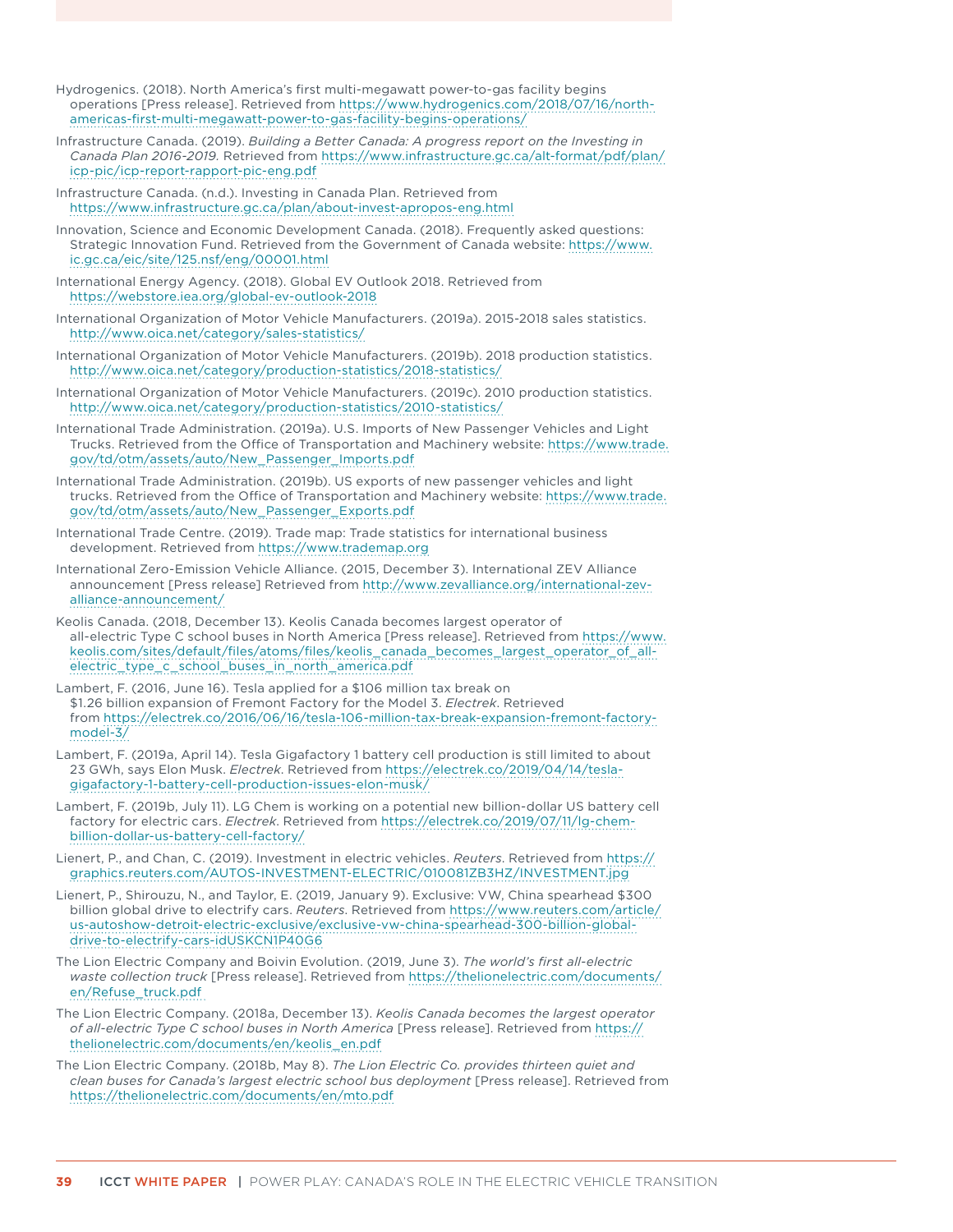- The Lion Electric Company. (2019, March 11). *The Lion Electric Co. launches all-electric Class 8 urban truck* [Press release]. Retrieved from [https://thelionelectric.com/documents/en/](https://thelionelectric.com/documents/en/pressrelease_Lion8.pdf) [pressrelease\\_Lion8.pdf](https://thelionelectric.com/documents/en/pressrelease_Lion8.pdf)
- The Lion Electric Company. (n.d.-a). Electric mini school bus. Retrieved from [https://thelionelectric.com/en/products/electric\\_mini\\_school\\_bus](https://thelionelectric.com/en/products/electric_mini_school_bus)
- The Lion Electric Company. (n.d.-b). Electric school bus. Retrieved from <https://thelionelectric.com/en/products/electric>
- The Lion Electric Company. (n.d.-c). Urban Class 8 truck. Retrieved from [https://thelionelectric.com/en/products/electric\\_truck\\_class8](https://thelionelectric.com/en/products/electric_truck_class8)
- Livengood, C. (2018, December 3). GM may keep cashing in Michigan tax credits after cuts, closures. *Automotive News*. Retrieved from [https://www.autonews.com/article/20181203/](https://www.autonews.com/article/20181203/OEM01/181209951/gm-may-keep-cashing-in-michigan-tax-credits-after-cuts-closures) [OEM01/181209951/gm-may-keep-cashing-in-michigan-tax-credits-after-cuts-closures](https://www.autonews.com/article/20181203/OEM01/181209951/gm-may-keep-cashing-in-michigan-tax-credits-after-cuts-closures)
- Loblaw Companies Limited. (n.d.). About us. Retrieved from<http://www.loblaw.ca/en/about-us.html>
- Loblaw Companies Limited. (n.d.). Environment. Retrieved from [http://www.loblaw.ca/en/](http://www.loblaw.ca/en/responsibility/environment.html) [responsibility/environment.html](http://www.loblaw.ca/en/responsibility/environment.html)
- Lowey, M. (2019). \$15-million project to test hydrogen fuel in Alberta's freight transportation sector. Retrieved from the Canadian Energy Systems Analysis Research website: [https://www.](https://www.cesarnet.ca/blog/15-million-project-test-hydrogen-fuel-alberta-s-freight-transportation-sector) [cesarnet.ca/blog/15-million-project-test-hydrogen-fuel-alberta-s-freight-transportation-sector](https://www.cesarnet.ca/blog/15-million-project-test-hydrogen-fuel-alberta-s-freight-transportation-sector)
- Lutsey, N. (2018a). The future is electric, but why's it taking so long? [Blog post] Retrieved from the International Council on Clean Transportation website: <https://www.theicct.org/blog/staff/future-is-electric-but-why-so-long>
- Lutsey, N. (2018b). Modernizing vehicle regulations for electrification. Retrieved from the International Council on Clean Transportation website: [https://www.theicct.org/publications/](https://www.theicct.org/publications/modernizing-regulations-electrification) [modernizing-regulations-electrification](https://www.theicct.org/publications/modernizing-regulations-electrification)
- Lutsey, N., Grant, M., Wappelhorst, S., and Zhou, H., (2018). *Power play: How governments are spurring the electric vehicle industry* [White paper]. Retrieved from the International Council on Clean Transportation website: [https://www.theicct.org/publications/global-electric-vehicle](https://www.theicct.org/publications/global-electric-vehicle-industry)[industry](https://www.theicct.org/publications/global-electric-vehicle-industry)
- Lutsey, N. and Nicholas, M. (2019). *Electric vehicle costs and consumer benefits in Colorado in the 2020-2030 time frame* [White paper]. Retrieved from the International Council on Clean Transportation website:<https://theicct.org/publications/ev-costs-colorado-2020-2030>
- Marklines. (2019). Canada Flash report, Sales volume, 2018. Retrieved from [https://www.marklines.com/en/statistics/flash\\_sales/salesfig\\_canada\\_2018](https://www.marklines.com/en/statistics/flash_sales/salesfig_canada_2018)
- Martinez, M. (2019a, August 19). Ford, Lincoln ready new midsize EV crossovers. *Automotive News*. Retrieved from [https://www.autonews.com/future-product/ford-lincoln-ready-new](https://www.autonews.com/future-product/ford-lincoln-ready-new-midsize-ev-crossovers)[midsize-ev-crossovers](https://www.autonews.com/future-product/ford-lincoln-ready-new-midsize-ev-crossovers)
- Martinez, M. (2019b, September 2). Ford's EV strategy takes shape in search for popularity and profit. *Automotive News*. Retrieved from [https://www.autonews.com/future-product/fords-ev](https://www.autonews.com/future-product/fords-ev-strategy-takes-shape-search-popularity-and-profit)[strategy-takes-shape-search-popularity-and-profit](https://www.autonews.com/future-product/fords-ev-strategy-takes-shape-search-popularity-and-profit)
- McNamara, K. (2019, September 6). Faces of clean energy: Making the transit transition. Retrieved from the Clean Energy Canada website: [https://cleanenergycanada.org/all-stories/](https://cleanenergycanada.org/all-stories/faces-of-clean-energy-making-the-transit-transition/) [faces-of-clean-energy-making-the-transit-transition/](https://cleanenergycanada.org/all-stories/faces-of-clean-energy-making-the-transit-transition/)
- National Energy Board. (2017). "Reference Case: Electricity Generation Primary Fuel (GWh)." Retrieved January 19, 2019, from [https://apps.neb-one.gc.ca/ftrppndc/dflt.](https://apps.neb-one.gc.ca/ftrppndc/dflt.aspx?GoCTemplateCulture=en-C) [aspx?GoCTemplateCulture=en-CA](https://apps.neb-one.gc.ca/ftrppndc/dflt.aspx?GoCTemplateCulture=en-C)
- Natural Resources Canada. (2019a). Electric Vehicle and Alternative Fuel Infrastructure Deployment Initiative. Retrieved from [https://www.nrcan.gc.ca/energy-efficiency/energy](https://www.nrcan.gc.ca/energy-efficiency/energy-efficiency-transportation/electric-vehicle-alternative-fuels-infrastructure-deployment-initiative/18352)[efficiency-transportation/electric-vehicle-alternative-fuels-infrastructure-deployment](https://www.nrcan.gc.ca/energy-efficiency/energy-efficiency-transportation/electric-vehicle-alternative-fuels-infrastructure-deployment-initiative/18352)[initiative/18352](https://www.nrcan.gc.ca/energy-efficiency/energy-efficiency-transportation/electric-vehicle-alternative-fuels-infrastructure-deployment-initiative/18352)
- Natural Resources Canada. (2019b). Electric Vehicle Infrastructure Demonstration (EVID) Program. Retrieved from [https://www.nrcan.gc.ca/climate-change/green-infrastructure](https://www.nrcan.gc.ca/climate-change/green-infrastructure-programs/electric-vehicle-infrastructure-demonstration-evid-program/20467)[programs/electric-vehicle-infrastructure-demonstration-evid-program/20467](https://www.nrcan.gc.ca/climate-change/green-infrastructure-programs/electric-vehicle-infrastructure-demonstration-evid-program/20467)
- Natural Resources Canada. (2019c). Fuel consumption taxes in Canada. Retrieved from [https://](https://www.nrcan.gc.ca/our-natural-resources/domestic-and-international-markets/transportation-fuel-prices/fuel-consumption-taxes-canada/18885) [www.nrcan.gc.ca/our-natural-resources/domestic-and-international-markets/transportation](https://www.nrcan.gc.ca/our-natural-resources/domestic-and-international-markets/transportation-fuel-prices/fuel-consumption-taxes-canada/18885)[fuel-prices/fuel-consumption-taxes-canada/18885](https://www.nrcan.gc.ca/our-natural-resources/domestic-and-international-markets/transportation-fuel-prices/fuel-consumption-taxes-canada/18885)
- Natural Resources Canada. (2019d). Zero-Emission Vehicle Infrastructure Program. Retrieved from <https://www.nrcan.gc.ca/zero-emission-vehicle-infrastructure-program/21876>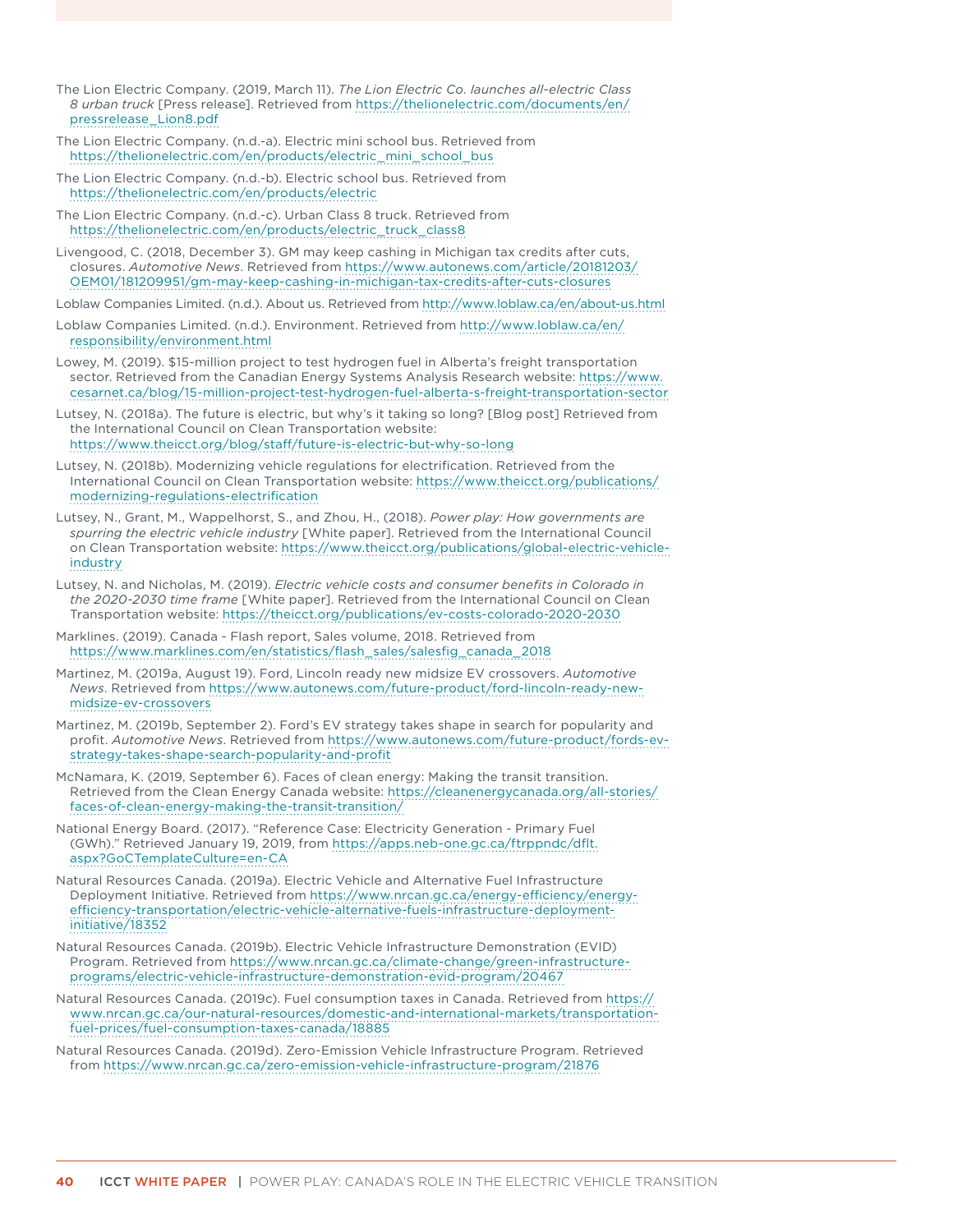- Natural Resources Canada. (2019e). Electric Vehicle and Alternative Fuel Infrastructure Deployment Initiative. Retrieved from [https://www.nrcan.gc.ca/energy-efficiency/energy](https://www.nrcan.gc.ca/energy-efficiency/energy-efficiency-transportation/electric-vehicle-alternative-fuels-infrastructure-deployment-initiative/18352)[efficiency-transportation/electric-vehicle-alternative-fuels-infrastructure-deployment](https://www.nrcan.gc.ca/energy-efficiency/energy-efficiency-transportation/electric-vehicle-alternative-fuels-infrastructure-deployment-initiative/18352)[initiative/18352](https://www.nrcan.gc.ca/energy-efficiency/energy-efficiency-transportation/electric-vehicle-alternative-fuels-infrastructure-deployment-initiative/18352)
- New Flyer. (2019a). Xcelsior Charge. Retrieved from [https://www.newflyer.com/buses/xcelsior](https://www.newflyer.com/buses/xcelsior-charge/)[charge/](https://www.newflyer.com/buses/xcelsior-charge/)
- New Flyer. (2019b). Xcelsior Charge H2. Retrieved from [https://www.newflyer.com/buses/](https://www.newflyer.com/buses/xcelsior-chargeh2/) [xcelsior-chargeh2/](https://www.newflyer.com/buses/xcelsior-chargeh2/)
- NFI Group Inc. (2019a). Contact us. Retrieved from <https://www.nfigroup.com/contact/>
- NFI Group Inc. (2019b). Annual information form. Retrieved from [https://www.nfigroup.com/](https://www.nfigroup.com/site-content/uploads/2019/03/2019-AIF-final.pdf) [site-content/uploads/2019/03/2019-AIF-final.pdf](https://www.nfigroup.com/site-content/uploads/2019/03/2019-AIF-final.pdf)
- Nordresa. (2019a). Electrify the future. Retrieved from <https://nordresa.com/en/home>
- Nordresa. (2019b). Contact us. Retrieved from<https://nordresa.com/en/contact>
- Nova Bus. (2017a). Join our team. Retrieved from<http://novabus.com/career/>
- Nova Bus. (2017b). Contact us. Retrieved from<http://novabus.com/contact/>
- Nova Bus (2017c, May 10). *Nova Bus announces a major investment project in factories with support of the government of Quebec* [Press release]. Retrieved from [http://](http://novabus.com/413/) [novabus.com/413/](http://novabus.com/413/)
- Nova Bus. (2018a, June 11). *Nova Bus is proud to receive its largest bus order in North Americ*a [Press release]. Retrieved from [http://novabus.com/nova-bus-proud-receive-largest-bus](http://novabus.com/nova-bus-proud-receive-largest-bus-order-north-america/)[order-north-america/](http://novabus.com/nova-bus-proud-receive-largest-bus-order-north-america/)
- Nova Bus. (2018b, November 20). *Nova Bus next generation hybrid electric buses to be delivered in Toronto* [Press release]. Retrieved from [http://novabus.com/nova-bus-next-generation](http://novabus.com/nova-bus-next-generation-hybrid-electric-buses-delivered-toronto/)[hybrid-electric-buses-delivered-toronto/](http://novabus.com/nova-bus-next-generation-hybrid-electric-buses-delivered-toronto/)
- O'Dell, J. (2019, February 12). Nikola challenges Tesla with battery-electric heavy duty truck. Retrieved from the trucks.com website: [https://www.trucks.com/2019/02/12/nikola-battery](https://www.trucks.com/2019/02/12/nikola-battery-electric-trucks-compete-tesla/)[electric-trucks-compete-tesla/](https://www.trucks.com/2019/02/12/nikola-battery-electric-trucks-compete-tesla/)
- Office of Energy Efficiency. (2011). Canadian Vehicle Survey: 2009 summary report. Retrieved from the Natural Resources Canada website: [http://oee.nrcan.gc.ca/publications/statistics/](http://oee.nrcan.gc.ca/publications/statistics/cvs09/pdf/cvs09.pdf) [cvs09/pdf/cvs09.pdf](http://oee.nrcan.gc.ca/publications/statistics/cvs09/pdf/cvs09.pdf)
- Office of Energy Efficiency. (n.d.). Table 49: Bus explanatory variables. Canada, transportation sector. Comprehensive Energy Use Database. Retrieved from the Natural Resources Canada website: [http://oee.nrcan.gc.ca/corporate/statistics/neud/dpa/showTable.cfm?type=CP&secto](http://oee.nrcan.gc.ca/corporate/statistics/neud/dpa/showTable.cfm?type=CP§or=tran&juris=ca&rn=49&page=0) [r=tran&juris=ca&rn=49&page=0](http://oee.nrcan.gc.ca/corporate/statistics/neud/dpa/showTable.cfm?type=CP§or=tran&juris=ca&rn=49&page=0)
- Orton, T. (2018, June 14). Ford and Daimler to close B.C. joint venture employing 200. *Business in Vancouver*. Retrieved from [https://biv.com/article/2018/06/ford-and-daimler-close-bc-joint](https://biv.com/article/2018/06/ford-and-daimler-close-bc-joint-venture-employing-200)[venture-employing-200](https://biv.com/article/2018/06/ford-and-daimler-close-bc-joint-venture-employing-200)
- PACCAR (2019). About us: Get to know PACCAR. Retrieved from [https://www.paccar.com/](https://www.paccar.com/about-us/get-to-know-paccar/) [about-us/get-to-know-paccar/](https://www.paccar.com/about-us/get-to-know-paccar/)
- Poon, L. (2018, May 8). How China took charge of the electric bus revolution. Retrieved from the CityLab, [https://www.citylab.com/transportation/2018/05/how-china-charged-into-the](https://www.citylab.com/transportation/2018/05/how-china-charged-into-the-electric-bus-revolution/559571/)[electric-bus-revolution/559571/](https://www.citylab.com/transportation/2018/05/how-china-charged-into-the-electric-bus-revolution/559571/)
- Poon, L. (2019). Why U.S. cities aren't using more electric buses. *CityLab*. Retrieved from [https://](https://www.citylab.com/transportation/2019/06/electric-bus-china-grid-ev-charging-infrastructure-battery/591655/) [www.citylab.com/transportation/2019/06/electric-bus-china-grid-ev-charging-infrastructure](https://www.citylab.com/transportation/2019/06/electric-bus-china-grid-ev-charging-infrastructure-battery/591655/)[battery/591655/](https://www.citylab.com/transportation/2019/06/electric-bus-china-grid-ev-charging-infrastructure-battery/591655/)
- Prevost. (2019). Contact information and office locations. Retrieved from [https://www.prevostcar.](https://www.prevostcar.com/contact-us/contact) [com/contact-us/contact](https://www.prevostcar.com/contact-us/contact)
- Proterra. (2015). *Proterra wins \$3M California Energy Commission grant to expand advanced manufacturing of zero-emissions transit buses to West Coast* [Press release]. Retrieved from [https://www.proterra.com/press-release/proterra-wins-3m-california-energy-commission](https://www.proterra.com/press-release/proterra-wins-3m-california-energy-commission-grant-to-expand-advanced-manufacturing-of-zero-emissions-transit-buses-to-west-coast/)[grant-to-expand-advanced-manufacturing-of-zero-emissions-transit-buses-to-west-coast/](https://www.proterra.com/press-release/proterra-wins-3m-california-energy-commission-grant-to-expand-advanced-manufacturing-of-zero-emissions-transit-buses-to-west-coast/)
- Proterra. (2019a). Catalyst Battery Electric Bus. Retrieved from [https://www.proterra.com/](https://www.proterra.com/vehicles/catalyst-electric-bus/) [vehicles/catalyst-electric-bus/](https://www.proterra.com/vehicles/catalyst-electric-bus/)
- Proterra. (2019b). Proterra locations. Retrieved from [https://www.proterra.com/company/](https://www.proterra.com/company/locations/) [locations/](https://www.proterra.com/company/locations/)
- Randall, T and Halford, D. (2019). Tesla Model 3 Tracker. *Bloomberg*. Retrieved from [https://www.](https://www.bloomberg.com/graphics/tesla-model-3-vin-tracker/) [bloomberg.com/graphics/tesla-model-3-vin-tracker/](https://www.bloomberg.com/graphics/tesla-model-3-vin-tracker/)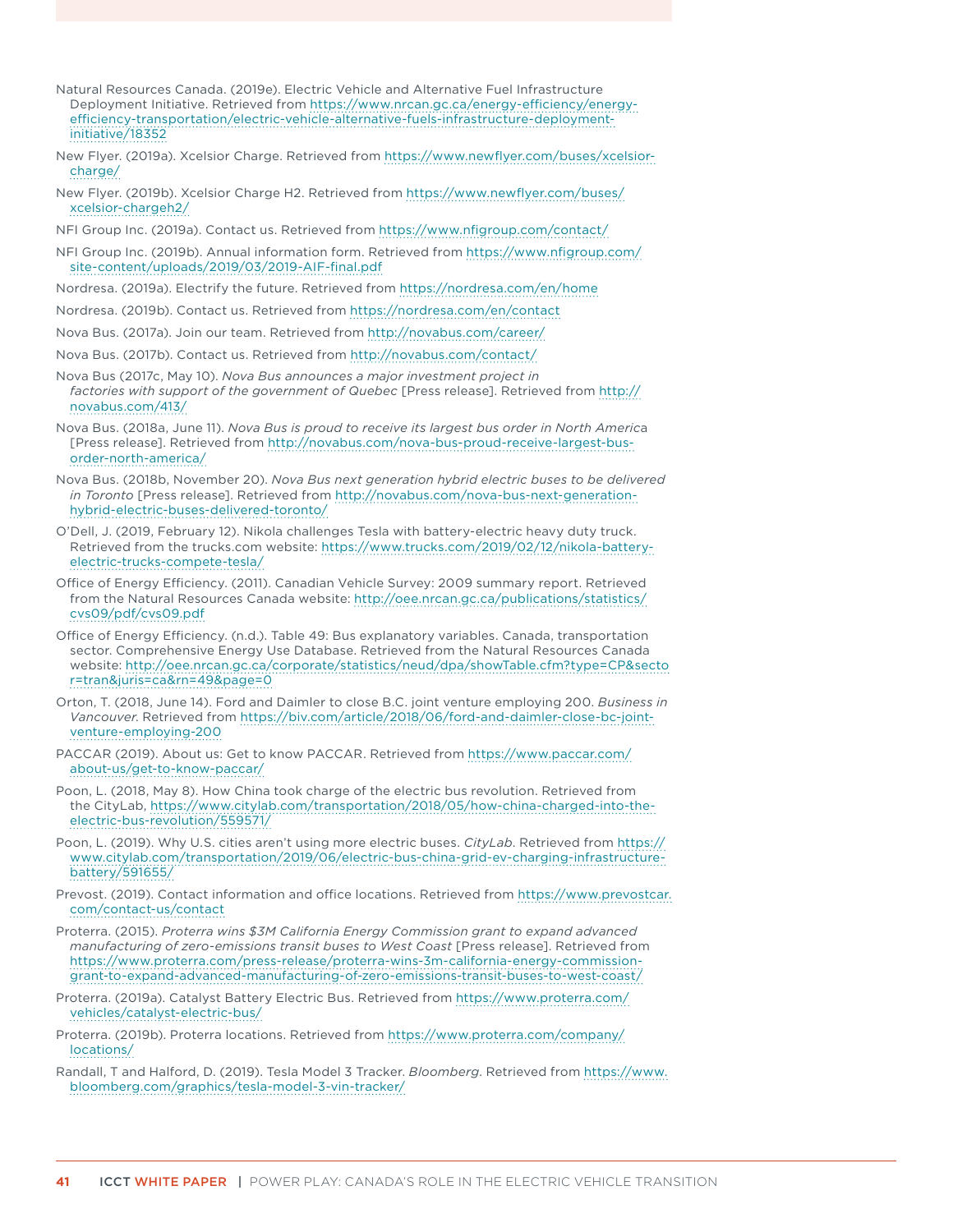- Reicher, M. (2017). Nissan's growth in Tennessee spurred by hundreds of millions in incentives. *The Tennessean*. Retrieved from [https://www.tennessean.com/story/news/](https://www.tennessean.com/story/news/investigations/2017/09/17/nissan-tennessee-tax-incentives-job-targets/512051001/) [investigations/2017/09/17/nissan-tennessee-tax-incentives-job-targets/512051001/](https://www.tennessean.com/story/news/investigations/2017/09/17/nissan-tennessee-tax-incentives-job-targets/512051001/)
- Saminather, N. (2017, November 17). Loblaw orders 25 of Tesla's new electric trucks. *Reuters*. Retrieved from [https://www.bnnbloomberg.ca/loblaw-orders-25-of-tesla-s-semi](https://www.bnnbloomberg.ca/loblaw-orders-25-of-tesla-s-semi-trucks-1.918774)[trucks-1.918774](https://www.bnnbloomberg.ca/loblaw-orders-25-of-tesla-s-semi-trucks-1.918774)
- Schlosser, N. (2018, May 10). Lion delivers 13 electric school buses for Ontario pilot project. *School Bus Fleet*. Retrieved from [https://www.schoolbusfleet.com/news/729700/lion-delivers-](https://www.schoolbusfleet.com/news/729700/lion-delivers-13-electric-school-buses-for-ontario-pilot-project)[13-electric-school-buses-for-ontario-pilot-project](https://www.schoolbusfleet.com/news/729700/lion-delivers-13-electric-school-buses-for-ontario-pilot-project)
- Sharp, H. (2019, March 6). Sharp: Five takeaways from Volkswagen tax incentives. [https://](https://www.timesfreepress.com/news/opinion/columns/story/2019/mar/06/sharp-five-takeaways-volkswagen-tax-incentive/489992/) [www.timesfreepress.com/news/opinion/columns/story/2019/mar/06/sharp-five-takeaways](https://www.timesfreepress.com/news/opinion/columns/story/2019/mar/06/sharp-five-takeaways-volkswagen-tax-incentive/489992/)[volkswagen-tax-incentive/489992/](https://www.timesfreepress.com/news/opinion/columns/story/2019/mar/06/sharp-five-takeaways-volkswagen-tax-incentive/489992/)
- Sharpe, B, (2019). Zero-emission tractor-trailers in Canada. Retrieved from the International Council on Clean Transportation website: [https://theicct.org/publications/zero-emission](https://theicct.org/publications/zero-emission-tractor-trailers-canada)[tractor-trailers-canada](https://theicct.org/publications/zero-emission-tractor-trailers-canada)
- Shell Canada. (2018, June 15). *Shell and HTEC launch Canada's first retail hydrogen vehicle refueling station* [Press release]. Retrieved from [https://www.shell.ca/en\\_ca/media/news](https://www.shell.ca/en_ca/media/news-and-media-releases/news-releases-2018/shell-and-htec-launch-canada-first-retail-hydrogen-vehicle-refuelling-station.html)[and-media-releases/news-releases-2018/shell-and-htec-launch-canada-first-retail-hydrogen](https://www.shell.ca/en_ca/media/news-and-media-releases/news-releases-2018/shell-and-htec-launch-canada-first-retail-hydrogen-vehicle-refuelling-station.html)[vehicle-refuelling-station.html](https://www.shell.ca/en_ca/media/news-and-media-releases/news-releases-2018/shell-and-htec-launch-canada-first-retail-hydrogen-vehicle-refuelling-station.html)
- Shuiyu, H. (2019, June 27). CATL invests \$2b in European battery plant. *China Daily*. Retrieved from <http://www.chinadaily.com.cn/a/201906/27/WS5d1401b3a3103dbf1432a7a5.html>
- Sinclair, S., Trew, S., and Mertins-Kirkwood, H. (2014). Making Sense of the CETA: An analysis of the final text of the Canada-European Union Comprehensive Economic and Trade Agreement. Retrieved from the Canadian Centre for Policy Alternatives website: [https://www.](https://www.policyalternatives.ca/sites/default/files/uploads/publications/National Office/2014/09/making_sense_of_the_ceta_PROCUREMENT.pdf) [policyalternatives.ca/sites/default/files/uploads/publications/National%20Office/2014/09/](https://www.policyalternatives.ca/sites/default/files/uploads/publications/National Office/2014/09/making_sense_of_the_ceta_PROCUREMENT.pdf) [making\\_sense\\_of\\_the\\_ceta\\_PROCUREMENT.pdf](https://www.policyalternatives.ca/sites/default/files/uploads/publications/National Office/2014/09/making_sense_of_the_ceta_PROCUREMENT.pdf)
- Slowik, P. and Lutsey, N. (2019). *The surge of electric vehicles in United States cities*. Retrieved from the International Council on Clean Transportation website: [https://www.theicct.org/](https://www.theicct.org/publications/surge-EVs-US-cities-2019) [publications/surge-EVs-US-cities-2019](https://www.theicct.org/publications/surge-EVs-US-cities-2019)
- Société de transport de Montréal. (2017, September 21). *Electrification: STM picks up the pace and looks to buy 40 electric buses* [Press release]. Retrieved from [http://www.stm.info/en/press/](http://www.stm.info/en/press/press-releases/2017/electrification--stm-picks-up-the-pace-and-looks-to-buy-40-electric-buses) [press-releases/2017/electrification--stm-picks-up-the-pace-and-looks-to-buy-40-electric](http://www.stm.info/en/press/press-releases/2017/electrification--stm-picks-up-the-pace-and-looks-to-buy-40-electric-buses)[buses](http://www.stm.info/en/press/press-releases/2017/electrification--stm-picks-up-the-pace-and-looks-to-buy-40-electric-buses)
- Société de transport de Montréal. (2018, June 6). 300 additional buses for the STM NOVA BUS wins the contract. Retrieved from [http://www.stm.info/en/press/news/2018/300-additional](http://www.stm.info/en/press/news/2018/300-additional-buses-for-the-stm---nova-bus-wins-the-contract)[buses-for-the-stm---nova-bus-wins-the-contract](http://www.stm.info/en/press/news/2018/300-additional-buses-for-the-stm---nova-bus-wins-the-contract)
- Société de transport de Montréal. (2019, February 15). Update on STM hybrid buses: efficient, reliable and environmentally friendly vehicles. Retrieved from [http://www.stm.info/en/press/](http://www.stm.info/en/press/news/2019/update-on-stm-hybrid-buses---efficient--reliable-and-environmentally-friendly-vehicles) [news/2019/update-on-stm-hybrid-buses---efficient--reliable-and-environmentally-friendly](http://www.stm.info/en/press/news/2019/update-on-stm-hybrid-buses---efficient--reliable-and-environmentally-friendly-vehicles)[vehicles](http://www.stm.info/en/press/news/2019/update-on-stm-hybrid-buses---efficient--reliable-and-environmentally-friendly-vehicles)
- Société de transport de Montréal. (n.d.-a). Bus network electrification. Retrieved from [http://](http://www.stm.info/en/about/major_projects/bus-network-electrification) [www.stm.info/en/about/major\\_projects/bus-network-electrification](http://www.stm.info/en/about/major_projects/bus-network-electrification)
- Société de transport de Montréal. (n.d.-b). Electric bus. Retrieved from [http://www.stm.info/en/](http://www.stm.info/en/about/major_projects/bus-network-electrification/electric-bus) [about/major\\_projects/bus-network-electrification/electric-bus](http://www.stm.info/en/about/major_projects/bus-network-electrification/electric-bus)
- Statistics Canada. (2018). Table 36-10-0222-01 Gross domestic product, expenditure-based, provincial and territorial, annual (x 1,000,000). Retrieved from [https://www150.statcan.gc.ca/](https://www150.statcan.gc.ca/t1/tbl1/en/cv.action?pid=3610022201) [t1/tbl1/en/cv.action?pid=3610022201](https://www150.statcan.gc.ca/t1/tbl1/en/cv.action?pid=3610022201)
- Statistics Canada. (2019a). New motor vehicle sales, by type of vehicle (Table 20-10-002-01). Retrieved from<https://www150.statcan.gc.ca/t1/tbl1/en/tv.action?pid=2010000201>
- Statistics Canada. (2019b). Table 23-10-0067-01 Vehicle registrations, by type of vehicle. Retrieved from<https://www150.statcan.gc.ca/t1/tbl1/en/tv.action?pid=2310006701>
- Statistics Canada. (2019c). Table 16-10-0117-01 Principal statistics for manufacturing industries, by North American Industry Classification System (NAICS) (x 1,000). Retrieved from [https://](https://www150.statcan.gc.ca/t1/tbl1/en/cv.action?pid=1610011701) [www150.statcan.gc.ca/t1/tbl1/en/cv.action?pid=1610011701](https://www150.statcan.gc.ca/t1/tbl1/en/cv.action?pid=1610011701)
- Steitz, C. (2019, September 10). CATL Europe chief says company eyes plant in North America. *U.S. News & World Report*. Retrieved from [https://money.usnews.com/investing/news/](https://money.usnews.com/investing/news/articles/2019-09-10/catl-europe-chief-says-company-eyes-plant-in-north-america) [articles/2019-09-10/catl-europe-chief-says-company-eyes-plant-in-north-america](https://money.usnews.com/investing/news/articles/2019-09-10/catl-europe-chief-says-company-eyes-plant-in-north-america)
- Swerdlow, D. (2010). *Nissan to build Leaf electric vehicle in Sunderland* [Press release]. Retrieved from the Nissan News website: [https://europe.nissannews.com/en-GB/releases/release-6480](https://europe.nissannews.com/en-GB/releases/release-6480-nissan-to-build-leaf-electric-vehicle-in-sunderland) [nissan-to-build-leaf-electric-vehicle-in-sunderland](https://europe.nissannews.com/en-GB/releases/release-6480-nissan-to-build-leaf-electric-vehicle-in-sunderland)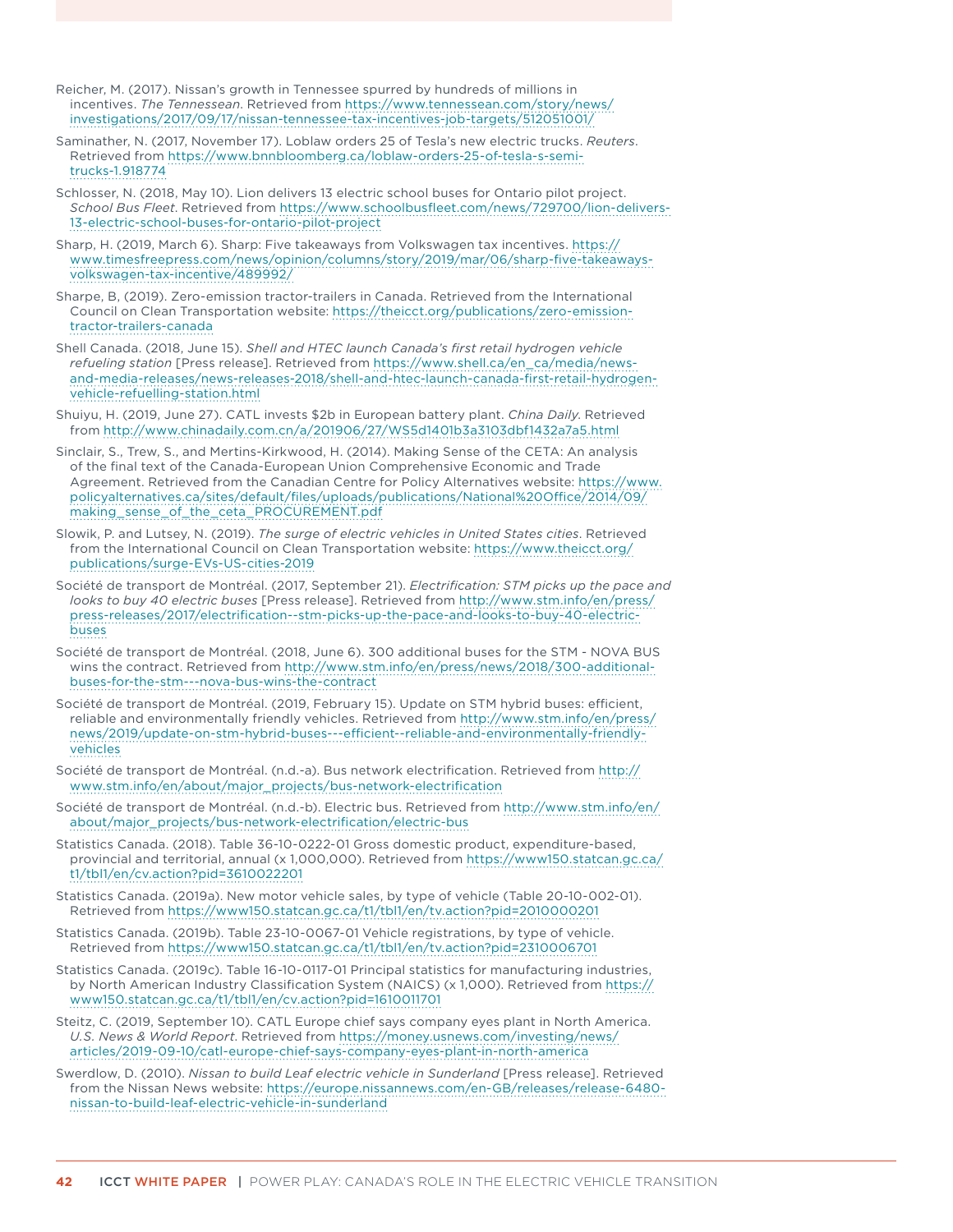Tesla Inc. (2018a). Tesla Q1 2018 vehicle production and deliveries. Retrieved from [https://ir.tesla.](https://ir.tesla.com/news-releases/news-release-details/tesla-q1-2018-vehicle-production-and-deliveries) [com/news-releases/news-release-details/tesla-q1-2018-vehicle-production-and-deliveries](https://ir.tesla.com/news-releases/news-release-details/tesla-q1-2018-vehicle-production-and-deliveries)

- Tesla Inc. (2018b). Tesla Q2 2018 vehicle production and deliveries. Retrieved from [https://ir.tesla.](https://ir.tesla.com/news-releases/news-release-details/tesla-q2-2018-vehicle-production-and-deliveries) [com/news-releases/news-release-details/tesla-q2-2018-vehicle-production-and-deliveries](https://ir.tesla.com/news-releases/news-release-details/tesla-q2-2018-vehicle-production-and-deliveries)
- Tesla Inc. (2018c). Tesla Q3 2018 vehicle production and deliveries. Retrieved from [https://ir.tesla.](https://ir.tesla.com/news-releases/news-release-details/tesla-q3-2018-vehicle-production-and-deliveries) [com/news-releases/news-release-details/tesla-q3-2018-vehicle-production-and-deliveries](https://ir.tesla.com/news-releases/news-release-details/tesla-q3-2018-vehicle-production-and-deliveries)
- Tesla Inc. (2019a). Tesla Q4 2018 vehicle production and deliveries. Retrieved from [https://ir.tesla.](https://ir.tesla.com/news-releases/news-release-details/tesla-q4-2018-vehicle-production-deliveries-also-announcing-2000) [com/news-releases/news-release-details/tesla-q4-2018-vehicle-production-deliveries-also](https://ir.tesla.com/news-releases/news-release-details/tesla-q4-2018-vehicle-production-deliveries-also-announcing-2000)[announcing-2000](https://ir.tesla.com/news-releases/news-release-details/tesla-q4-2018-vehicle-production-deliveries-also-announcing-2000)
- Tesla Inc. (2019b). Tesla Q1 2019 vehicle production and deliveries. Retrieved from [https://ir.tesla.](https://ir.tesla.com/news-releases/news-release-details/tesla-q1-2019-vehicle-production-deliveries) [com/news-releases/news-release-details/tesla-q1-2019-vehicle-production-deliveries](https://ir.tesla.com/news-releases/news-release-details/tesla-q1-2019-vehicle-production-deliveries)
- Tesla Inc. (2019c). Tesla Q2 2019 vehicle production and deliveries. Retrieved from [https://ir.tesla.](https://ir.tesla.com/news-releases/news-release-details/tesla-q2-2019-vehicle-production-deliveries) [com/news-releases/news-release-details/tesla-q2-2019-vehicle-production-deliveries](https://ir.tesla.com/news-releases/news-release-details/tesla-q2-2019-vehicle-production-deliveries)
- Tomberlin, M. (2018, February 7). Alabama plant figures prominently in Mercedes-Benz global electric vehicle initiative. *Alabama News Center*. Retrieved from [https://alabamanewscenter.](https://alabamanewscenter.com/2018/02/07/alabama-plant-figures-prominently-mercedes-benz-global-electric-vehicle-initiative/) [com/2018/02/07/alabama-plant-figures-prominently-mercedes-benz-global-electric-vehicle](https://alabamanewscenter.com/2018/02/07/alabama-plant-figures-prominently-mercedes-benz-global-electric-vehicle-initiative/)[initiative/](https://alabamanewscenter.com/2018/02/07/alabama-plant-figures-prominently-mercedes-benz-global-electric-vehicle-initiative/)
- Toronto Transit Commission. (2017). Canadian content—bus procurement. Retrieved from [http://www.ttc.ca/About\\_the\\_TTC/Commission\\_reports\\_and\\_information/Commission\\_](http://www.ttc.ca/About_the_TTC/Commission_reports_and_information/Commission_meetings/2017/June_15/Reports/9_Canadian_Content_Bus_Procurement.pdf) [meetings/2017/June\\_15/Reports/9\\_Canadian\\_Content\\_Bus\\_Procurement.pdf](http://www.ttc.ca/About_the_TTC/Commission_reports_and_information/Commission_meetings/2017/June_15/Reports/9_Canadian_Content_Bus_Procurement.pdf)
- Toronto Transit Commission. (2018, November 20). New hybrid electric buses have arrived at the TTC. Retrieved from [https://ttc.ca/News/2018/November/20\\_11\\_18NR\\_HybridBus.jsp](https://ttc.ca/News/2018/November/20_11_18NR_HybridBus.jsp)
- Toronto Transit Commission. (n.d.). TTC green initiatives. Retrieved from [https://www.ttc.ca/Riding\\_the\\_TTC/green\\_initiatives.jsp](https://www.ttc.ca/Riding_the_TTC/green_initiatives.jsp)
- Toyota Canada Inc. (2018, January 18). *The Toyota Mirai fuel cell electric vehicle to go on sale this year In Canada starting in Quebec* [Press release]. Retrieved from [https://media.](https://media.toyota.ca/releases/the-toyota-mirai-fuel-cell-electric-vehicle-to-go-on-sale-this-year-in-canada-starting-in-quebec) [toyota.ca/releases/the-toyota-mirai-fuel-cell-electric-vehicle-to-go-on-sale-this-year-in](https://media.toyota.ca/releases/the-toyota-mirai-fuel-cell-electric-vehicle-to-go-on-sale-this-year-in-canada-starting-in-quebec)[canada-starting-in-Quebec](https://media.toyota.ca/releases/the-toyota-mirai-fuel-cell-electric-vehicle-to-go-on-sale-this-year-in-canada-starting-in-quebec)
- Translink. (2017, April 20). *TransLink trades diesel buses for hybrids to reduce fleet emissions* [Press release]. Retrieved from [https://www.translink.ca/About-Us/Media/2017/April/](https://www.translink.ca/About-Us/Media/2017/April/TransLink-trades-diesel-buses-for-hybrids-to-reduce-fleet-emissions.aspx) [TransLink-trades-diesel-buses-for-hybrids-to-reduce-fleet-emissions.aspx](https://www.translink.ca/About-Us/Media/2017/April/TransLink-trades-diesel-buses-for-hybrids-to-reduce-fleet-emissions.aspx)
- Translink. (2019). Pilot and demonstration projects. Retrieved from [https://www.translink.ca/](https://www.translink.ca/Plans-and-Projects/TransLink-Tomorrow/Pilot-and-Demonstration-Projects.aspx) [Plans-and-Projects/TransLink-Tomorrow/Pilot-and-Demonstration-Projects.aspx](https://www.translink.ca/Plans-and-Projects/TransLink-Tomorrow/Pilot-and-Demonstration-Projects.aspx)
- Transport Canada. (2019). Zero-emission vehicles. Retrieved from the Government of Canada website: [https://www.tc.gc.ca/en/services/road/innovative-technologies/zero-emission](https://www.tc.gc.ca/en/services/road/innovative-technologies/zero-emission-vehicles.html)[vehicles.html](https://www.tc.gc.ca/en/services/road/innovative-technologies/zero-emission-vehicles.html)
- Transports Quebec. (2015). *Propulser le Quebec par l'électricité: Plan D'action en électrification des transports 2015-2020*. Retrieved from [https://www.transports.gouv.qc.ca/fr/ministere/](https://www.transports.gouv.qc.ca/fr/ministere/role_ministere/electrification/Documents/PAET.pdf) [role\\_ministere/electrification/Documents/PAET.pdf](https://www.transports.gouv.qc.ca/fr/ministere/role_ministere/electrification/Documents/PAET.pdf)
- Transports Quebec. (2019) Électrification des transports. Retrieved from [https://www.transports.](https://www.transports.gouv.qc.ca/fr/ministere/role_ministere/electrification/Pages/electrification.aspx) [gouv.qc.ca/fr/ministere/role\\_ministere/electrification/Pages/electrification.aspx](https://www.transports.gouv.qc.ca/fr/ministere/role_ministere/electrification/Pages/electrification.aspx)
- Treasury Board of Canada Secretariat. (2019). Greening government strategy. Retrieved from the Government of Canada website: [https://www.canada.ca/en/treasury-board-secretariat/](https://www.canada.ca/en/treasury-board-secretariat/services/innovation/greening-government/strategy.html) [services/innovation/greening-government/strategy.html](https://www.canada.ca/en/treasury-board-secretariat/services/innovation/greening-government/strategy.html)
- UBS (2017). UBS evidence lab electric car teardown: Disruption ahead? [Q-Series newsletter]. Retrieved from<https://neo.ubs.com/shared/d1ZTxnvF2k/>
- U.S. Department of Energy (n.d.). Hybrid electric vehicles. Retrieved from the Alternative Fuels Data Center website: [https://afdc.energy.gov/vehicles/electric\\_basics\\_hev.html](https://afdc.energy.gov/vehicles/electric_basics_hev.html)
- United States Department of Energy Loan Programs Office. (2010). Tesla project statistics. Retrieved from<https://energy.gov/lpo/tesla>
- United States Geological Survey (2019). Mineral commodity summaries 2019. Retrieved from <https://www.usgs.gov/centers/nmic/mineral-commodity-summaries>
- Venetis, T. (2019, March 18). Hyundai Canada launches fuel cell technology NEXO. *Canadian Auto World*. Retrieved from [http://www.canadianautoworld.ca/industry-news/hyundai-canada](http://www.canadianautoworld.ca/industry-news/hyundai-canada-launches-fuel-cell-technology-nexo)[launches-fuel-cell-technology-nexo](http://www.canadianautoworld.ca/industry-news/hyundai-canada-launches-fuel-cell-technology-nexo)
- Volvo Group. (2019). Annual and sustainability report 2018. Retrieved from [https://www.](https://www.volvogroup.com/content/dam/volvo/volvo-group/markets/global/en-en/investors/reports-and-presentations/annual-reports/annual-and-sustainability-report-2018.pdf) [volvogroup.com/content/dam/volvo/volvo-group/markets/global/en-en/investors/reports](https://www.volvogroup.com/content/dam/volvo/volvo-group/markets/global/en-en/investors/reports-and-presentations/annual-reports/annual-and-sustainability-report-2018.pdf)[and-presentations/annual-reports/annual-and-sustainability-report-2018.pdf](https://www.volvogroup.com/content/dam/volvo/volvo-group/markets/global/en-en/investors/reports-and-presentations/annual-reports/annual-and-sustainability-report-2018.pdf)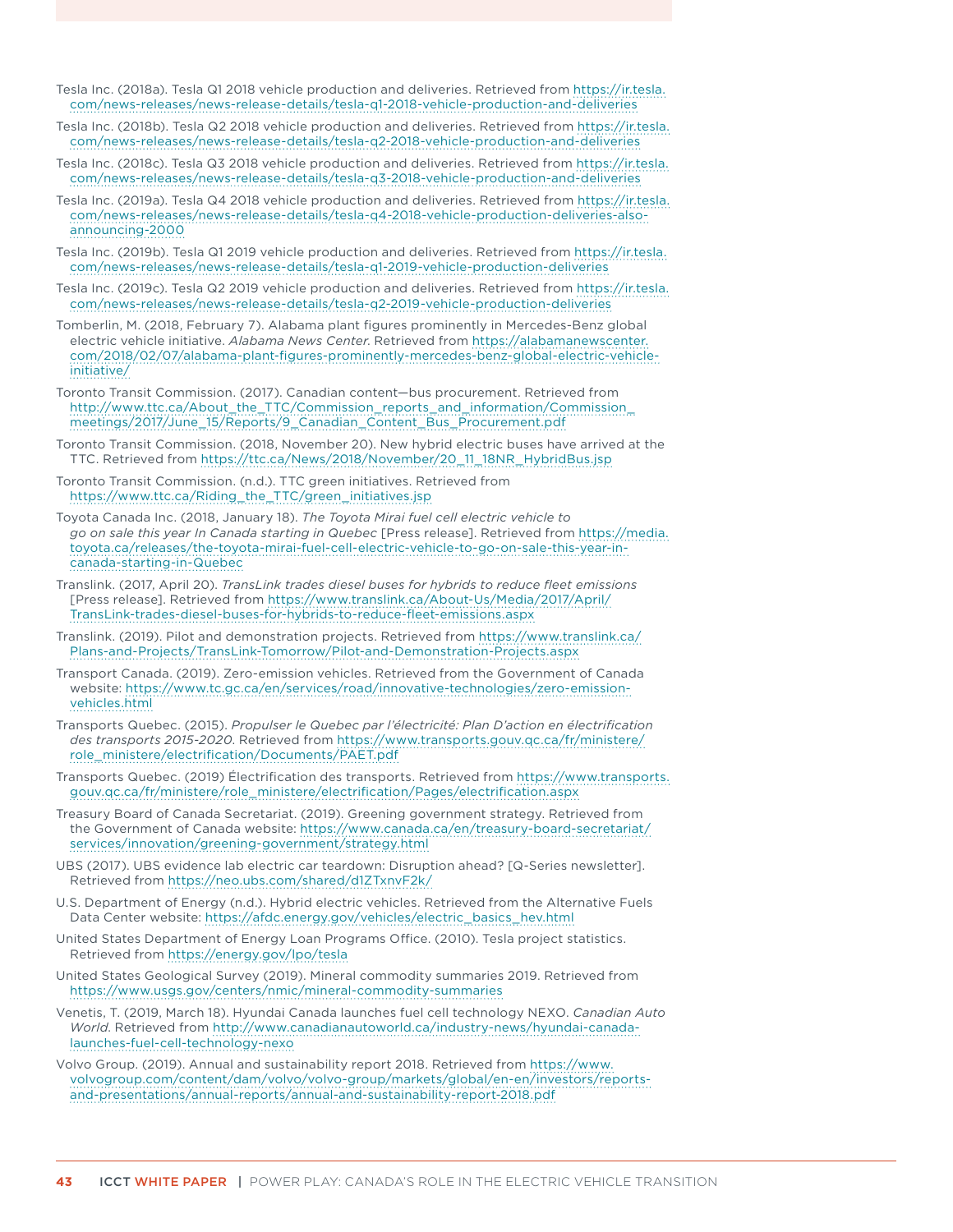- Walmart Canada. (2018). *Walmart Canada commits to 100 per cent alternatively powered fleet vehicles By 2028* [Press release]. Retrieved from [https://www.walmartcanada.ca/](https://www.walmartcanada.ca/news/2018/09/06/walmart-canada-commits-to-100-per-cent-alternatively-powered-fleet-vehicles-by-2028) [news/2018/09/06/walmart-canada-commits-to-100-per-cent-alternatively-powered-fleet](https://www.walmartcanada.ca/news/2018/09/06/walmart-canada-commits-to-100-per-cent-alternatively-powered-fleet-vehicles-by-2028)[vehicles-by-2028](https://www.walmartcanada.ca/news/2018/09/06/walmart-canada-commits-to-100-per-cent-alternatively-powered-fleet-vehicles-by-2028)
- Wang, Y., Sperling., D., Tal, G., and Fang, H. (2017). China's electric car surge. *Energy Policy*, *102*, 486-490.<https://doi.org/10.1016/j.enpol.2016.12.034>
- Werwitzke, C. (2018, January 6). LG to augment capacities of its U.S. battery plant. Retrieved from <https://www.electrive.com/2018/01/06/lg-augment-capacities-u-s-battery-plant/>
- Wichter, Z. (2019). G.M. plans new electric vehicle made at Chevy Bolt plant. *The New York Times*. Retrieved from [https://www.nytimes.com/2019/03/22/business/general-motors-electric](https://www.nytimes.com/2019/03/22/business/general-motors-electric-vehicle.html)[vehicle.html](https://www.nytimes.com/2019/03/22/business/general-motors-electric-vehicle.html)
- Wiginton, L., Smith, C., Ewing, M., and Battista, G. (2019). Fuel savings and emissions reductions in heavy-duty trucking: A blueprint for further action in Canada. Retrieved from the Pembina Institute website:<https://www.pembina.org/reports/freightclimateblueprints.pdf>
- Witter, F. (2018). Shaping the transformation together. Volkswagen Group Investor Meetings, Frankfurt and London. Retrieved from [https://www.volkswagenag.com/presence/](https://www.volkswagenag.com/presence/investorrelation/publications/presentations/2018/11_november/2018_11_29-30_Volkswagen_Group_Presentation_Investor_Meetings_Frankfurt_London.pdf) [investorrelation/publications/presentations/2018/11\\_november/2018\\_11\\_29-30\\_Volkswagen\\_](https://www.volkswagenag.com/presence/investorrelation/publications/presentations/2018/11_november/2018_11_29-30_Volkswagen_Group_Presentation_Investor_Meetings_Frankfurt_London.pdf) [Group\\_Presentation\\_Investor\\_Meetings\\_Frankfurt\\_London.pdf](https://www.volkswagenag.com/presence/investorrelation/publications/presentations/2018/11_november/2018_11_29-30_Volkswagen_Group_Presentation_Investor_Meetings_Frankfurt_London.pdf)